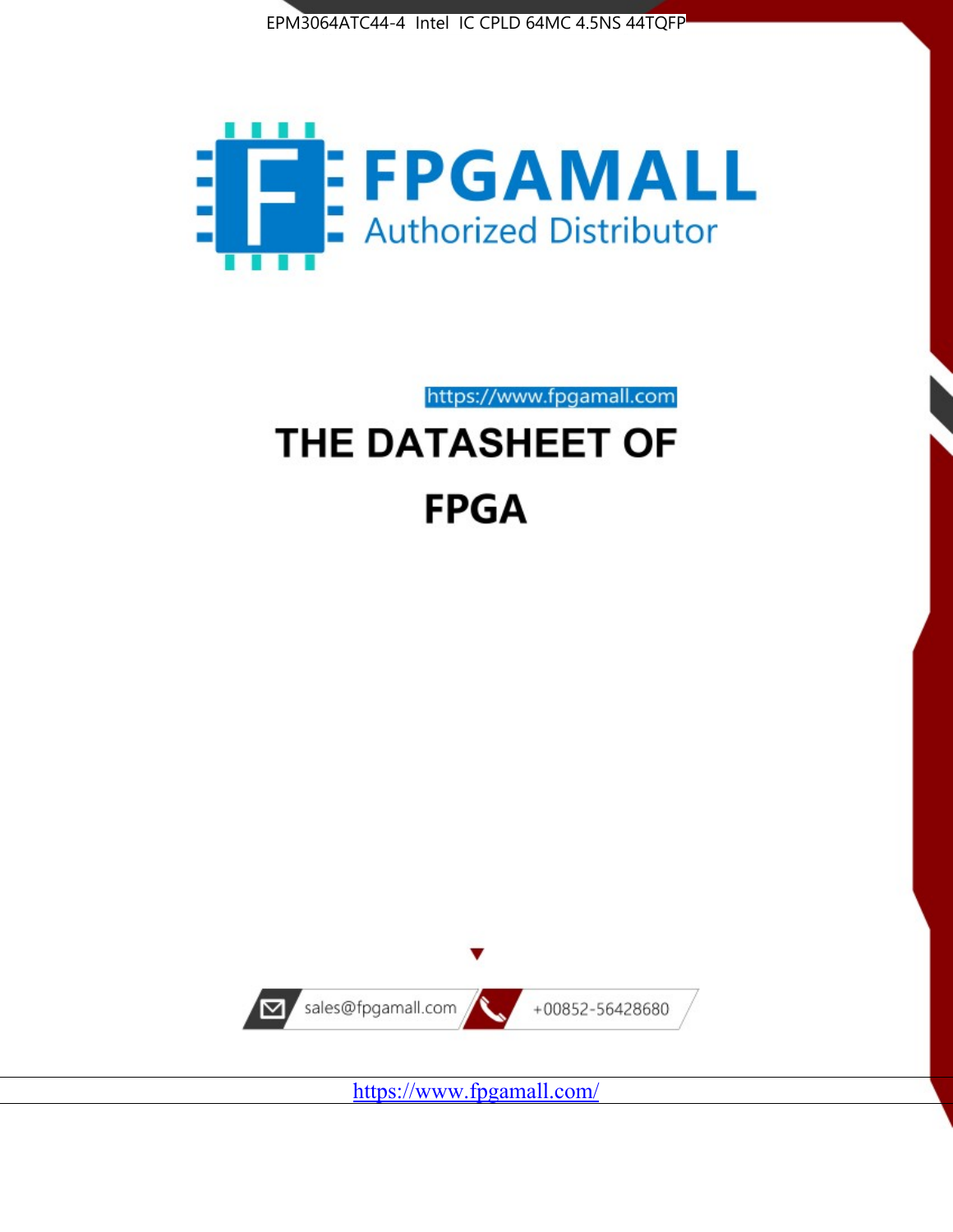

### **MAX 3000A**

**Programmable Logic Device Family**

**June 2006, ver. 3.5 Data Sheet**

- **Features.** High–performance, low–cost CMOS EEPROM–based programmable logic devices (PLDs) built on a MAX® architecture (see Table 1)
	- 3.3-V in-system programmability (ISP) through the built–in IEEE Std. 1149.1 Joint Test Action Group (JTAG) interface with advanced pin-locking capability
		- ISP circuitry compliant with IEEE Std. 1532
	- Built–in boundary-scan test (BST) circuitry compliant with IEEE Std. 1149.1-1990
	- Enhanced ISP features:
		- Enhanced ISP algorithm for faster programming
		- ISP\_Done bit to ensure complete programming
		- Pull-up resistor on I/O pins during in–system programming
	- High–density PLDs ranging from 600 to 10,000 usable gates
	- 4.5–ns pin–to–pin logic delays with counter frequencies of up to 227.3 MHz
	- $\blacksquare$  MultiVolt<sup>TM</sup> I/O interface enabling the device core to run at 3.3 V, while I/O pins are compatible with 5.0–V, 3.3–V, and 2.5–V logic levels
	- Pin counts ranging from 44 to 256 in a variety of thin quad flat pack (TQFP), plastic quad flat pack (PQFP), plastic J–lead chip carrier (PLCC), and FineLine BGATM packages
	- Hot–socketing support
	- Programmable interconnect array (PIA) continuous routing structure for fast, predictable performance
	- Industrial temperature range

| Table 1. MAX 3000A Device Features |                 |                 |                 |                 |                 |  |
|------------------------------------|-----------------|-----------------|-----------------|-----------------|-----------------|--|
| <b>Feature</b>                     | <b>EPM3032A</b> | <b>EPM3064A</b> | <b>EPM3128A</b> | <b>EPM3256A</b> | <b>EPM3512A</b> |  |
| Usable gates                       | 600             | 1,250           | 2,500           | 5,000           | 10,000          |  |
| Macrocells                         | 32              | 64              | 128             | 256             | 512             |  |
| Logic array blocks                 | 2               | 4               | 8               | 16              | 32              |  |
| Maximum user I/O<br>pins           | 34              | 66              | 98              | 161             | 208             |  |
| $t_{PD}$ (ns)                      | 4.5             | 4.5             | 5.0             | 7.5             | 7.5             |  |
| $t_{\text{SU}}$ (ns)               | 2.9             | 2.8             | 3.3             | 5.2             | 5.6             |  |
| $t_{CO1}$ (ns)                     | 3.0             | 3.1             | 3.4             | 4.8             | 4.7             |  |
| $f_{CNT}$ (MHz)                    | 227.3           | 222.2           | 192.3           | 126.6           | 116.3           |  |

#### **Altera Corporation 1**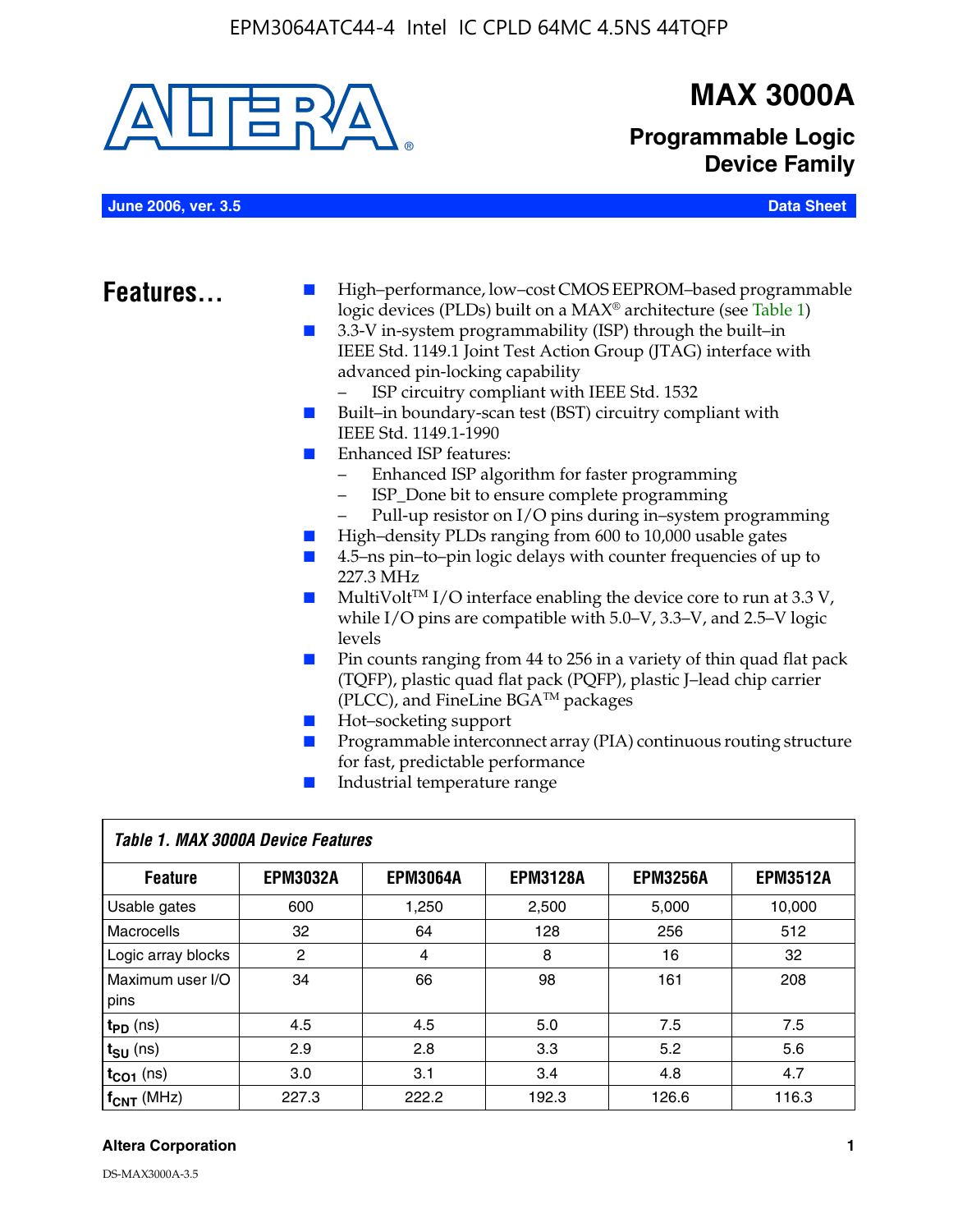|  | MAX 3000A Programmable Logic Device Family Data Sheet |  |  |  |
|--|-------------------------------------------------------|--|--|--|
|--|-------------------------------------------------------|--|--|--|

| and More        |  |
|-----------------|--|
| <b>Features</b> |  |

- PCI compatible
- Bus–friendly architecture including programmable slew–rate control
- Open–drain output option
- Programmable macrocell flipflops with individual clear, preset, clock, and clock enable controls
- Programmable power–saving mode for a power reduction of over 50% in each macrocell
- Configurable expander product–term distribution, allowing up to 32 product terms per macrocell
- Programmable security bit for protection of proprietary designs
- Enhanced architectural features, including:
	- 6 or 10 pin– or logic–driven output enable signals
	- Two global clock signals with optional inversion
	- Enhanced interconnect resources for improved routability
	- Programmable output slew–rate control
- Software design support and automatic place–and–route provided by Altera's development systems for Windows–based PCs and Sun SPARCstations, and HP 9000 Series 700/800 workstations
- Additional design entry and simulation support provided by EDIF 2 0 0 and 3 0 0 netlist files, library of parameterized modules (LPM), Verilog HDL, VHDL, and other interfaces to popular EDA tools from third–party manufacturers such as Cadence, Exemplar Logic, Mentor Graphics, OrCAD, Synopsys, Synplicity, and VeriBest
- Programming support with the Altera master programming unit (MPU), MasterBlaster™ communications cable, ByteBlasterMV™ parallel port download cable, BitBlaster™ serial download cable as well as programming hardware from third–party manufacturers and any in–circuit tester that supports Jam™ Standard Test and Programming Language (STAPL) Files (**.jam**), Jam STAPL Byte-Code Files (**.jbc**), or Serial Vector Format Files (**.svf**)

### **General Description**

MAX 3000A devices are low–cost, high–performance devices based on the Altera MAX architecture. Fabricated with advanced CMOS technology, the EEPROM–based MAX 3000A devices operate with a 3.3-V supply voltage and provide 600 to 10,000 usable gates, ISP, pin-to-pin delays as fast as 4.5 ns, and counter speeds of up to 227.3 MHz. MAX 3000A devices in the  $-4$ ,  $-5$ ,  $-6$ ,  $-7$ , and  $-10$  speed grades are compatible with the timing requirements of the PCI Special Interest Group (PCI SIG) *PCI Local Bus Specification, Revision 2.2*. See Table 2.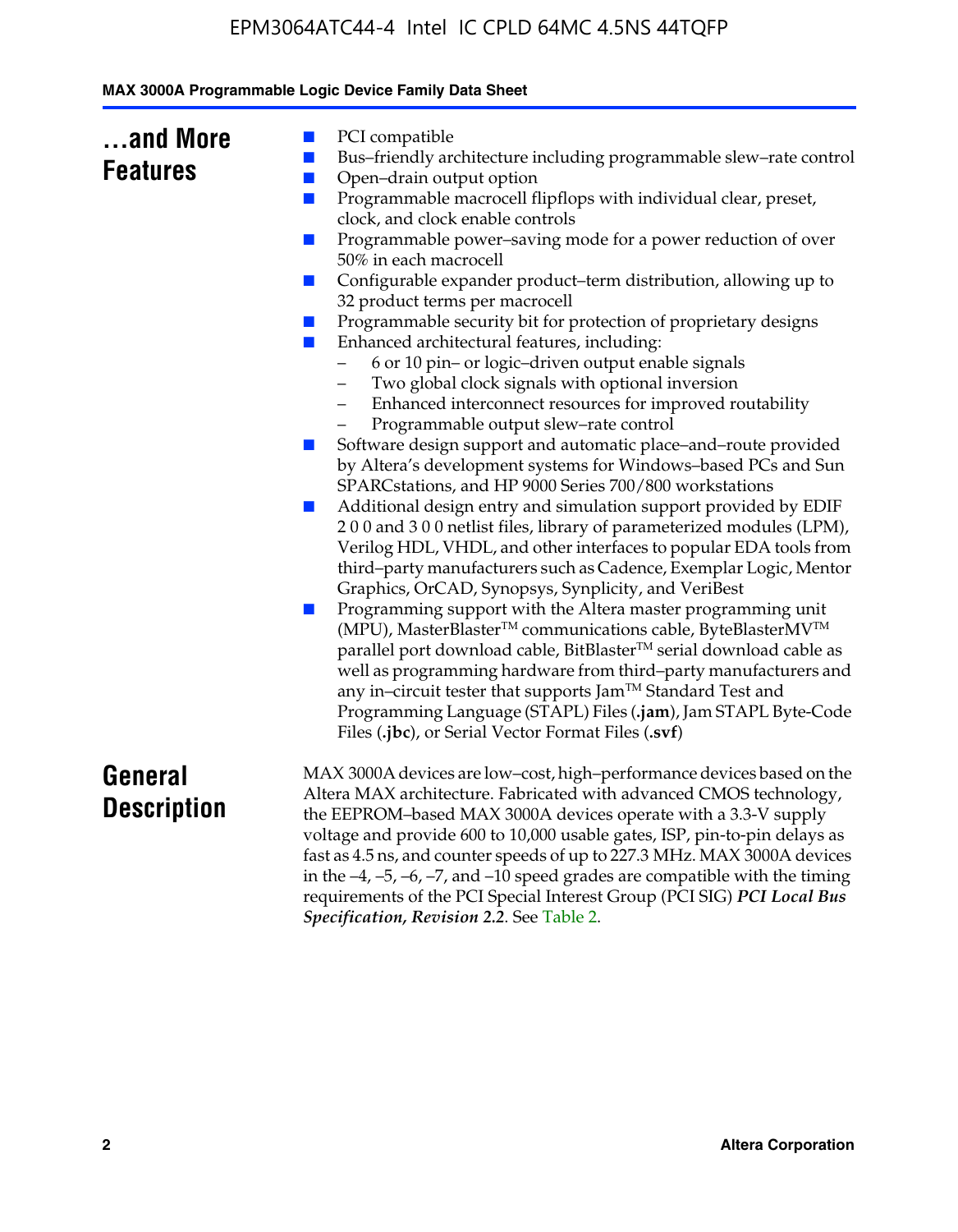| Table 2. MAX 3000A Speed Grades |    |                    |    |    |     |  |
|---------------------------------|----|--------------------|----|----|-----|--|
| <b>Device</b>                   |    | <b>Speed Grade</b> |    |    |     |  |
|                                 | -4 | -5                 | -6 | -7 | -10 |  |
| EPM3032A                        |    |                    |    |    |     |  |
| <b>EPM3064A</b>                 |    |                    |    |    |     |  |
| <b>EPM3128A</b>                 |    |                    |    |    |     |  |
| <b>EPM3256A</b>                 |    |                    |    |    |     |  |
| <b>EPM3512A</b>                 |    |                    |    |    |     |  |

The MAX 3000A architecture supports 100% transistor-to-transistor logic (TTL) emulation and high–density small-scale integration (SSI), medium-scale integration (MSI), and large-scale integration (LSI) logic functions. The MAX 3000A architecture easily integrates multiple devices ranging from PALs, GALs, and 22V10s to MACH and pLSI devices. MAX 3000A devices are available in a wide range of packages, including PLCC, PQFP, and TQFP packages. See Table 3.

| Table 3. MAX 3000A Maximum User I/O Pins | Note (1)              |                       |                        |                        |                        |                                   |
|------------------------------------------|-----------------------|-----------------------|------------------------|------------------------|------------------------|-----------------------------------|
| <b>Device</b>                            | 44–Pin<br><b>PLCC</b> | 44–Pin<br><b>TQFP</b> | 100-Pin<br><b>TQFP</b> | 144-Pin<br><b>TQFP</b> | 208-Pin<br><b>PQFP</b> | 256-Pin<br><b>FineLine</b><br>BGA |
| EPM3032A                                 | 34                    | 34                    |                        |                        |                        |                                   |
| <b>EPM3064A</b>                          | 34                    | 34                    | 66                     |                        |                        |                                   |
| EPM3128A                                 |                       |                       | 80                     | 96                     |                        | 98                                |
| EPM3256A                                 |                       |                       |                        | 116                    | 158                    | 161                               |
| EPM3512A                                 |                       |                       |                        |                        | 172                    | 208                               |

#### *Note:*

(1) When the IEEE Std. 1149.1 (JTAG) interface is used for in–system programming or boundary–scan testing, four I/O pins become JTAG pins.

MAX 3000A devices use CMOS EEPROM cells to implement logic functions. The user–configurable MAX 3000A architecture accommodates a variety of independent combinatorial and sequential logic functions. The devices can be reprogrammed for quick and efficient iterations during design development and debugging cycles, and can be programmed and erased up to 100 times.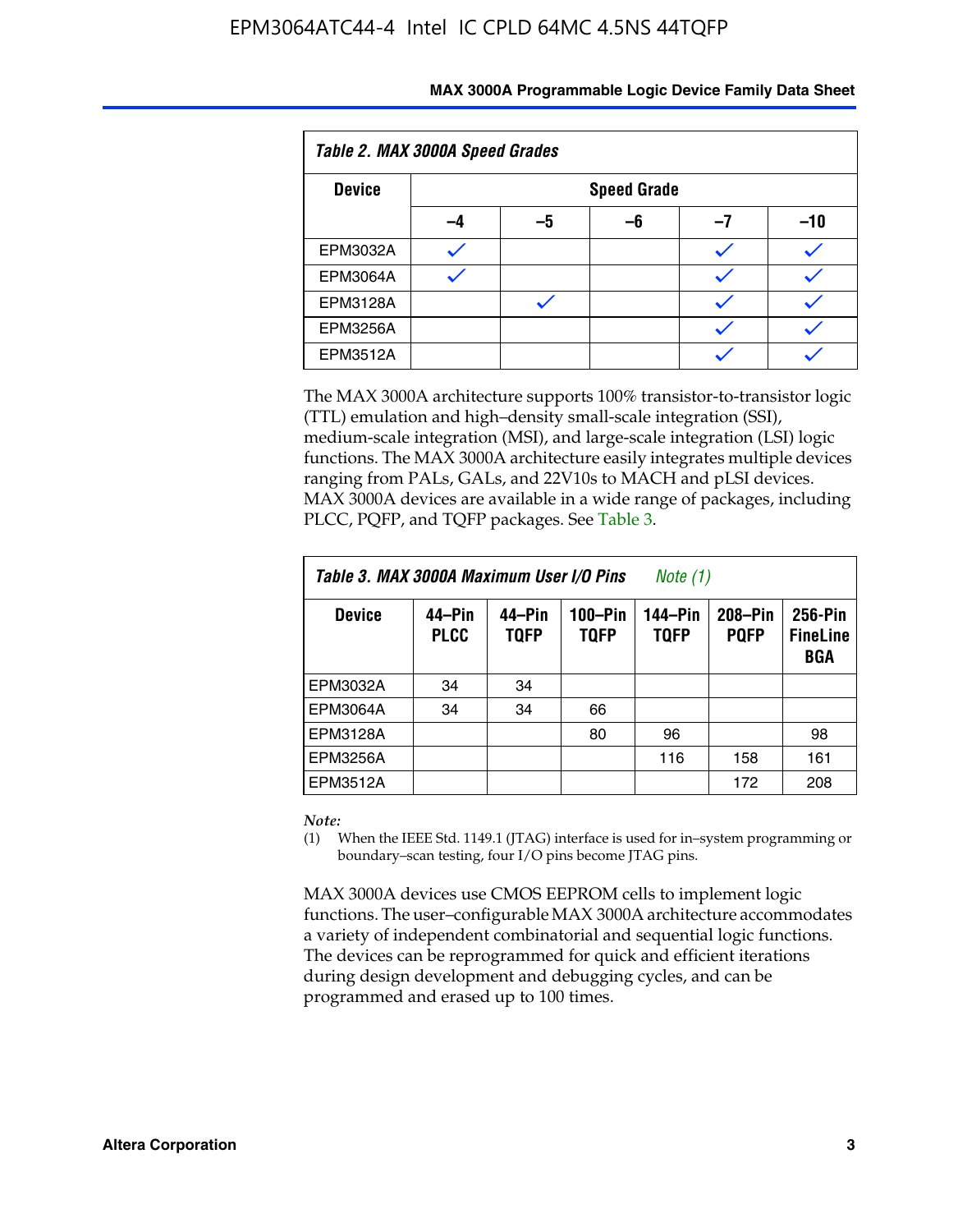#### **MAX 3000A Programmable Logic Device Family Data Sheet**

MAX 3000A devices contain 32 to 512 macrocells, combined into groups of 16 macrocells called logic array blocks (LABs). Each macrocell has a programmable–AND/fixed–OR array and a configurable register with independently programmable clock, clock enable, clear, and preset functions. To build complex logic functions, each macrocell can be supplemented with shareable expander and high–speed parallel expander product terms to provide up to 32 product terms per macrocell.

MAX 3000A devices provide programmable speed/power optimization. Speed–critical portions of a design can run at high speed/full power, while the remaining portions run at reduced speed/low power. This speed/power optimization feature enables the designer to configure one or more macrocells to operate at 50% or lower power while adding only a nominal timing delay. MAX 3000A devices also provide an option that reduces the slew rate of the output buffers, minimizing noise transients when non–speed–critical signals are switching. The output drivers of all MAX 3000A devices can be set for 2.5 V or 3.3 V, and all input pins are 2.5–V, 3.3–V, and 5.0-V tolerant, allowing MAX 3000A devices to be used in mixed–voltage systems.

MAX 3000A devices are supported by Altera development systems, which are integrated packages that offer schematic, text—including VHDL, Verilog HDL, and the Altera Hardware Description Language (AHDL)—and waveform design entry, compilation and logic synthesis, simulation and timing analysis, and device program[ming. The software](http://www.altera.com/literature/ds/dsmii.pdf)  [provides EDIF 2 0 0 and 3 0 0, LPM, VHDL, Verilog HDL, an](http://www.altera.com/literature/ds/dsmii.pdf)d other [interfaces for additional design entry and simulation support from ot](http://www.altera.com/literature/ds/quartus.pdf)her industry–standard PC– and UNIX–workstation–based EDA tools. The software runs on Windows–based PCs, as well as Sun SPARCstation, and HP 9000 Series 700/800 workstations.

For more information on development tools, see the *MAX+PLUS II Programmable Logic Development System & Software Data Sheet* and the *Quartus Programmable Logic Development System & Software Data Sheet*.

**Functional Description**

The MAX 3000A architecture includes the following elements:

- Logic array blocks (LABs)
- Macrocells
- Expander product terms (shareable and parallel)
- Programmable interconnect array (PIA)
- I/O control blocks

The MAX 3000A architecture includes four dedicated inputs that can be used as general–purpose inputs or as high–speed, global control signals (clock, clear, and two output enable signals) for each macrocell and I/O pin. Figure 1 shows the architecture of MAX 3000A devices.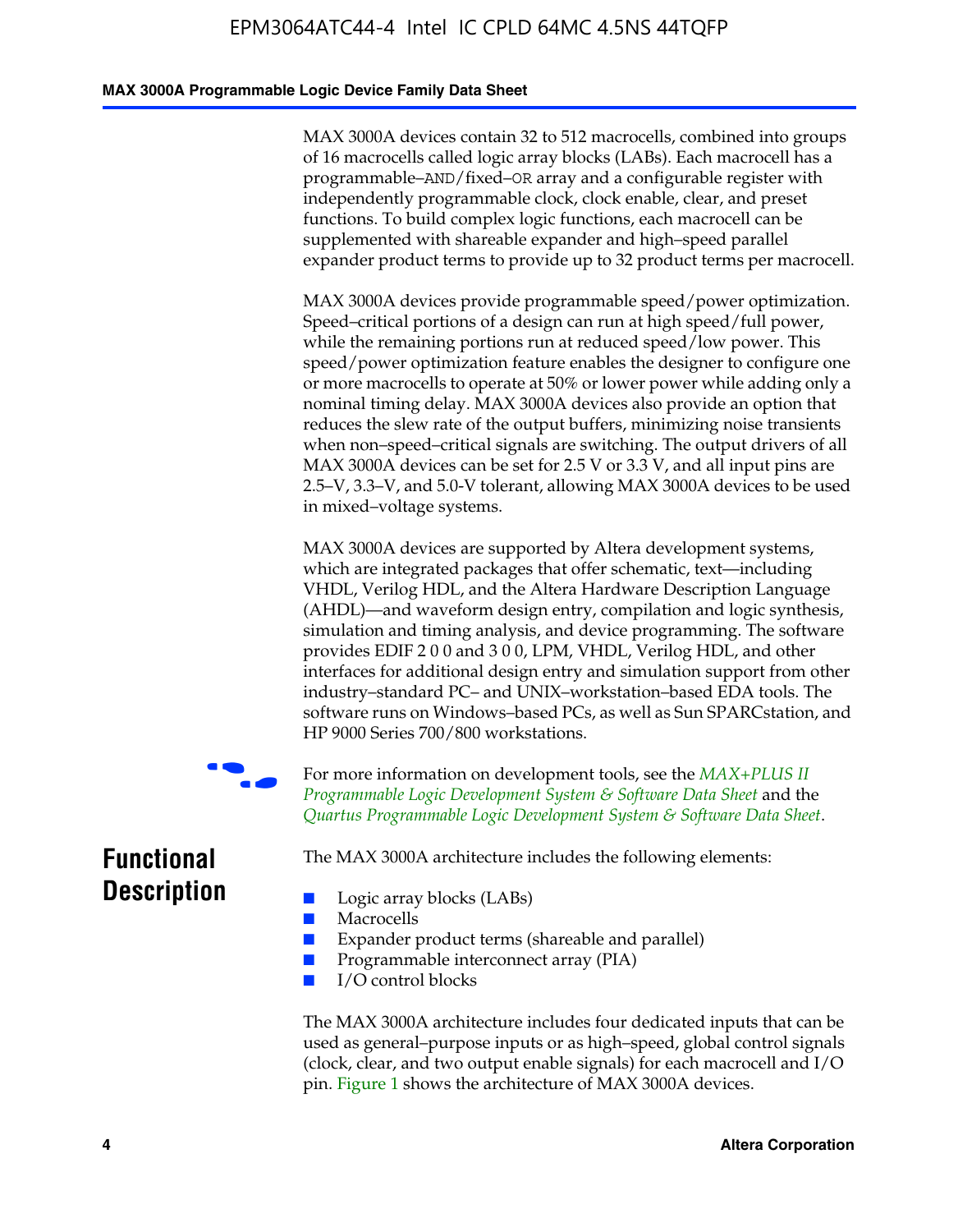**MAX 3000A Programmable Logic Device Family Data Sheet**



#### *Figure 1. MAX 3000A Device Block Diagram*

*Note:*

(1) EPM3032A, EPM3064A, EPM3128A, and EPM3256A devices have six output enables. EPM3512A devices have 10 output enables.

### **Logic Array Blocks**

The MAX 3000A device architecture is based on the linking of high–performance LABs. LABs consist of 16–macrocell arrays, as shown in Figure 1. Multiple LABs are linked together via the PIA, a global bus that is fed by all dedicated input pins, I/O pins, and macrocells.

Each LAB is fed by the following signals:

- 36 signals from the PIA that are used for general logic inputs
- Global controls that are used for secondary register functions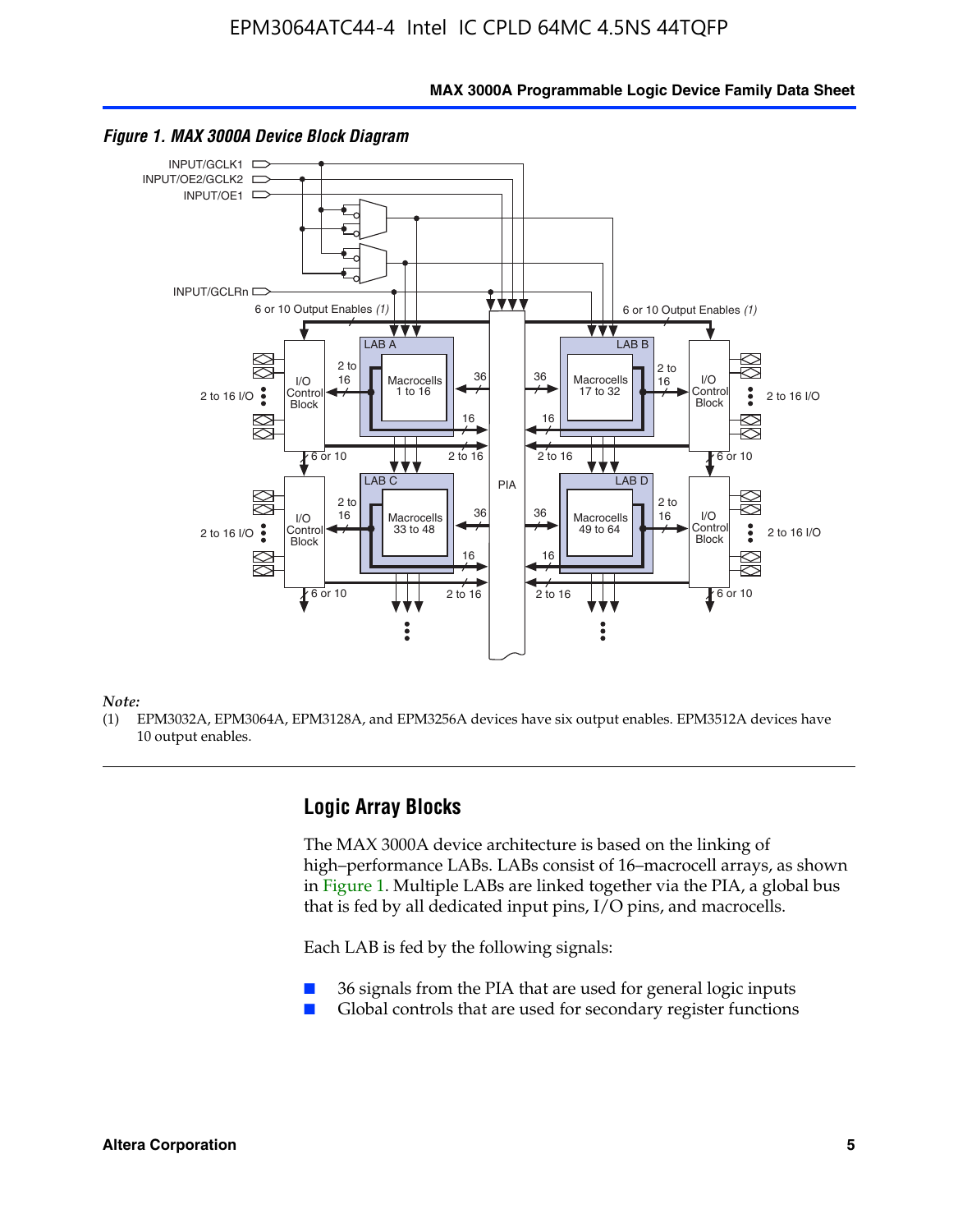### **MAX 3000A Programmable Logic Device Family Data Sheet**

### **Macrocells**

MAX 3000A macrocells can be individually configured for either sequential or combinatorial logic operation. Macrocells consist of three functional blocks: logic array, product–term select matrix, and programmable register. Figure 2 shows a MAX 3000A macrocell.





Combinatorial logic is implemented in the logic array, which provides five product terms per macrocell. The product–term select matrix allocates these product terms for use as either primary logic inputs (to the OR and XOR gates) to implement combinatorial functions, or as secondary inputs to the macrocell's register preset, clock, and clock enable control functions.

Two kinds of expander product terms ("expanders") are available to supplement macrocell logic resources:

- Shareable expanders, which are inverted product terms that are fed back into the logic array
- Parallel expanders, which are product terms borrowed from adjacent macrocells

The Altera development system automatically optimizes product–term allocation according to the logic requirements of the design.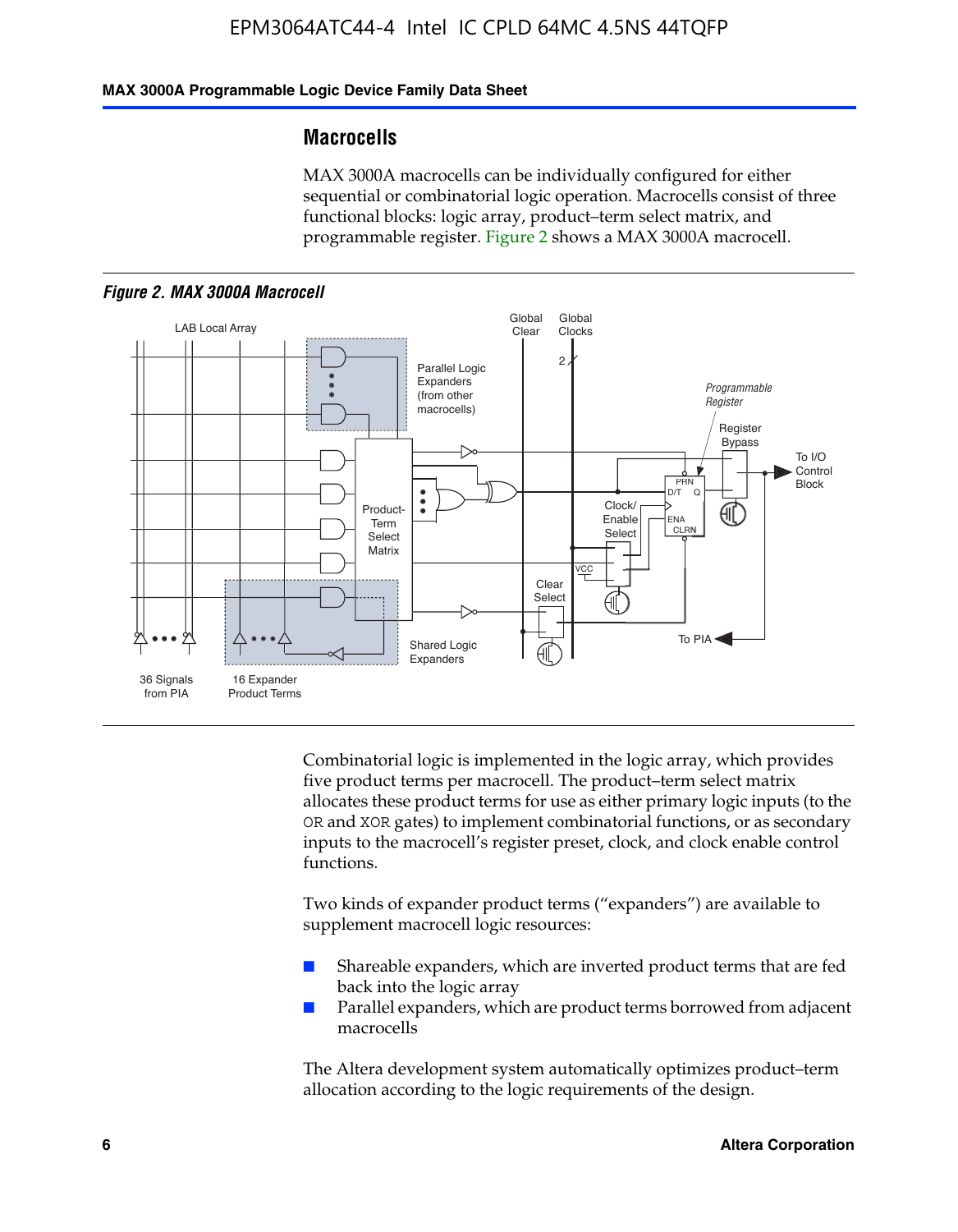#### **MAX 3000A Programmable Logic Device Family Data Sheet**

For registered functions, each macrocell flipflop can be individually programmed to implement D, T, JK, or SR operation with programmable clock control. The flipflop can be bypassed for combinatorial operation. During design entry, the designer specifies the desired flipflop type; the Altera development system software then selects the most efficient flipflop operation for each registered function to optimize resource utilization.

Each programmable register can be clocked in three different modes:

- Global clock signal mode, which achieves the fastest clock–to–output performance.
- Global clock signal enabled by an active–high clock enable. A clock enable is generated by a product term. This mode provides an enable on each flipflop while still achieving the fast clock–to–output performance of the global clock.
- Array clock implemented with a product term. In this mode, the flipflop can be clocked by signals from buried macrocells or I/O pins.

Two global clock signals are available in MAX 3000A devices. As shown in Figure 1, these global clock signals can be the true or the complement of either of the two global clock pins, GCLK1 or GCLK2.

Each register also supports asynchronous preset and clear functions. As shown in Figure 2, the product–term select matrix allocates product terms to control these operations. Although the product–term–driven preset and clear from the register are active high, active–low control can be obtained by inverting the signal within the logic array. In addition, each register clear function can be individually driven by the active–low dedicated global clear pin (GCLRn).

All registers are cleared upon power-up. By default, all registered outputs drive low when the device is powered up. You can set the registered outputs to drive high upon power-up through the Quartus<sup>®</sup> II software. Quartus II software uses the NOT Gate Push-Back method, which uses an additional macrocell to set the output high. To set this in the Quartus II software, go to the Assignment Editor and set the **Power-Up Level** assignment for the register to **High**.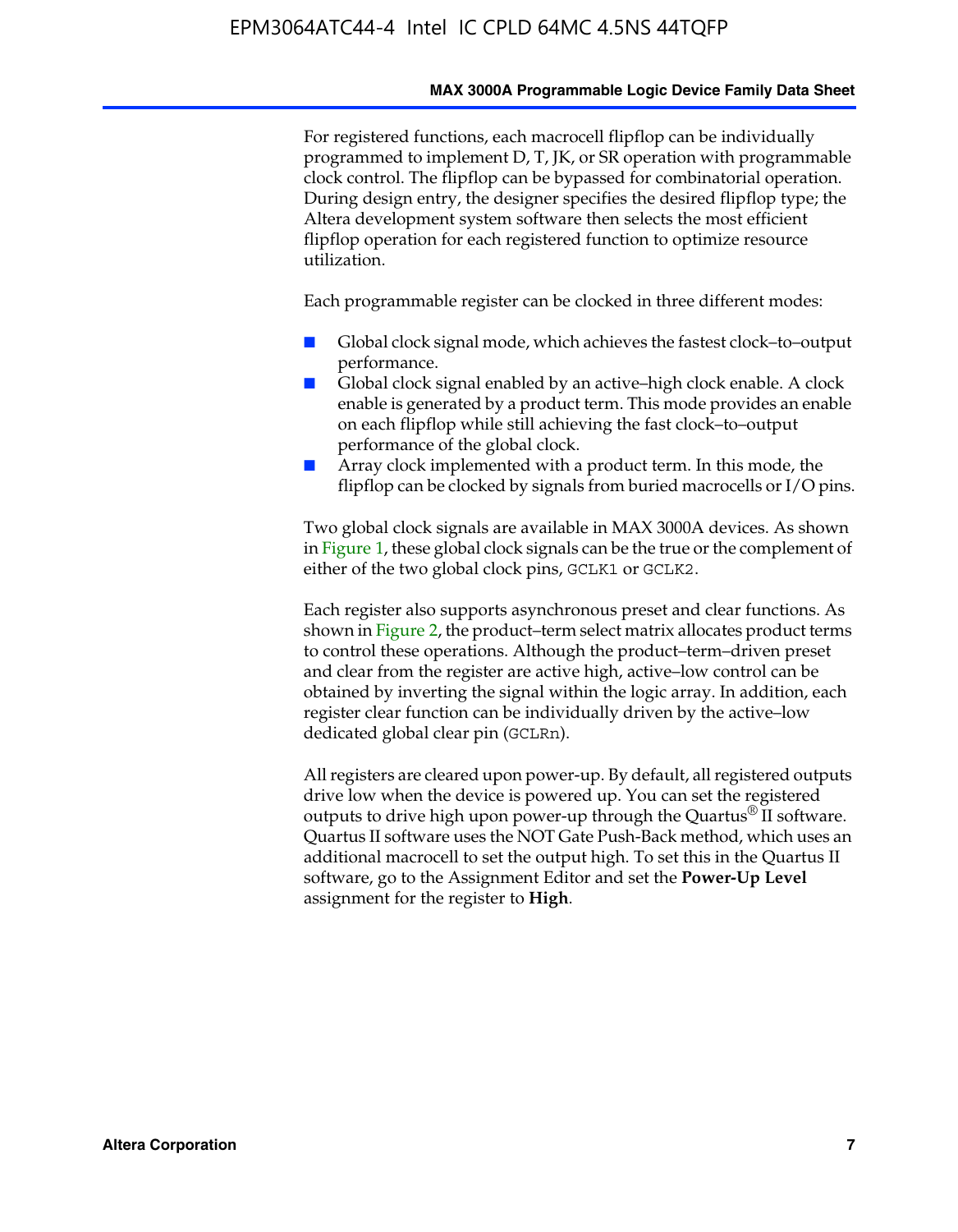#### **MAX 3000A Programmable Logic Device Family Data Sheet**

### **Expander Product Terms**

Although most logic functions can be implemented with the five product terms available in each macrocell, highly complex logic functions require additional product terms. Another macrocell can be used to supply the required logic resources. However, the MAX 3000A architecture also offers both shareable and parallel expander product terms ("expanders") that provide additional product terms directly to any macrocell in the same LAB. These expanders help ensure that logic is synthesized with the fewest possible logic resources to obtain the fastest possible speed.

#### *Shareable Expanders*

Each LAB has 16 shareable expanders that can be viewed as a pool of uncommitted single product terms (one from each macrocell) with inverted outputs that feed back into the logic array. Each shareable expander can be used and shared by any or all macrocells in the LAB to build complex logic functions. Shareable expanders incur a small delay (*t<sub>SEXP</sub>*). Figure 3 shows how shareable expanders can feed multiple macrocells.

### *Figure 3. MAX 3000A Shareable Expanders*



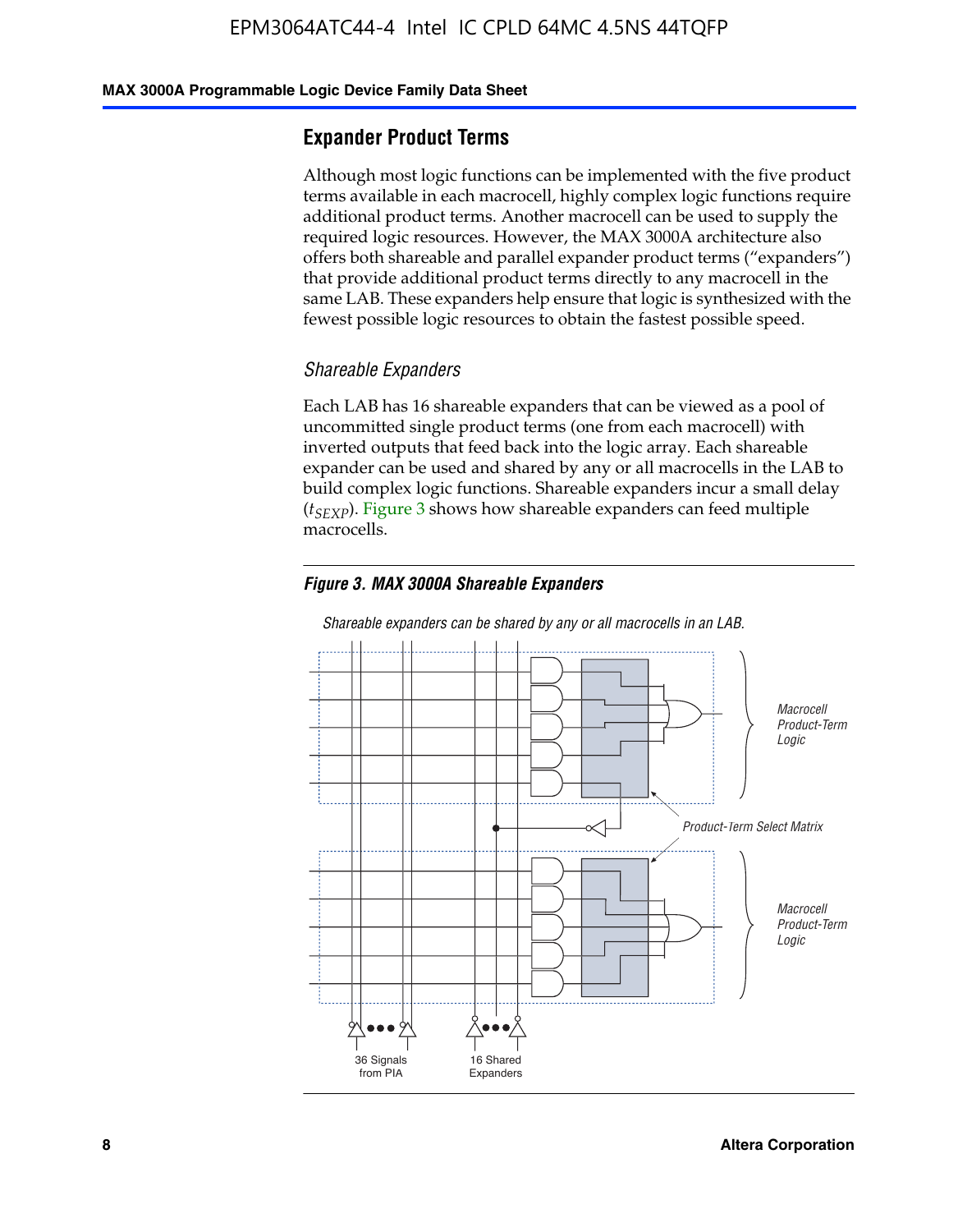#### **MAX 3000A Programmable Logic Device Family Data Sheet**

#### *Parallel Expanders*

Parallel expanders are unused product terms that can be allocated to a neighboring macrocell to implement fast, complex logic functions. Parallel expanders allow up to 20 product terms to directly feed the macrocell OR logic, with five product terms provided by the macrocell and 15 parallel expanders provided by neighboring macrocells in the LAB.

The Altera development system compiler can automatically allocate up to three sets of up to five parallel expanders to the macrocells that require additional product terms. Each set of five parallel expanders incurs a small, incremental timing delay ( $t_{PEXP}$ ). For example, if a macrocell requires 14 product terms, the compiler uses the five dedicated product terms within the macrocell and allocates two sets of parallel expanders; the first set includes five product terms, and the second set includes four product terms, increasing the total delay by  $2 \times t_{PEXP}$ .

Two groups of eight macrocells within each LAB (e.g., macrocells 1 through 8 and 9 through 16) form two chains to lend or borrow parallel expanders. A macrocell borrows parallel expanders from lower– numbered macrocells. For example, macrocell 8 can borrow parallel expanders from macrocell 7, from macrocells 7 and 6, or from macrocells 7, 6, and 5. Within each group of eight, the lowest–numbered macrocell can only lend parallel expanders and the highest–numbered macrocell can only borrow them. Figure 4 shows how parallel expanders can be borrowed from a neighboring macrocell.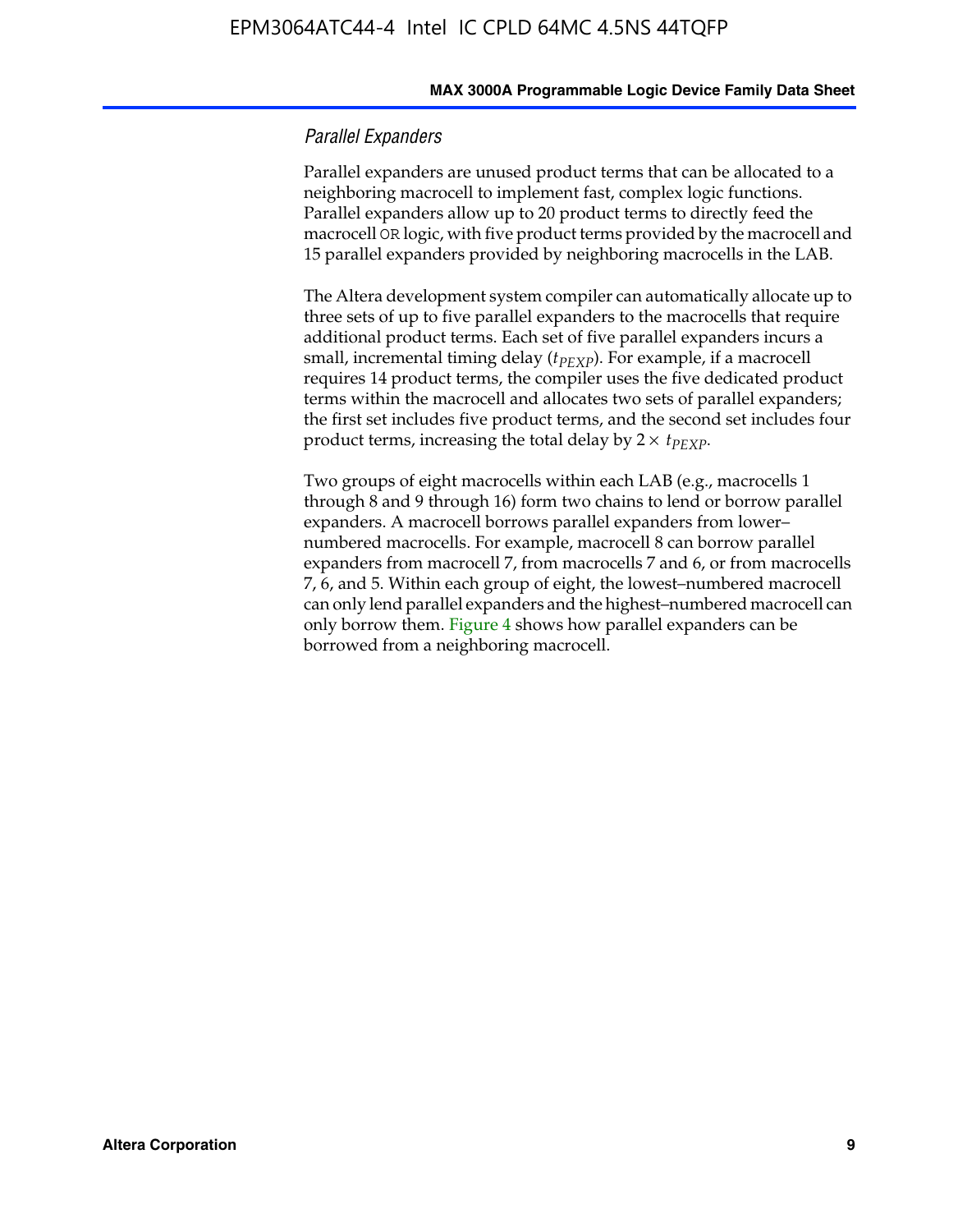**MAX 3000A Programmable Logic Device Family Data Sheet**

*Figure 4. MAX 3000A Parallel Expanders*

*Unused product terms in a macrocell can be allocated to a neighboring macrocell.*



### **Programmable Interconnect Array**

Logic is routed between LABs on the PIA. This global bus is a programmable path that connects any signal source to any destination on the device. All MAX 3000A dedicated inputs, I/O pins, and macrocell outputs feed the PIA, which makes the signals available throughout the entire device. Only the signals required by each LAB are actually routed from the PIA into the LAB. Figure 5 shows how the PIA signals are routed into the LAB. An EEPROM cell controls one input to a two-input AND gate, which selects a PIA signal to drive into the LAB.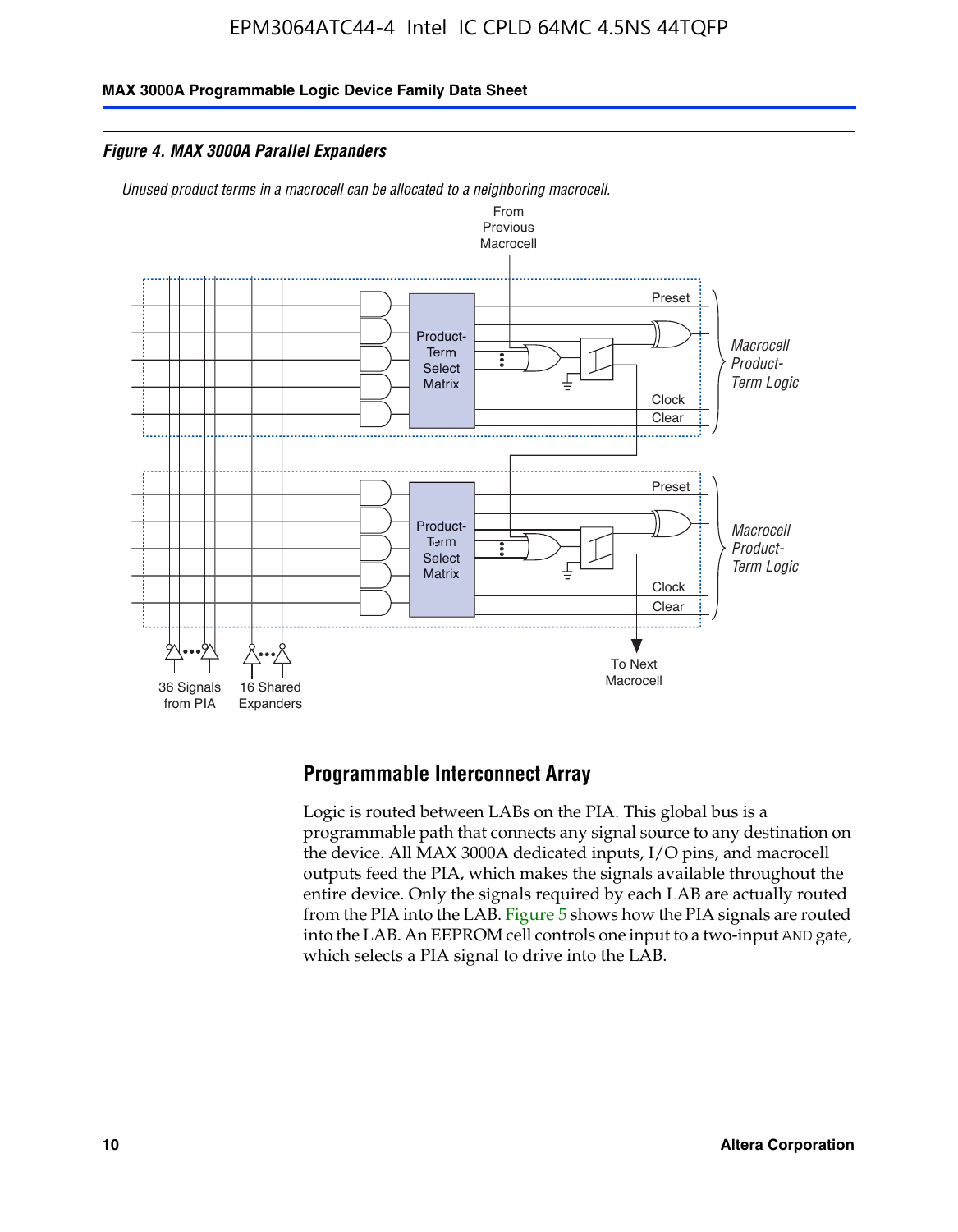

**MAX 3000A Programmable Logic Device Family Data Sheet**

While the routing delays of channel–based routing schemes in masked or FPGAs are cumulative, variable, and path–dependent, the MAX 3000A PIA has a predictable delay. The PIA makes a design's timing performance easy to predict.

### **I/O Control Blocks**

The I/O control block allows each I/O pin to be individually configured for input, output, or bidirectional operation. All I/O pins have a tri–state buffer that is individually controlled by one of the global output enable signals or directly connected to ground or  $V_{CC}$ . Figure 6 shows the I/O control block for MAX 3000A devices. The I/O control block has 6 or 10 global output enable signals that are driven by the true or complement of two output enable signals, a subset of the I/O pins, or a subset of the I/O macrocells.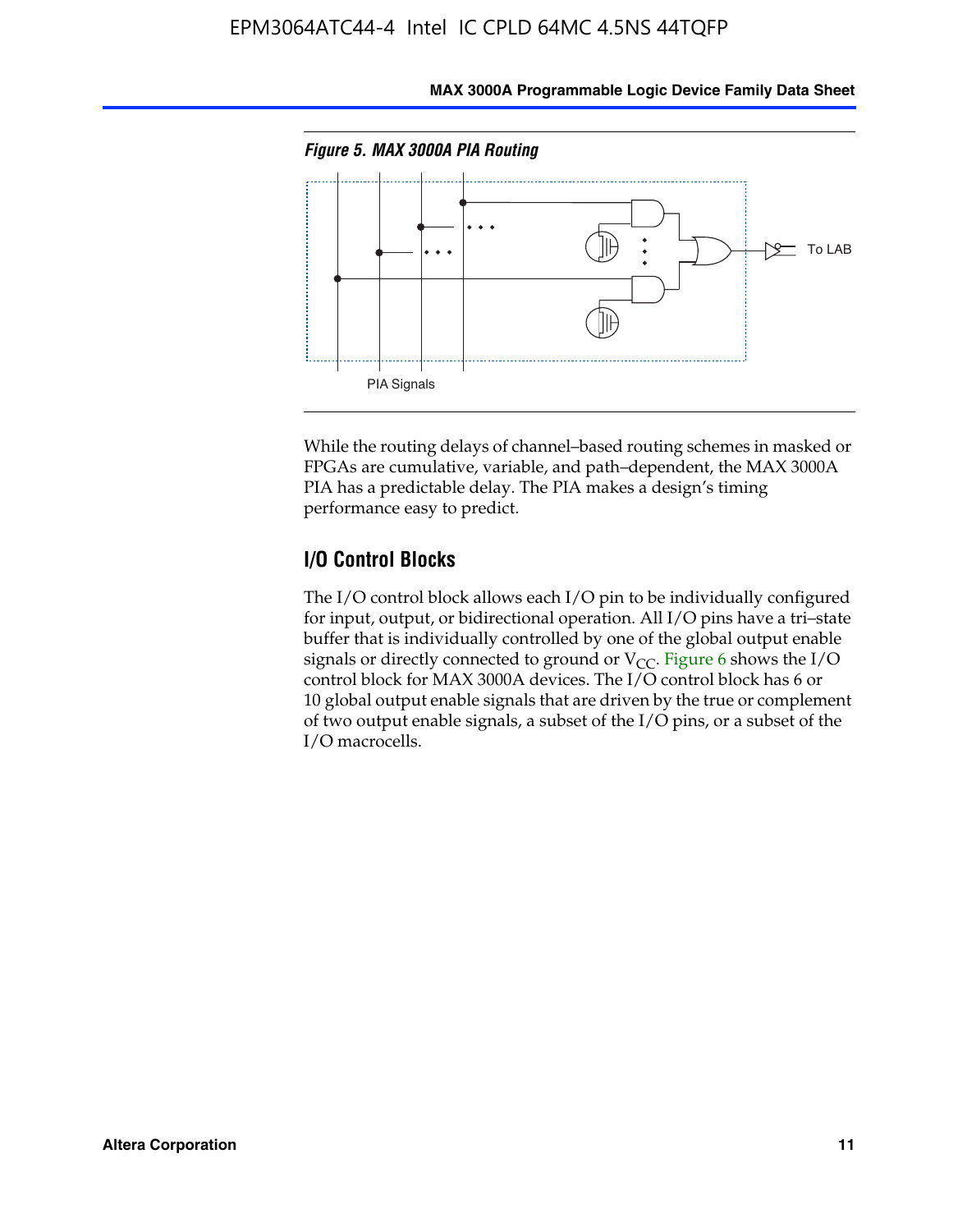*Figure 6. I/O Control Block of MAX 3000A Devices*



#### *Note:*

(1) EPM3032A, EPM3064A, EPM3128A, and EPM3256A devices have six output enables. EPM3512A devices have 10 output enables.

> When the tri–state buffer control is connected to ground, the output is tri-stated (high impedance), and the I/O pin can be used as a dedicated input. When the tri–state buffer control is connected to  $V_{CC}$ , the output is enabled.

The MAX 3000A architecture provides dual I/O feedback, in which macrocell and pin feedbacks are independent. When an I/O pin is configured as an input, the associated macrocell can be used for buried logic.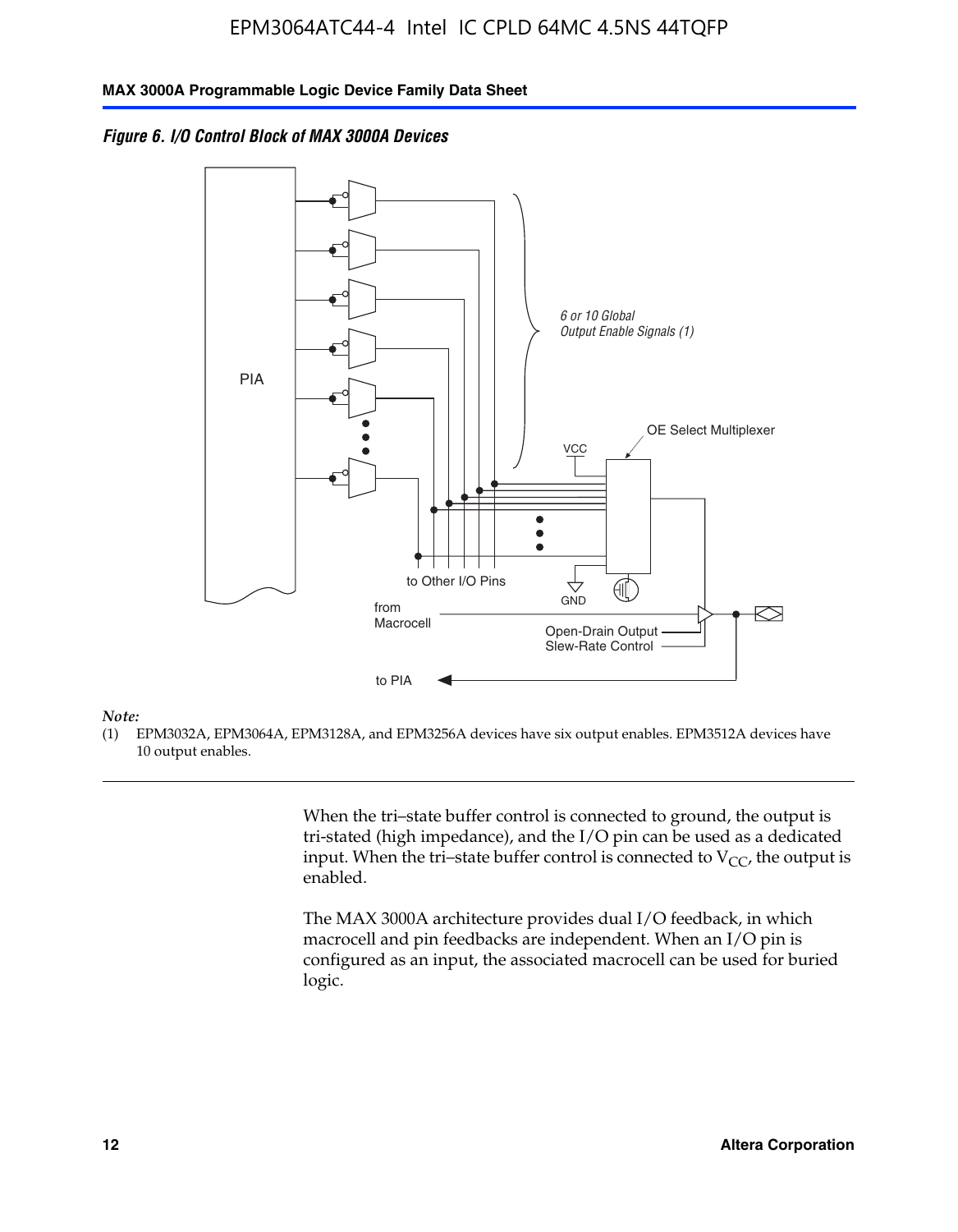|                                   | MAX 3000A Programmable Logic Device Family Data Sheet                                                                                                                                                                                                                                                                                                                                                                                                                                                                                                                                                                                                                                                                                                                                           |
|-----------------------------------|-------------------------------------------------------------------------------------------------------------------------------------------------------------------------------------------------------------------------------------------------------------------------------------------------------------------------------------------------------------------------------------------------------------------------------------------------------------------------------------------------------------------------------------------------------------------------------------------------------------------------------------------------------------------------------------------------------------------------------------------------------------------------------------------------|
| In-System<br>Programma-<br>bility | MAX 3000A devices can be programmed in-system via an industry-<br>standard four-pin IEEE Std. 1149.1-1990 (JTAG) interface. In-system<br>programmability (ISP) offers quick, efficient iterations during design<br>development and debugging cycles. The MAX 3000A architecture<br>internally generates the high programming voltages required to program<br>its EEPROM cells, allowing in-system programming with only a single<br>3.3–V power supply. During in–system programming, the I/O pins are<br>tri-stated and weakly pulled-up to eliminate board conflicts. The pull-up<br>value is nominally 50 k $\Omega$                                                                                                                                                                         |
|                                   | MAX 3000A devices have an enhanced ISP algorithm for faster<br>programming. These devices also offer an ISP_Done bit that ensures safe<br>operation when in-system programming is interrupted. This ISP_Done<br>bit, which is the last bit programmed, prevents all I/O pins from driving<br>until the bit is programmed.                                                                                                                                                                                                                                                                                                                                                                                                                                                                       |
|                                   | ISP simplifies the manufacturing flow by allowing devices to be mounted<br>on a printed circuit board (PCB) with standard pick-and-place equipment<br>before they are programmed. MAX 3000A devices can be programmed by<br>downloading the information via in-circuit testers, embedded processors,<br>the MasterBlaster communications cable, the ByteBlasterMV parallel port<br>download cable, and the BitBlaster serial download cable. Programming<br>the devices after they are placed on the board eliminates lead damage on<br>high-pin-count packages (e.g., QFP packages) due to device handling.<br>MAX 3000A devices can be reprogrammed after a system has already<br>shipped to the field. For example, product upgrades can be performed in<br>the field via software or modem. |
|                                   | The Jam STAPL programming and test language can be used to program<br>MAX 3000A devices with in-circuit testers, PCs, or embedded processors.                                                                                                                                                                                                                                                                                                                                                                                                                                                                                                                                                                                                                                                   |
|                                   | For more information on using the Jam STAPL programming and test<br>language, see Application Note 88 (Using the Jam Language for ISP & ICR via<br>an Embedded Processor), Application Note 122 (Using Jam STAPL for ISP &<br>ICR via an Embedded Processor) and AN 111 (Embedded Programming Using<br>the 8051 and Jam Byte-Code).                                                                                                                                                                                                                                                                                                                                                                                                                                                             |
|                                   | The ISP circuitry in MAX 3000A devices is compliant with the IEEE Std.<br>1532 specification. The IEEE Std. 1532 is a standard developed to allow<br>concurrent ISP between multiple PLD vendors.                                                                                                                                                                                                                                                                                                                                                                                                                                                                                                                                                                                               |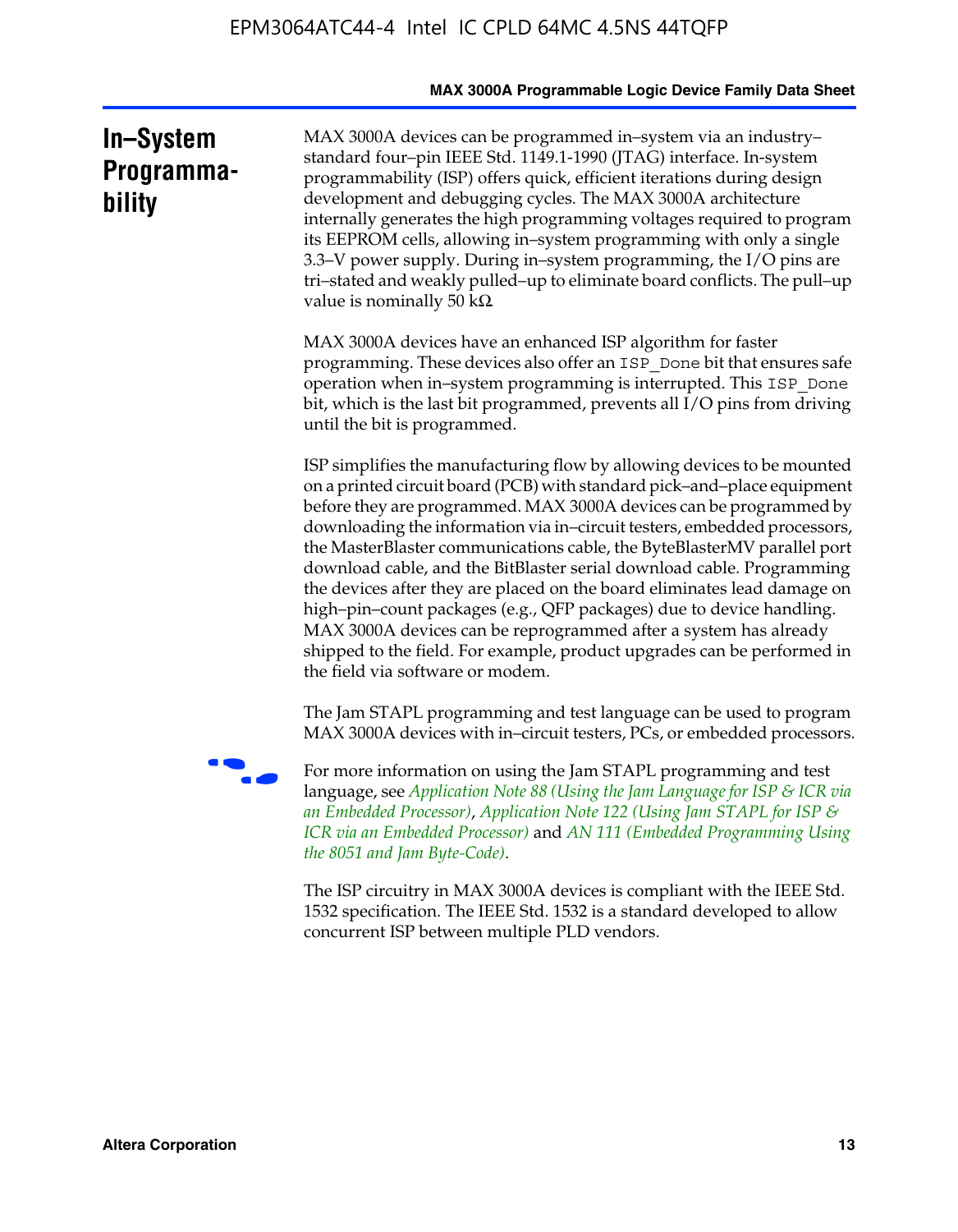### **Programming Sequence**

During in-system programming, instructions, addresses, and data are shifted into the MAX 3000A device through the TDI input pin. Data is shifted out through the TDO output pin and compared against the expected data.

Programming a pattern into the device requires the following six ISP stages. A stand-alone verification of a programmed pattern involves only stages 1, 2, 5, and 6.

- 1. *Enter ISP*. The enter ISP stage ensures that the I/O pins transition smoothly from user mode to ISP mode. The enter ISP stage requires 1 ms.
- 2. *Check ID*. Before any program or verify process, the silicon ID is checked. The time required to read this silicon ID is relatively small compared to the overall programming time.
- 3. *Bulk Erase*. Erasing the device in-system involves shifting in the instructions to erase the device and applying one erase pulse of 100 ms.
- 4. *Program*. Programming the device in-system involves shifting in the address and data and then applying the programming pulse to program the EEPROM cells. This process is repeated for each EEPROM address.
- 5. *Verify*. Verifying an Altera device in-system involves shifting in addresses, applying the read pulse to verify the EEPROM cells, and shifting out the data for comparison. This process is repeated for each EEPROM address.
- 6. *Exit ISP*. An exit ISP stage ensures that the I/O pins transition smoothly from ISP mode to user mode. The exit ISP stage requires 1 ms.

### **Programming Times**

The time required to implement each of the six programming stages can be broken into the following two elements:

- A pulse time to erase, program, or read the EEPROM cells.
- A shifting time based on the test clock (TCK) frequency and the number of TCK cycles to shift instructions, address, and data into the device.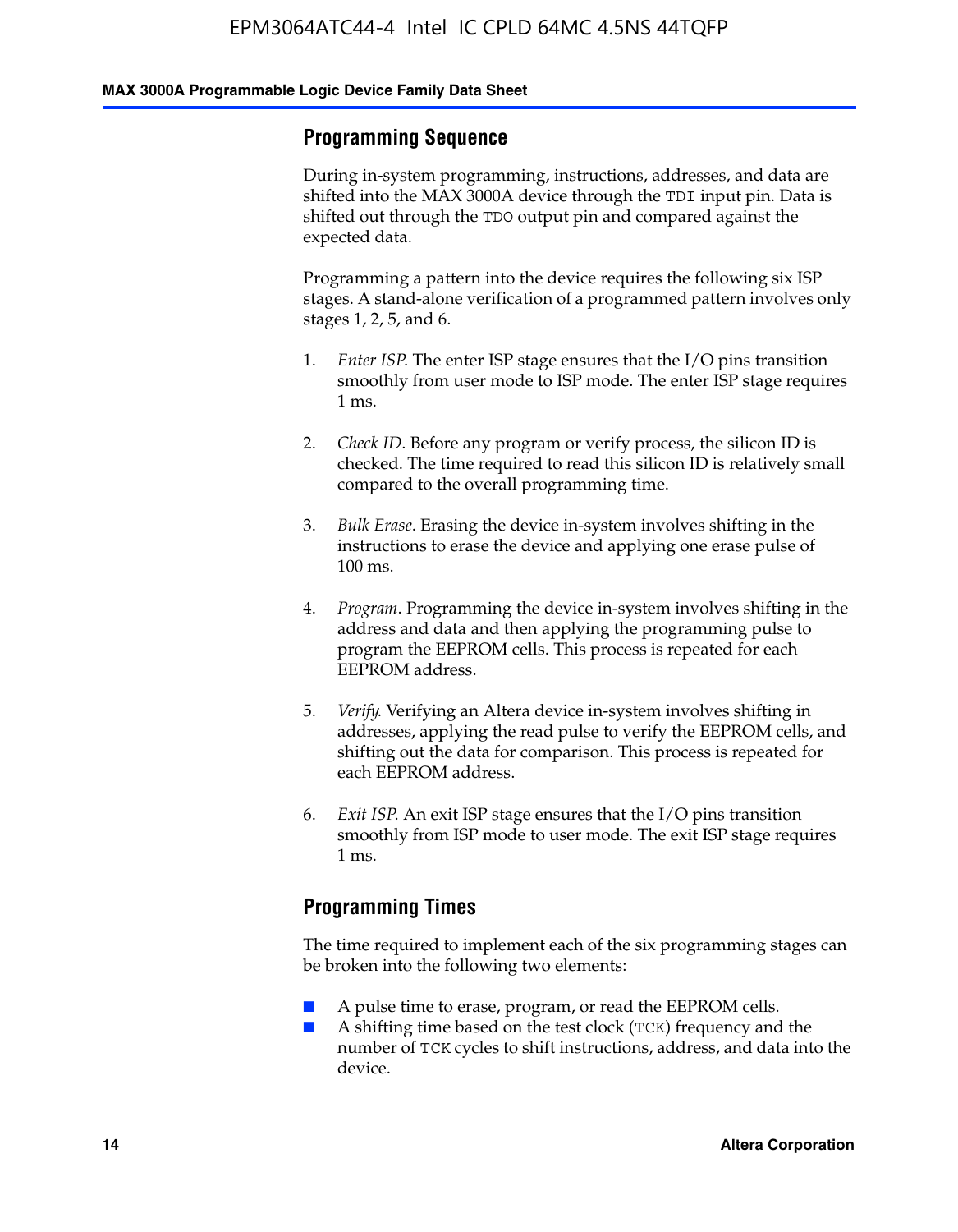By combining the pulse and shift times for each of the programming stages, the program or verify time can be derived as a function of the TCK frequency, the number of devices, and specific target device(s). Because different ISP-capable devices have a different number of EEPROM cells, both the total fixed and total variable times are unique for a single device.

### *Programming a Single MAX 3000A Device*

The time required to program a single MAX 3000A device in-system can be calculated from the following formula:

|                   | $t_{PROG} = t_{PPULSE} + \frac{Cycle_{PTCK}}{f_{TCK}}$ |                                                                                                      |
|-------------------|--------------------------------------------------------|------------------------------------------------------------------------------------------------------|
| where: $t_{PROG}$ | $t_{PPULSE}$                                           | $=$ Programming time<br>$=$ Sum of the fixed times to erase, program, and<br>verify the EEPROM cells |
|                   | $Cycle_{PTCK}$<br>$f_{TCK}$                            | = Number of TCK cycles to program a device<br>$=$ TCK frequency                                      |

The ISP times for a stand-alone verification of a single MAX 3000A device can be calculated from the following formula:

| $t_{VER} = t_{VPULSE} + \frac{t_{TCK}}{f_{TCK}}$ | $Cycle_{VTCK}$                                                                                                                    |
|--------------------------------------------------|-----------------------------------------------------------------------------------------------------------------------------------|
| where: $t_{VFR}$<br>$t_{VPULSE}$                 | $=$ Verify time<br>$=$ Sum of the fixed times to verify the EEPROM cells<br>$CycleVTCK$ = Number of TCK cycles to verify a device |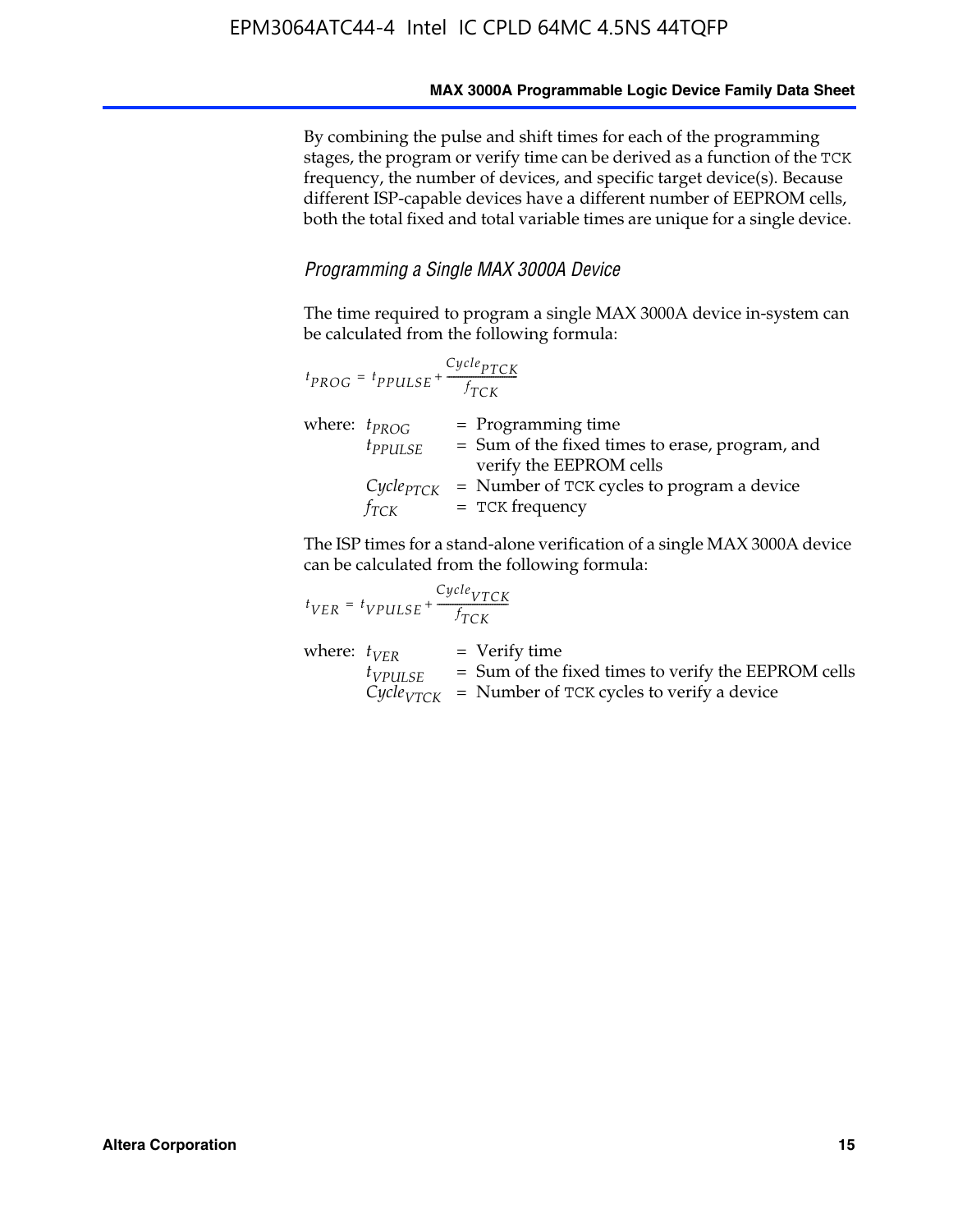### **MAX 3000A Programmable Logic Device Family Data Sheet**

The programming times described in Tables 4 through 6 are associated with the worst-case method using the enhanced ISP algorithm.

| Table 4. MAX 3000A t <sub>PULSE</sub> & Cycle <sub>TCK</sub> Values |                               |                       |                                 |                       |  |  |
|---------------------------------------------------------------------|-------------------------------|-----------------------|---------------------------------|-----------------------|--|--|
| <b>Device</b>                                                       |                               | <b>Programming</b>    | <b>Stand-Alone Verification</b> |                       |  |  |
|                                                                     | <i>t<sub>PPULSE</sub></i> (s) | Cycle <sub>PTCK</sub> | $t_{VPULSE}(s)$                 | Cycle <sub>vTCK</sub> |  |  |
| EPM3032A                                                            | 2.00                          | 55,000                | 0.002                           | 18,000                |  |  |
| EPM3064A                                                            | 2.00                          | 105,000               | 0.002                           | 35,000                |  |  |
| EPM3128A                                                            | 2.00                          | 205,000               | 0.002                           | 68,000                |  |  |
| <b>EPM3256A</b>                                                     | 2.00                          | 447.000               | 0.002                           | 149,000               |  |  |
| <b>EPM3512A</b>                                                     | 2.00                          | 890,000               | 0.002                           | 297,000               |  |  |

Tables 5 and 6 show the in-system programming and stand alone verification times for several common test clock frequencies.

| Table 5. MAX 3000A In-System Programming Times for Different Test Clock Frequencies |               |       |       |       |                |                |              |               |   |
|-------------------------------------------------------------------------------------|---------------|-------|-------|-------|----------------|----------------|--------------|---------------|---|
| <b>Device</b>                                                                       | $f_{TCK}$     |       |       |       |                |                | <b>Units</b> |               |   |
|                                                                                     | <b>10 MHz</b> | 5 MHz | 2 MHz | 1 MHz | <b>500 kHz</b> | <b>200 kHz</b> | 100 kHz      | <b>50 kHz</b> |   |
| EPM3032A                                                                            | 2.01          | 2.01  | 2.03  | 2.06  | 2.11           | 2.28           | 2.55         | 3.10          | s |
| <b>EPM3064A</b>                                                                     | 2.01          | 2.02  | 2.05  | 2.11  | 2.21           | 2.53           | 3.05         | 4.10          | s |
| <b>EPM3128A</b>                                                                     | 2.02          | 2.04  | 2.10  | 2.21  | 2.41           | 3.03           | 4.05         | 6.10          | s |
| <b>EPM3256A</b>                                                                     | 2.05          | 2.09  | 2.23  | 2.45  | 2.90           | 4.24           | 6.47         | 10.94         | s |
| EPM3512A                                                                            | 2.09          | 2.18  | 2.45  | 2.89  | 3.78           | 6.45           | 10.90        | 19.80         | s |

| Table 6. MAX 3000A Stand-Alone Verification Times for Different Test Clock Frequencies |               |       |       |       |                |                |                |               |   |
|----------------------------------------------------------------------------------------|---------------|-------|-------|-------|----------------|----------------|----------------|---------------|---|
| <b>Device</b>                                                                          | $f_{TCK}$     |       |       |       |                |                | <b>Units</b>   |               |   |
|                                                                                        | <b>10 MHz</b> | 5 MHz | 2 MHz | 1 MHz | <b>500 kHz</b> | <b>200 kHz</b> | <b>100 kHz</b> | <b>50 kHz</b> |   |
| EPM3032A                                                                               | 0.00          | 0.01  | 0.01  | 0.02  | 0.04           | 0.09           | 0.18           | 0.36          | s |
| <b>EPM3064A</b>                                                                        | 0.01          | 0.01  | 0.02  | 0.04  | 0.07           | 0.18           | 0.35           | 0.70          | s |
| EPM3128A                                                                               | 0.01          | 0.02  | 0.04  | 0.07  | 0.14           | 0.34           | 0.68           | 1.36          | s |
| <b>EPM3256A</b>                                                                        | 0.02          | 0.03  | 0.08  | 0.15  | 0.30           | 0.75           | 1.49           | 2.98          | s |
| EPM3512A                                                                               | 0.03          | 0.06  | 0.15  | 0.30  | 0.60           | 1.49           | 2.97           | 5.94          | s |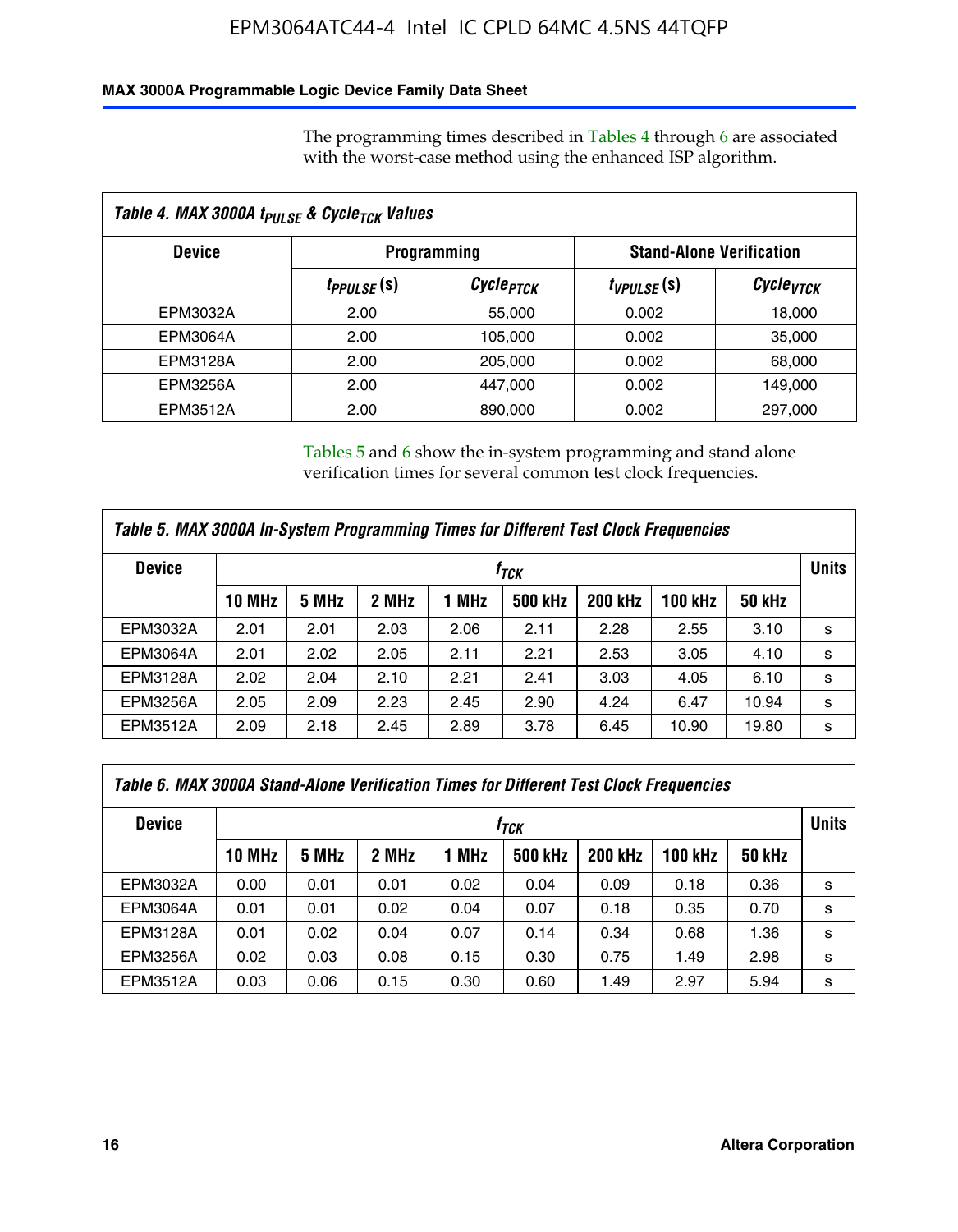|                                                                             | <b>MAX SUUJA Programmable Logic Device Family Data Sheet</b>                                                                                                                                                                                                                                                                                                                                                                     |
|-----------------------------------------------------------------------------|----------------------------------------------------------------------------------------------------------------------------------------------------------------------------------------------------------------------------------------------------------------------------------------------------------------------------------------------------------------------------------------------------------------------------------|
| <b>Programming</b><br>with External<br><b>Hardware</b>                      | MAX 3000A devices can be programmed on Windows-based PCs with an<br>Altera Logic Programmer card, MPU, and the appropriate device adapter.<br>The MPU performs continuity checking to ensure adequate electrical<br>contact between the adapter and the device.                                                                                                                                                                  |
|                                                                             | For more information, see the Altera Programming Hardware Data Sheet.                                                                                                                                                                                                                                                                                                                                                            |
|                                                                             | The Altera software can use text- or waveform-format test vectors created<br>with the Altera Text Editor or Waveform Editor to test the programmed<br>device. For added design verification, designers can perform functional<br>testing to compare the functional device behavior with the results of<br>simulation.                                                                                                            |
|                                                                             | Data I/O, BP Microsystems, and other programming hardware<br>manufacturers also provide programming support for Altera devices.                                                                                                                                                                                                                                                                                                  |
|                                                                             | For more information, see Programming Hardware Manufacturers.                                                                                                                                                                                                                                                                                                                                                                    |
| <b>IEEE Std.</b><br>1149.1 (JTAG)<br><b>Boundary-Scan</b><br><b>Support</b> | MAX 3000A devices include the JTAG BST circuitry defined by IEEE<br>Std. 1149.1-1990. Table 7 describes the JTAG instructions supported by<br>MAX 3000A devices. The pin-out tables found on the Altera web site<br>(http://www.altera.com) or the Altera Digital Library show the location of<br>the JTAG control pins for each device. If the JTAG interface is not<br>required, the JTAG pins are available as user I/O pins. |

| Table 7. MAX 3000A JTAG Instructions |                                                                                                                                                                                                                                                       |
|--------------------------------------|-------------------------------------------------------------------------------------------------------------------------------------------------------------------------------------------------------------------------------------------------------|
| <b>JTAG Instruction</b>              | <b>Description</b>                                                                                                                                                                                                                                    |
| SAMPLE/PRELOAD                       | Allows a snapshot of signals at the device pins to be captured and examined during<br>normal device operation, and permits an initial data pattern output at the device pins                                                                          |
| <b>EXTEST</b>                        | Allows the external circuitry and board–level interconnections to be tested by forcing a<br>test pattern at the output pins and capturing test results at the input pins                                                                              |
| <b>BYPASS</b>                        | Places the 1-bit bypass register between the TDI and TDO pins, which allows the BST<br>data to pass synchronously through a selected device to adjacent devices during normal<br>device operation                                                     |
| <b>IDCODE</b>                        | Selects the IDCODE register and places it between the TDI and TDO pins, allowing the<br><b>IDCODE</b> to be serially shifted out of TDO                                                                                                               |
| <b>USERCODE</b>                      | Selects the 32-bit USERCODE register and places it between the TDI and TDO pins,<br>allowing the USERCODE value to be shifted out of TDO                                                                                                              |
| <b>ISP</b> Instructions              | These instructions are used when programming MAX 3000A devices via the JTAG ports<br>with the MasterBlaster, ByteBlasterMV, or BitBlaster cable, or when using a Jam STAPL<br>file, JBC file, or SVF file via an embedded processor or test equipment |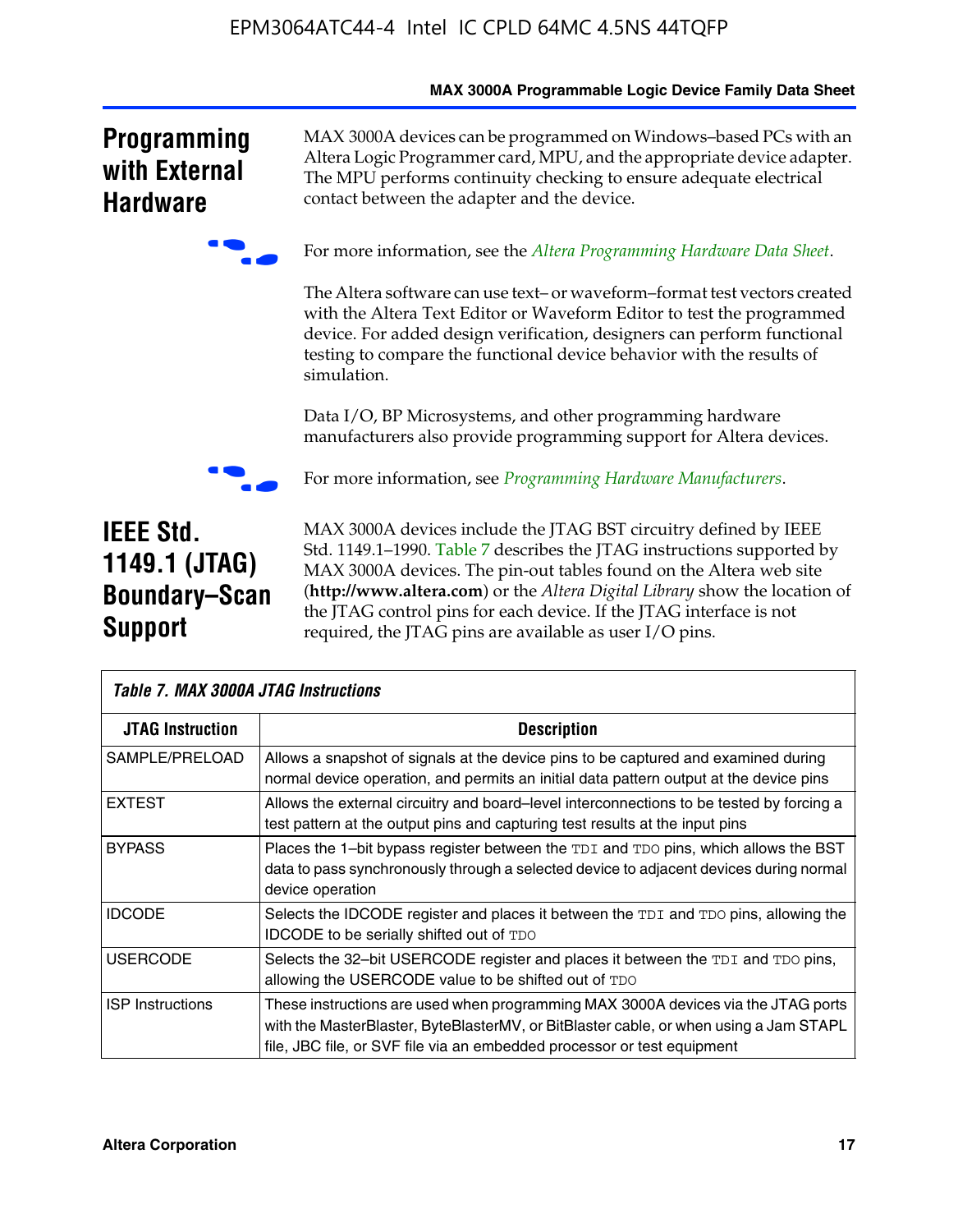### **MAX 3000A Programmable Logic Device Family Data Sheet**

The instruction register length of MAX 3000A devices is 10 bits. The IDCODE and USERCODE register length is 32 bits. Tables 8 and 9 show the boundary–scan register length and device IDCODE information for MAX 3000A devices.

| Table 8. MAX 3000A Boundary–Scan Register Length      |     |  |  |  |  |  |  |
|-------------------------------------------------------|-----|--|--|--|--|--|--|
| <b>Boundary-Scan Register Length</b><br><b>Device</b> |     |  |  |  |  |  |  |
| EPM3032A                                              | 96  |  |  |  |  |  |  |
| EPM3064A                                              | 192 |  |  |  |  |  |  |
| EPM3128A                                              | 288 |  |  |  |  |  |  |
| <b>EPM3256A</b>                                       | 480 |  |  |  |  |  |  |
| EPM3512A                                              | 624 |  |  |  |  |  |  |

| Table 9. 32–Bit MAX 3000A Device IDCODE Value<br>Note (1) |                            |                                                                                                 |             |   |  |  |  |  |  |  |
|-----------------------------------------------------------|----------------------------|-------------------------------------------------------------------------------------------------|-------------|---|--|--|--|--|--|--|
| <b>Device</b>                                             |                            | <b>IDCODE (32 bits)</b>                                                                         |             |   |  |  |  |  |  |  |
|                                                           | <b>Version</b><br>(4 Bits) | 1 (1 Bit)<br>Part Number (16 Bits)<br><b>Manufacturer's</b><br><b>Identity (11 Bits)</b><br>(2) |             |   |  |  |  |  |  |  |
| EPM3032A                                                  | 0001                       | 0111 0000 0011 0010                                                                             | 00001101110 | 1 |  |  |  |  |  |  |
| <b>EPM3064A</b>                                           | 0001                       | 0111 0000 0110 0100                                                                             | 00001101110 | 1 |  |  |  |  |  |  |
| EPM3128A                                                  | 0001                       | 0111 0001 0010 1000                                                                             | 00001101110 | 1 |  |  |  |  |  |  |
| EPM3256A                                                  | 0001                       | 0010 0101 0110<br>0111                                                                          | 00001101110 | 1 |  |  |  |  |  |  |
| EPM3512A                                                  | 0001                       | 0001<br>0101<br>0010<br>0111                                                                    | 00001101110 | 1 |  |  |  |  |  |  |

#### *Notes:*

(1) The most significant bit (MSB) is on the left.

(2) The least significant bit (LSB) for all JTAG IDCODEs is 1.



**F See Application Note 39 (IEEE 1149.1 (JTAG) Boundary–Scan Testing in Altera** *Devices)* for more information on JTAG BST.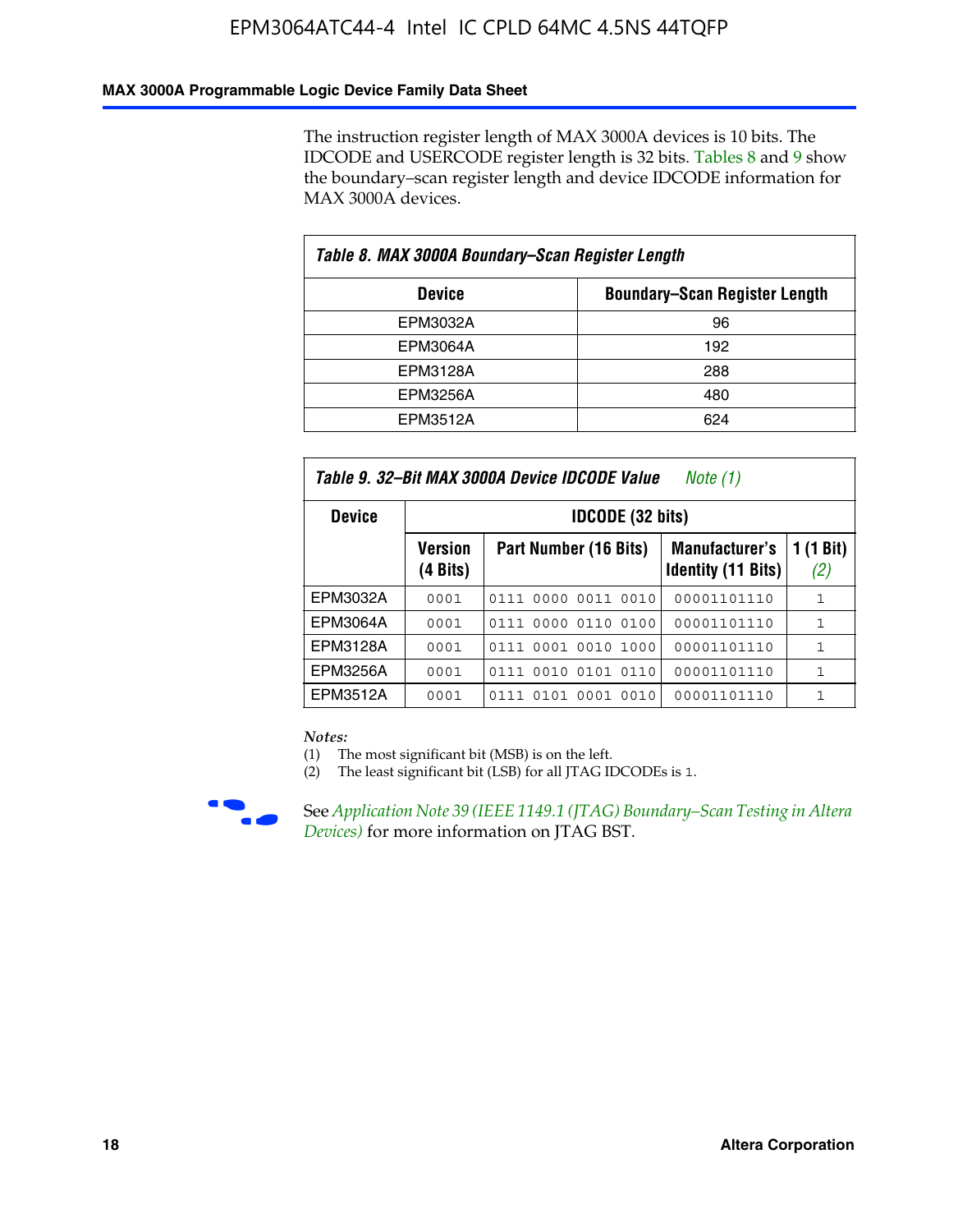

**MAX 3000A Programmable Logic Device Family Data Sheet**

Figure 7 shows the timing information for the JTAG signals.

Table 10 shows the JTAG timing parameters and values for MAX 3000A devices.

|                   | Table 10. JTAG Timing Parameters & Values for MAX 3000A Devices |     |     |      |
|-------------------|-----------------------------------------------------------------|-----|-----|------|
| <b>Symbol</b>     | <b>Parameter</b>                                                | Min | Max | Unit |
| t <sub>JCP</sub>  | TCK clock period                                                | 100 |     | ns   |
| t <sub>JCH</sub>  | TCK clock high time                                             | 50  |     | ns   |
| t <sub>JCL</sub>  | <b>TCK clock low time</b>                                       | 50  |     | ns   |
| t <sub>JPSU</sub> | JTAG port setup time                                            | 20  |     | ns   |
| t <sub>JPH</sub>  | JTAG port hold time                                             | 45  |     | ns   |
| <sup>t</sup> JPCO | JTAG port clock to output                                       |     | 25  | ns   |
| t <sub>JPZX</sub> | JTAG port high impedance to valid output                        |     | 25  | ns   |
| t <sub>JPXZ</sub> | JTAG port valid output to high impedance                        |     | 25  | ns   |
| tussu             | Capture register setup time                                     | 20  |     | ns   |
| t <sub>JSH</sub>  | Capture register hold time                                      | 45  |     | ns   |
| t <sub>JSCO</sub> | Update register clock to output                                 |     | 25  | ns   |
| t <sub>JSZX</sub> | Update register high impedance to valid output                  |     | 25  | ns   |
| t <sub>JSXZ</sub> | Update register valid output to high impedance                  |     | 25  | ns   |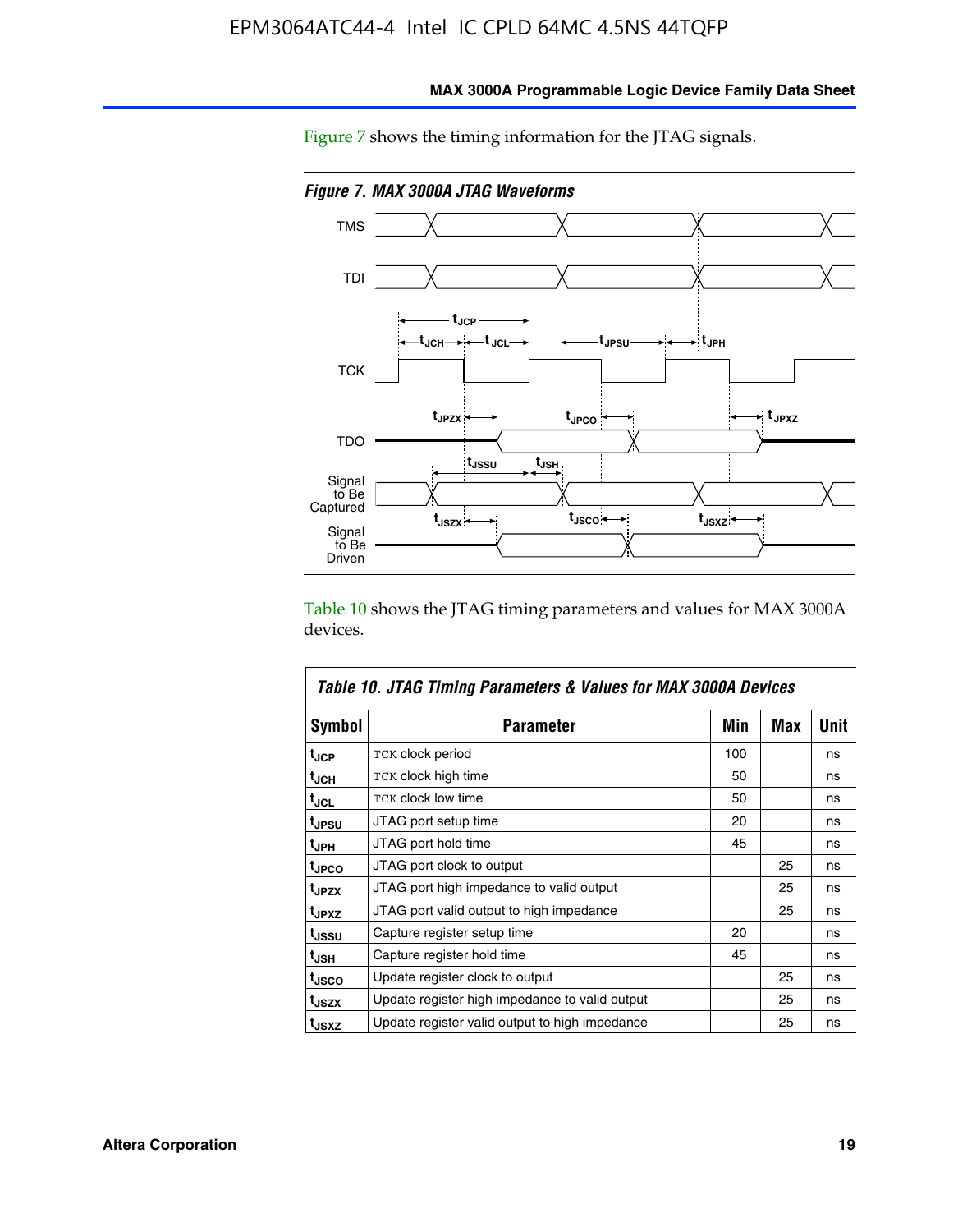**MAX 3000A Programmable Logic Device Family Data Sheet**

| <b>Programmable</b><br><b>Speed/Power</b><br><b>Control</b> | MAX 3000A devices offer a power-saving mode that supports low-power<br>operation across user-defined signal paths or the entire device. This<br>feature allows total power dissipation to be reduced by 50% or more<br>because most logic applications require only a small fraction of all gates to<br>operate at maximum frequency.                                                                                                                        |  |  |  |
|-------------------------------------------------------------|--------------------------------------------------------------------------------------------------------------------------------------------------------------------------------------------------------------------------------------------------------------------------------------------------------------------------------------------------------------------------------------------------------------------------------------------------------------|--|--|--|
|                                                             | The designer can program each individual macrocell in a MAX 3000A<br>device for either high-speed or low-power operation. As a result,<br>speed-critical paths in the design can run at high speed, while the<br>remaining paths can operate at reduced power. Macrocells that run at low<br>power incur a nominal timing delay adder $(t_{LPA})$ for the $t_{LAD}$ , $t_{LAC}$ , $t_{IC}$ ,<br>$t_{ACL}$ , $t_{EN}$ , $t_{CPPW}$ and $t_{SEXP}$ parameters. |  |  |  |
| <b>Output</b><br><b>Configuration</b>                       | MAX 3000A device outputs can be programmed to meet a variety of<br>system-level requirements.                                                                                                                                                                                                                                                                                                                                                                |  |  |  |
|                                                             | <b>MultiVolt I/O Interface</b>                                                                                                                                                                                                                                                                                                                                                                                                                               |  |  |  |
|                                                             | The MAX 3000A device architecture supports the MultiVolt I/O interface<br>feature, which allows MAX 3000A devices to connect to systems with                                                                                                                                                                                                                                                                                                                 |  |  |  |

differing supply voltages. MAX 3000A devices in all packages can be set for 2.5–V, 3.3–V, or 5.0–V I/O pin operation. These devices have one set of  $V_{CC}$  pins for internal operation and input buffers (VCCINT), and another set for I/O output drivers (VCCIO).

The VCCIO pins can be connected to either a 3.3–V or 2.5–V power supply, depending on the output requirements. When the VCCIO pins are connected to a 2.5–V power supply, the output levels are compatible with 2.5–V systems. When the VCCIO pins are connected to a 3.3–V power supply, the output high is at 3.3  $\bar{V}$  and is therefore compatible with 3.3-V or 5.0–V systems. Devices operating with  $V_{CCIO}$  levels lower than 3.0 V incur a nominally greater timing delay of  $t_{OD2}$  instead of  $t_{OD1}$ . Inputs can always be driven by 2.5–V, 3.3–V, or 5.0–V signals.

Table 11 summarizes the MAX 3000A MultiVolt I/O support.

| Table 11. MAX 3000A MultiVolt I/O Support                          |     |     |     |     |     |     |  |
|--------------------------------------------------------------------|-----|-----|-----|-----|-----|-----|--|
| Output Signal (V)<br>Input Signal (V)<br>V <sub>CCIO</sub> Voltage |     |     |     |     |     |     |  |
|                                                                    | 2.5 | 3.3 | 5.0 | 2.5 | 3.3 | 5.0 |  |
| 2.5                                                                |     |     |     |     |     |     |  |
| 3.3                                                                |     |     |     |     |     |     |  |

*Note:*

<sup>(1)</sup> When  $V_{\text{CCIO}}$  is 3.3 V, a MAX 3000A device can drive a 2.5–V device that has 3.3–V tolerant inputs.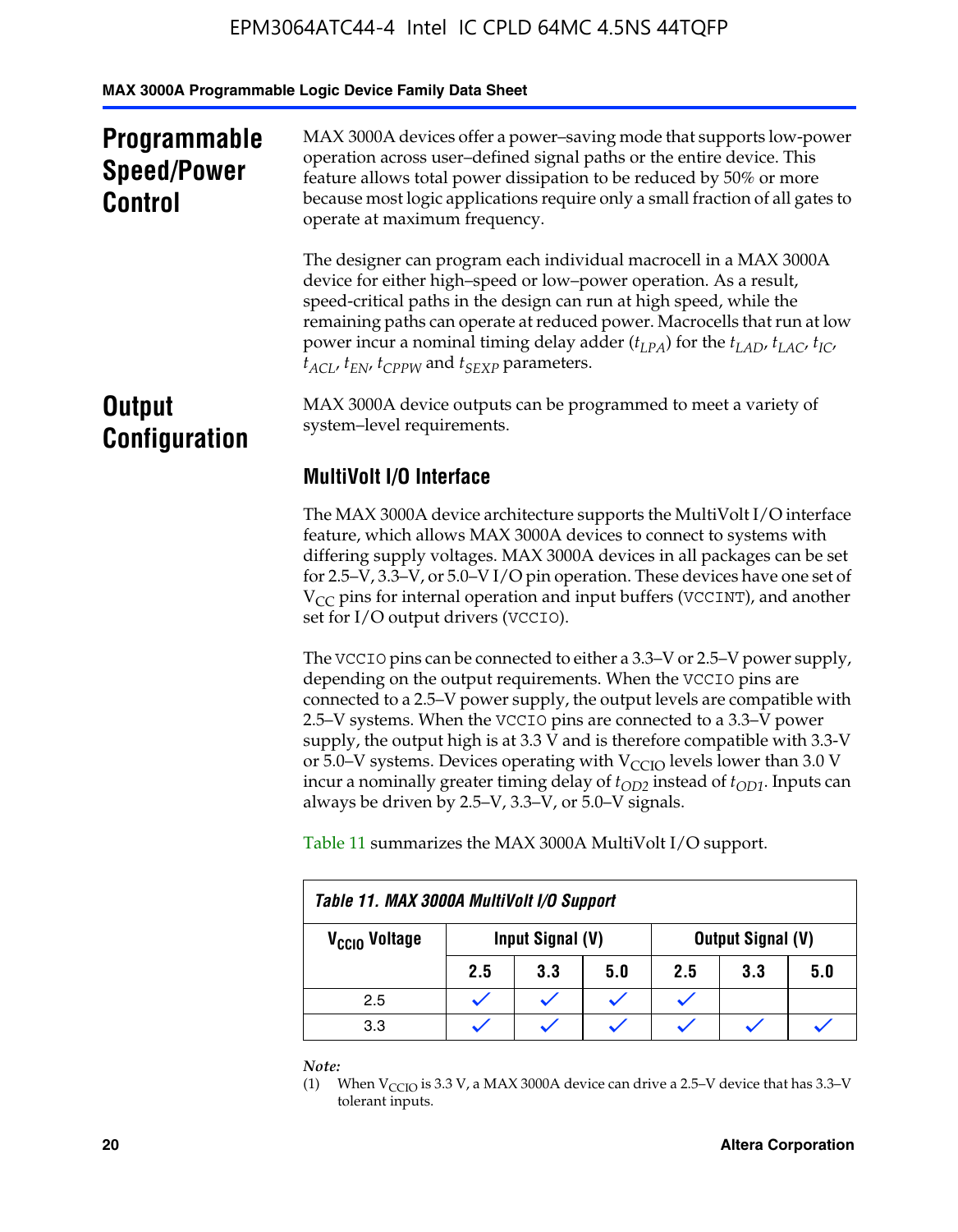### **Open–Drain Output Option**

MAX 3000A devices provide an optional open–drain (equivalent to open-collector) output for each I/O pin. This open–drain output enables the device to provide system–level control signals (e.g., interrupt and write enable signals) that can be asserted by any of several devices. It can also provide an additional wired–OR plane.

Open-drain output pins on MAX 3000A devices (with a pull-up resistor to the 5.0-V supply) can drive 5.0-V CMOS input pins that require a high  $V_{\text{H}_{\text{H}}}$ . When the open-drain pin is active, it will drive low. When the pin is inactive, the resistor will pull up the trace to 5.0 V, thereby meeting CMOS requirements. The open-drain pin will only drive low or tri-state; it will never drive high. The rise time is dependent on the value of the pull-up resistor and load impedance. The  $I_{OL}$  current specification should be considered when selecting a pull-up resistor

### **Slew–Rate Control**

The output buffer for each MAX 3000A I/O pin has an adjustable output slew rate that can be configured for low–noise or high–speed performance. A faster slew rate provides high–speed transitions for high-performance systems. However, these fast transitions may introduce noise transients into the system. A slow slew rate reduces system noise, but adds a nominal delay of 4 to 5 ns. When the configuration cell is turned off, the slew rate is set for low–noise performance. Each I/O pin has an individual EEPROM bit that controls the slew rate, allowing designers to specify the slew rate on a pin–by–pin basis. The slew rate control affects both the rising and falling edges of the output signal.

**Design Security** All MAX 3000A devices contain a programmable security bit that controls access to the data programmed into the device. When this bit is programmed, a design implemented in the device cannot be copied or retrieved. This feature provides a high level of design security because programmed data within EEPROM cells is invisible. The security bit that controls this function, as well as all other programmed data, is reset only when the device is reprogrammed.

### **Generic Testing** MAX 3000A devices are fully tested. Complete testing of each programmable EEPROM bit and all internal logic elements ensures 100% programming yield. AC test measurements are taken under conditions equivalent to those shown in Figure 8. Test patterns can be used and then erased during early stages of the production flow.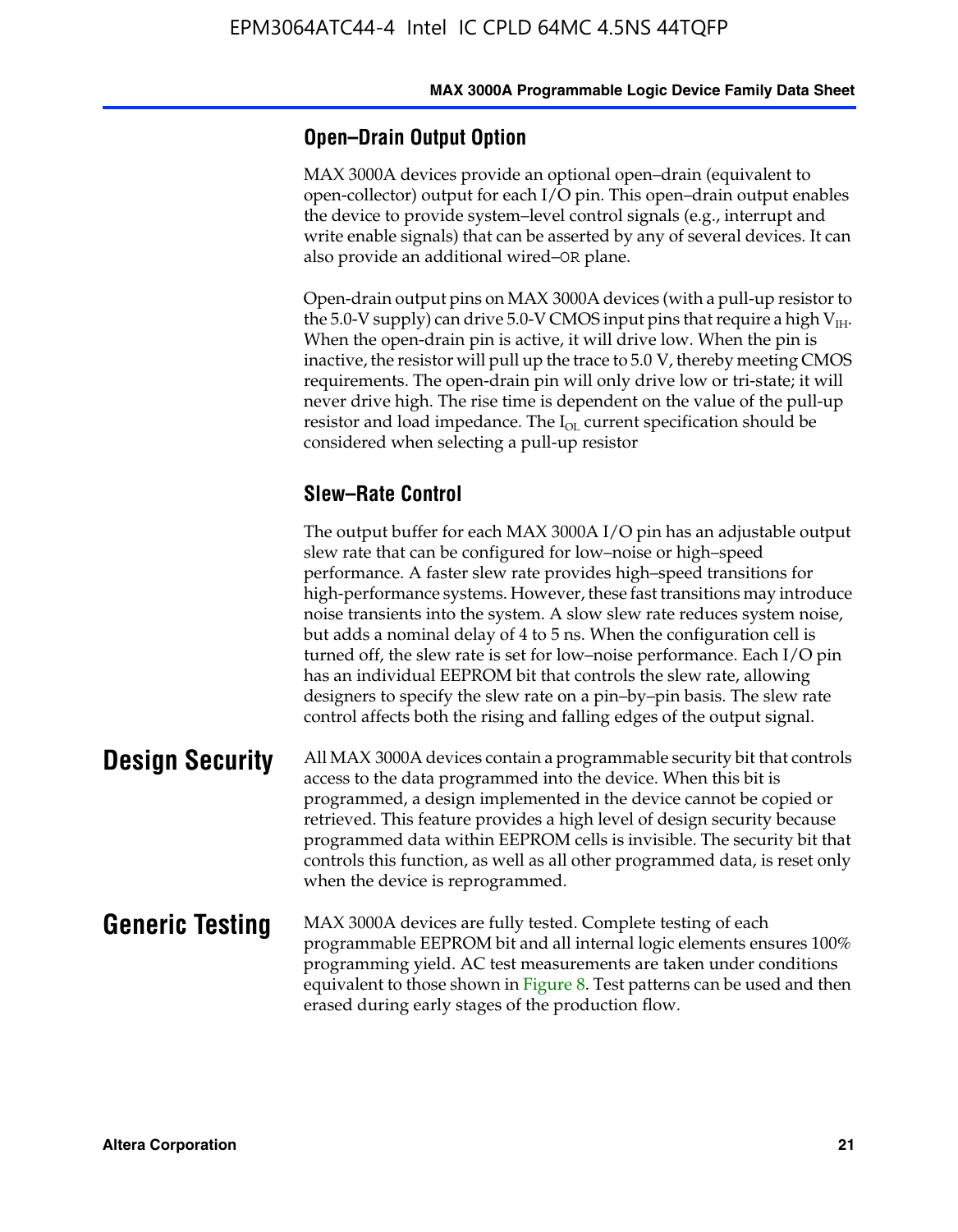### **MAX 3000A Programmable Logic Device Family Data Sheet**

#### *Figure 8. MAX 3000A AC Test Conditions*

*Power supply transients can affect AC measurements. Simultaneous transitions of multiple outputs should be avoided for accurate measurement. Threshold tests must not be performed under AC conditions. Large–amplitude, fast– ground–current transients normally occur as the device outputs discharge the load capacitances. When these transients flow through the parasitic inductance between the device ground pin and the test system ground, significant reductions in observable noise immunity can result. Numbers in brackets are for 2.5–V outputs. Numbers without brackets are for 3.3–V devices or outputs.*



### **Operating Conditions**

Tables 12 through 15 provide information on absolute maximum ratings, recommended operating conditions, DC operating conditions, and capacitance for MAX 3000A devices.

|                | Table 12. MAX 3000A Device Absolute Maximum Ratings<br>Note (1) |                                    |        |      |              |  |  |
|----------------|-----------------------------------------------------------------|------------------------------------|--------|------|--------------|--|--|
| Symbol         | <b>Parameter</b>                                                | <b>Conditions</b>                  | Min    | Max  | Unit         |  |  |
| $V_{CC}$       | Supply voltage                                                  | With respect to ground (2)         | $-0.5$ | 4.6  | v            |  |  |
| V <sub>1</sub> | DC input voltage                                                |                                    | $-2.0$ | 5.75 | v            |  |  |
| $I_{OUT}$      | DC output current, per pin                                      |                                    | $-25$  | 25   | mA           |  |  |
| $T_{\rm STG}$  | Storage temperature                                             | No bias                            | $-65$  | 150  | $^{\circ}$ C |  |  |
| $T_A$          | Ambient temperature                                             | Under bias                         | $-65$  | 135  | $^{\circ}$ C |  |  |
| $T_{\rm J}$    | Junction temperature                                            | PQFP and TQFP packages, under bias |        | 135  | $^{\circ}$ C |  |  |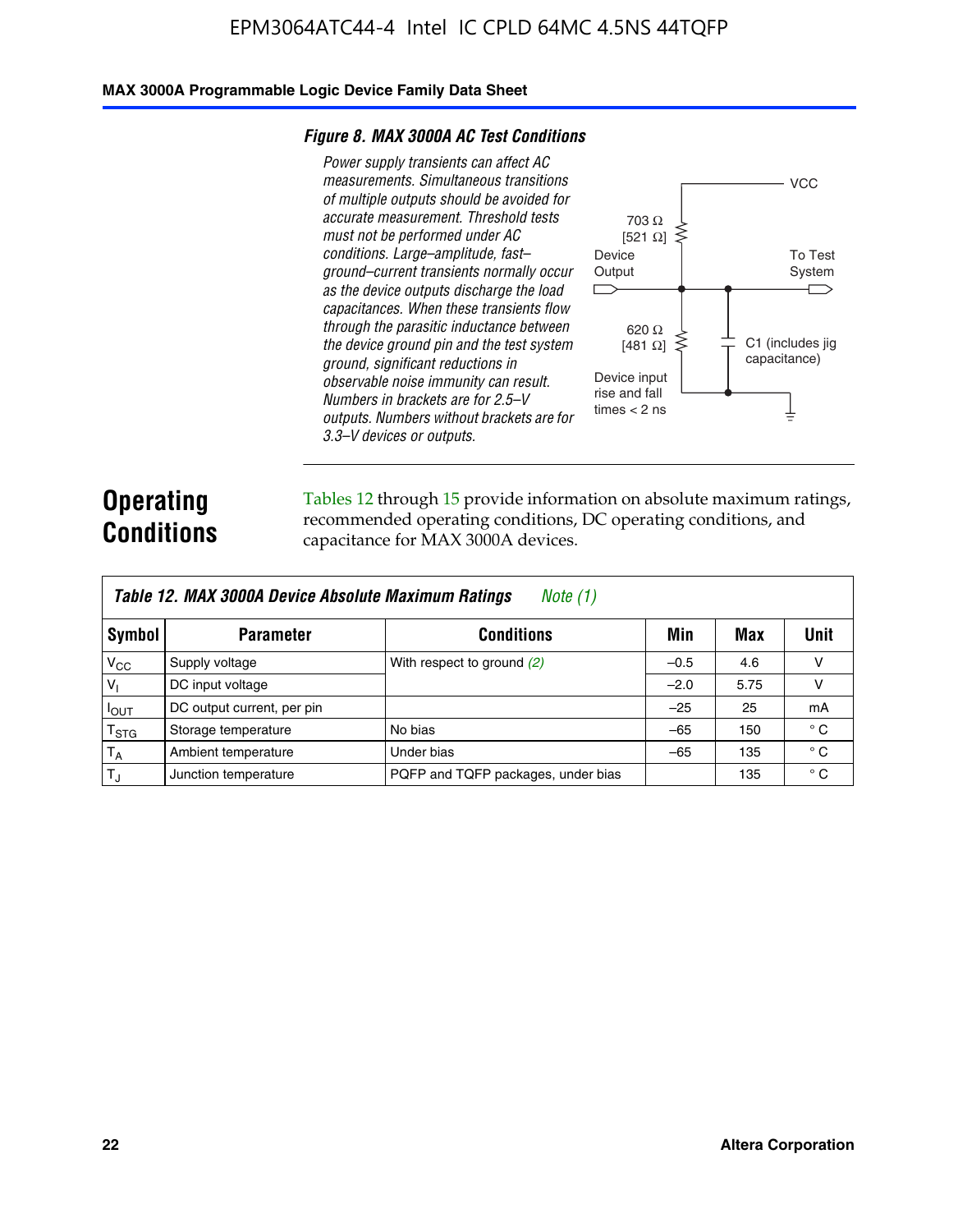|                             | <b>Table 13. MAX 3000A Device Recommended Operating Conditions</b> |                       |          |                   |              |  |  |  |
|-----------------------------|--------------------------------------------------------------------|-----------------------|----------|-------------------|--------------|--|--|--|
| Symbol                      | <b>Parameter</b>                                                   | <b>Conditions</b>     | Min      | Max               | Unit         |  |  |  |
| $V_{\rm CCINT}$             | Supply voltage for internal logic and<br>input buffers             | (10)                  | 3.0      | 3.6               | ν            |  |  |  |
| V <sub>CCIO</sub>           | Supply voltage for output drivers,<br>3.3-V operation              |                       | 3.0      | 3.6               | $\vee$       |  |  |  |
|                             | Supply voltage for output drivers,<br>2.5-V operation              |                       | 2.3      | 2.7               | v            |  |  |  |
| V <sub>CCISP</sub>          | Supply voltage during ISP                                          |                       | 3.0      | 3.6               | $\vee$       |  |  |  |
| $V_{\parallel}$             | Input voltage                                                      | (3)                   | $-0.5$   | 5.75              | v            |  |  |  |
| $V_{\rm O}$                 | Output voltage                                                     |                       | $\Omega$ | $V_{\text{CCIO}}$ | v            |  |  |  |
| $T_A$                       | Ambient temperature                                                | Commercial range      | $\Omega$ | 70                | $^{\circ}$ C |  |  |  |
|                             |                                                                    | Industrial range      | $-40$    | 85                | $^{\circ}$ C |  |  |  |
| $T_{\rm J}$                 | Junction temperature                                               | Commercial range      | $\Omega$ | 90                | $^{\circ}$ C |  |  |  |
|                             |                                                                    | Industrial range (11) | $-40$    | 105               | $^{\circ}$ C |  |  |  |
| $t_{\mathsf{R}}$            | Input rise time                                                    |                       |          | 40                | ns           |  |  |  |
| $\mathfrak{t}_{\mathsf{F}}$ | Input fall time                                                    |                       |          | 40                | ns           |  |  |  |

| Symbol          | <b>Parameter</b>                                                                      | <b>Conditions</b>                                                               | Min                     | Max  | Unit      |
|-----------------|---------------------------------------------------------------------------------------|---------------------------------------------------------------------------------|-------------------------|------|-----------|
| $V_{\text{IH}}$ | High-level input voltage                                                              |                                                                                 | 1.7                     | 5.75 | $\vee$    |
| $V_{IL}$        | Low-level input voltage                                                               |                                                                                 | $-0.5$                  | 0.8  | v         |
| V <sub>OH</sub> | 3.3-V high-level TTL output<br>voltage                                                | $I_{OH} = -8$ mA DC, $V_{CClO} = 3.00$ V (5)                                    | 2.4                     |      | v         |
|                 | 3.3-V high-level CMOS output<br>voltage                                               | $I_{OH} = -0.1$ mA DC, $V_{CCIO} = 3.00$ V (5)                                  | $V_{\text{CCIO}} - 0.2$ |      | v         |
|                 | 2.5-V high-level output voltage<br>$I_{OH} = -100 \mu A DC$ , $V_{CCIO} = 2.30 V (5)$ |                                                                                 | 2.1                     |      | v         |
|                 |                                                                                       | $I_{OH} = -1$ mA DC, $V_{CClO} = 2.30$ V (5)                                    | 2.0                     |      | $\vee$    |
|                 |                                                                                       | $I_{OH} = -2$ mA DC, $V_{CGIO} = 2.30$ V (5)                                    | 1.7                     |      | v         |
| $V_{OL}$        |                                                                                       | 3.3–V low–level TTL output voltage $ I_{OL} = 8$ mA DC, $V_{CCIO} = 3.00$ V (6) |                         | 0.4  | $\vee$    |
|                 | 3.3-V low-level CMOS output<br>voltage                                                | $I_{OL} = 0.1$ mA DC, $V_{CCIO} = 3.00$ V (6)                                   |                         | 0.2  | $\vee$    |
|                 | 2.5-V low-level output voltage                                                        | $I_{OL}$ = 100 µA DC, $V_{CCIO}$ = 2.30 V (6)                                   |                         | 0.2  | v         |
|                 |                                                                                       | $I_{OL}$ = 1 mA DC, $V_{CClO}$ = 2.30 V (6)                                     |                         | 0.4  | v         |
|                 |                                                                                       | $I_{OL}$ = 2 mA DC, $V_{CCIO}$ = 2.30 V (6)                                     |                         | 0.7  | $\vee$    |
| h,              | Input leakage current                                                                 | $V_1 = -0.5$ to 5.5 V (7)                                                       | $-10$                   | 10   | μA        |
| $I_{OZ}$        | Tri-state output off-state current                                                    | $V_1 = -0.5$ to 5.5 V (7)                                                       | $-10$                   | 10   | μA        |
| $R_{ISP}$       | Value of I/O pin pull-up resistor<br>when programming in-system or<br>during power-up | $V_{CCD}$ = 2.3 to 3.6 V (8)                                                    | 20                      | 74   | $k\Omega$ |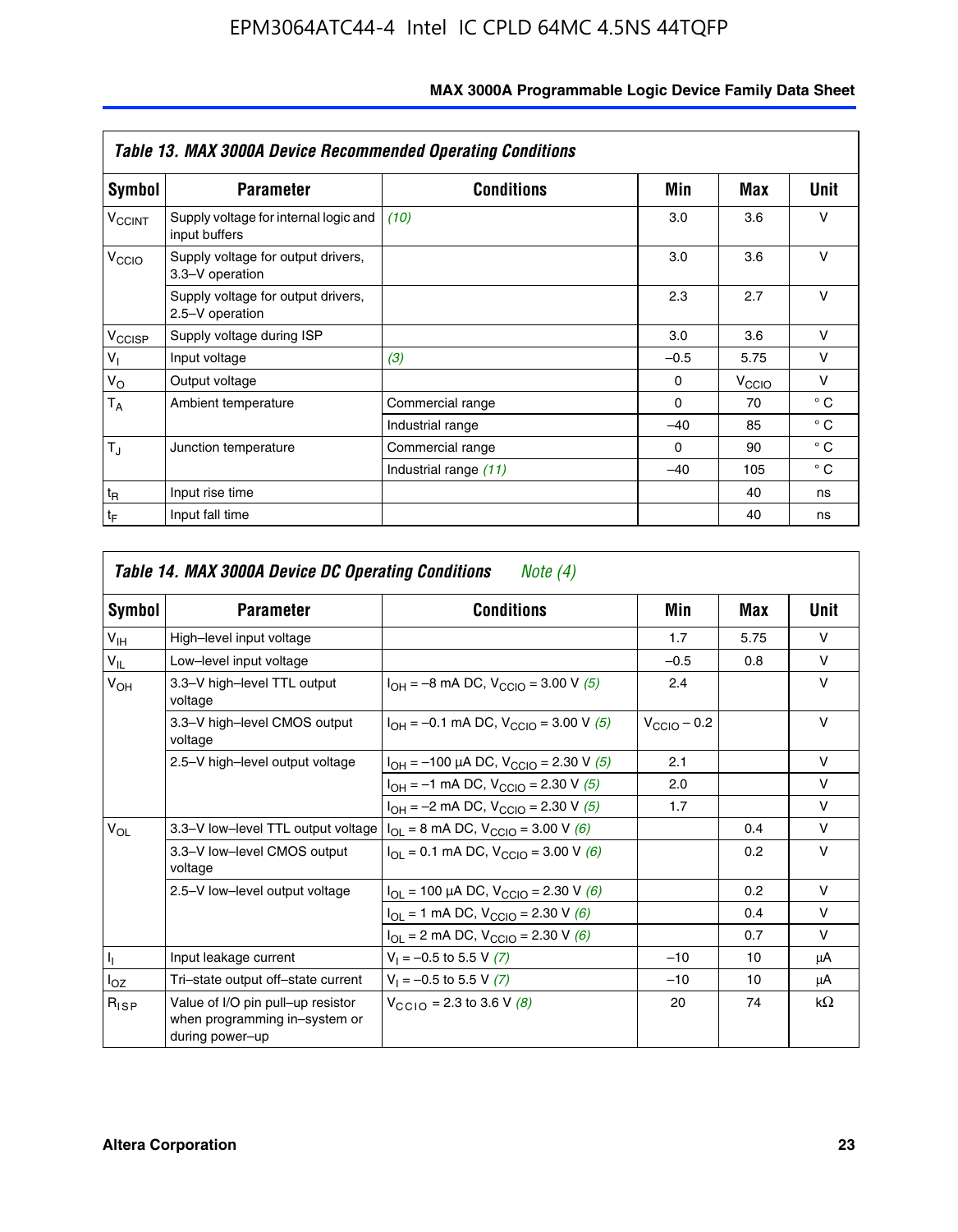### **MAX 3000A Programmable Logic Device Family Data Sheet**

|          | Table 15. MAX 3000A Device Capacitance<br>Note (9) |                               |     |             |    |  |  |
|----------|----------------------------------------------------|-------------------------------|-----|-------------|----|--|--|
| Symbol   | <b>Parameter</b>                                   | Min                           | Max | <b>Unit</b> |    |  |  |
| $C_{IN}$ | Input pin capacitance                              | $V_{IN} = 0 V$ , f = 1.0 MHz  |     | 8           | pF |  |  |
| $C_{VO}$ | I/O pin capacitance                                | $V_{OUT} = 0 V$ , f = 1.0 MHz |     | 8           | pF |  |  |

*Notes to tables:*

(2) Minimum DC input voltage is –0.5 V. During transitions, the inputs may undershoot to –2.0 V or overshoot to 5.75 V for input currents less than 100 mA and periods shorter than 20 ns.

(4) These values are specified under the recommended operating conditions, as shown in Table 13 on page 23.

(5) The parameter is measured with 50% of the outputs each sourcing the specified current. The  $I<sub>OH</sub>$  parameter refers to high–level TTL or CMOS output current.

(6) The parameter is measured with 50% of the outputs each sinking the specified current. The  $I_{OL}$  parameter refers to low–level TTL, PCI, or CMOS output current.

(7) This value is specified during normal device operation. During power-up, the maximum leakage current is ±300 μA.

(8) This pull–up exists while devices are programmed in–system and in unprogrammed devices during power–up.

- (9) Capacitance is measured at 25° C and is sample–tested only. The OE1 pin (high–voltage pin during programming) has a maximum capacitance of 20 pF.
- (10) The POR time for all MAX 3000A devices does not exceed 100  $\mu$ s. The sufficient V<sub>CCINT</sub> voltage level for POR is 3.0 V. The device is fully initialized within the POR time after  $V_{\text{CCINT}}$  reaches the sufficient POR voltage level.
- (11) These devices support in-system programming for –40° to 100° C. For in-system programming support between –40° and 0° C, contact Altera Applications.

### Figure 9 shows the typical output drive characteristics of MAX 3000A devices.

<sup>(1)</sup> See the *Operating Requirements for Altera Devices Data Sheet*.

<sup>(3)</sup> All pins, including dedicated inputs, I/O pins, and JTAG pins, may be driven before  $V_{\text{CCINT}}$  and  $V_{\text{CCIO}}$  are powered.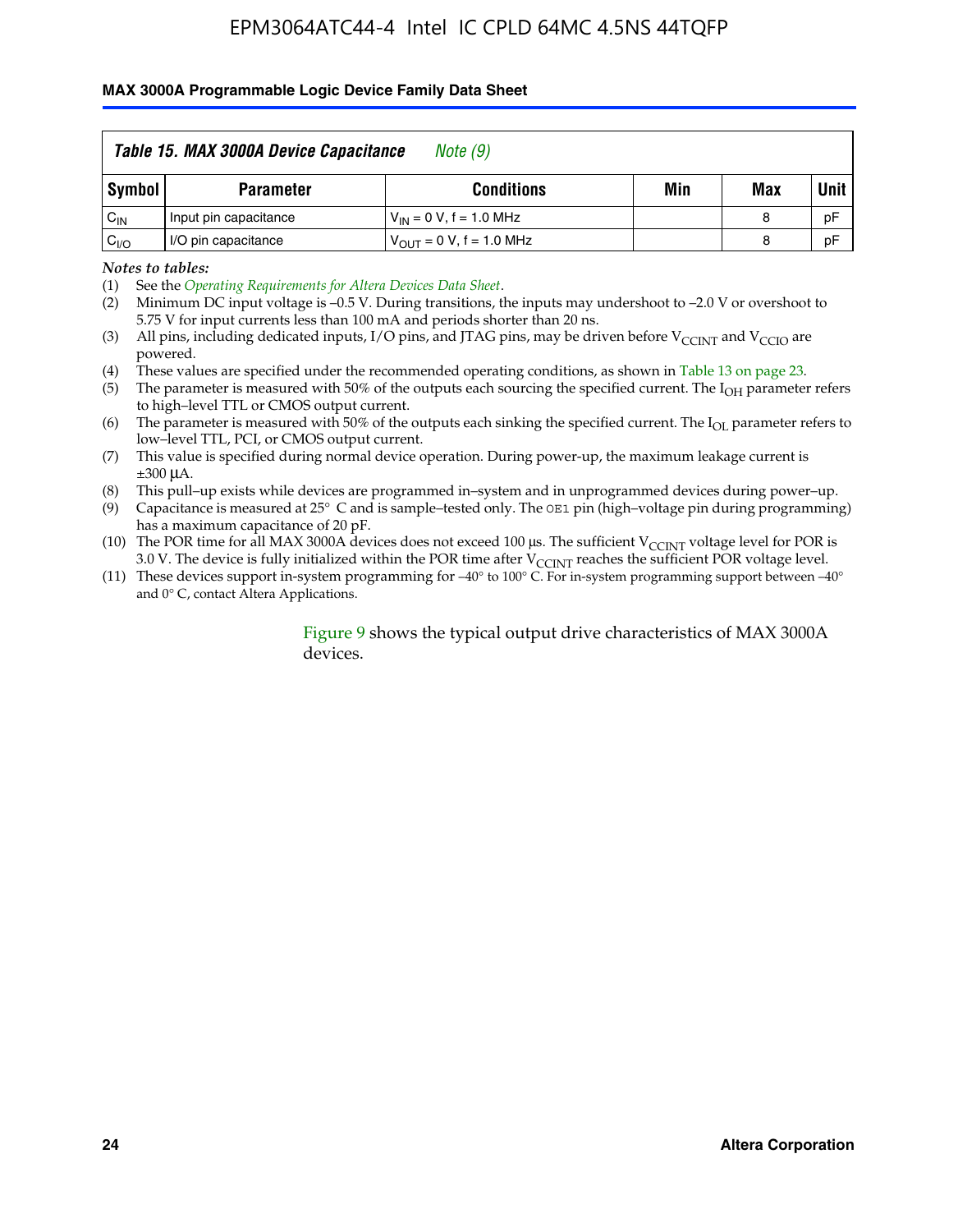

*Figure 9. Output Drive Characteristics of MAX 3000A Devices*

### **Power Sequencing & Hot–Socketing**

Because MAX 3000A devices can be used in a mixed–voltage environment, they have been designed specifically to tolerate any possible power–up sequence. The  $V_{CCIO}$  and  $V_{CCINT}$  power planes can be powered in any order.

Signals can be driven into MAX 3000A devices before and during power-up without damaging the device. In addition, MAX 3000A devices do not drive out during power-up. Once operating conditions are reached, MAX 3000A devices operate as specified by the user.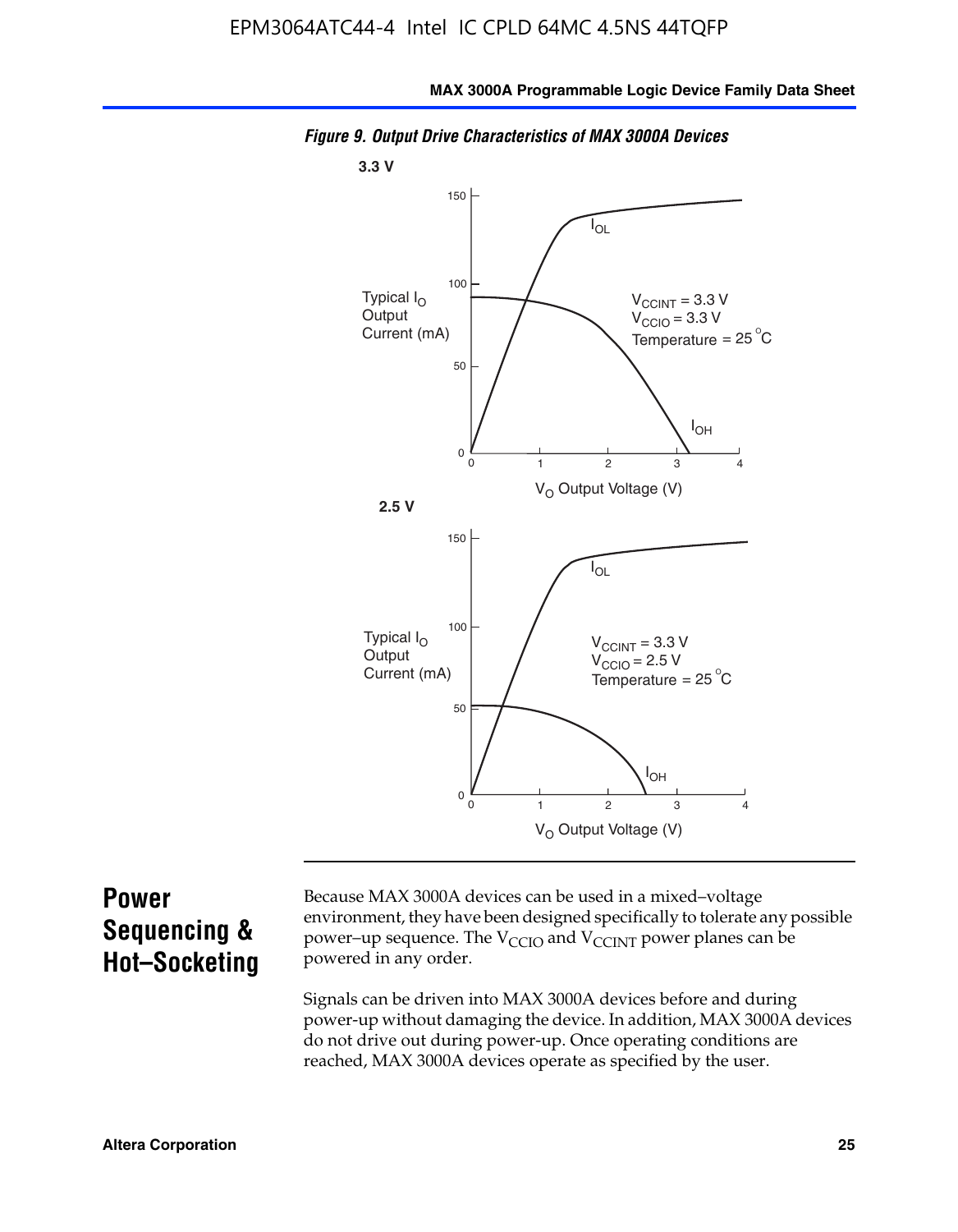### **MAX 3000A Programmable Logic Device Family Data Sheet**

**Timing Model** MAX 3000A device timing can be analyzed with the Altera software, with a variety of popular industry–standard EDA simulators and timing analyzers, or with the timing model shown in Figure 10. MAX 3000A devices have predictable internal delays that enable the designer to determine the worst–case timing of any design. The software provides timing simulation, point–to–point delay prediction, and detailed timing analysis for device–wide performance evaluation.

### *Figure 10. MAX 3000A Timing Model*



The timing characteristics of any signal path can be derived from the timing model and parameters of a particular device. External timing parameters, which represent pin–to–pin timing delays, can be calculated as the sum of internal parameters. Figure 11 shows the timing relationship between internal and external delay parameters.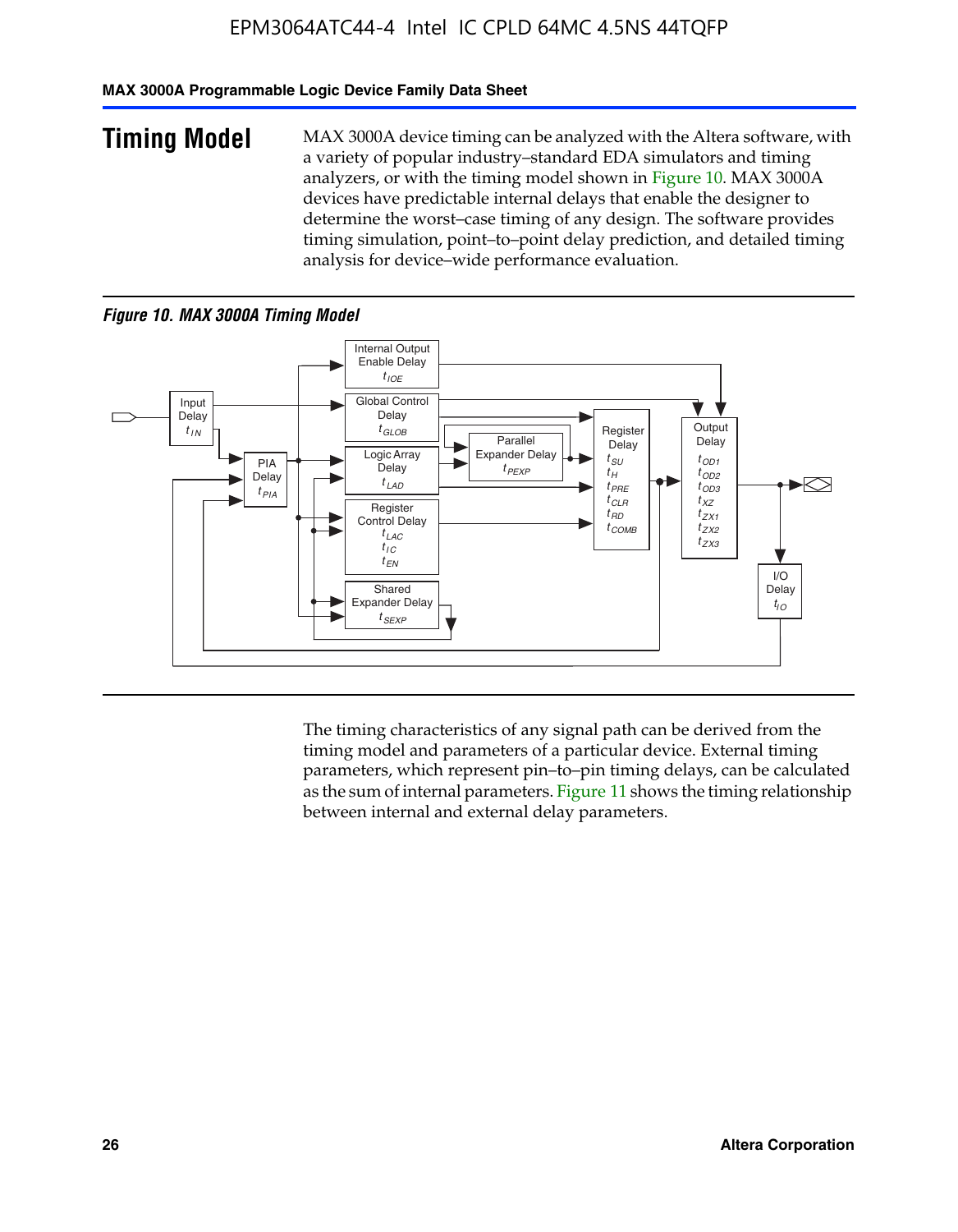### *Figure 11. MAX 3000A Switching Waveforms*

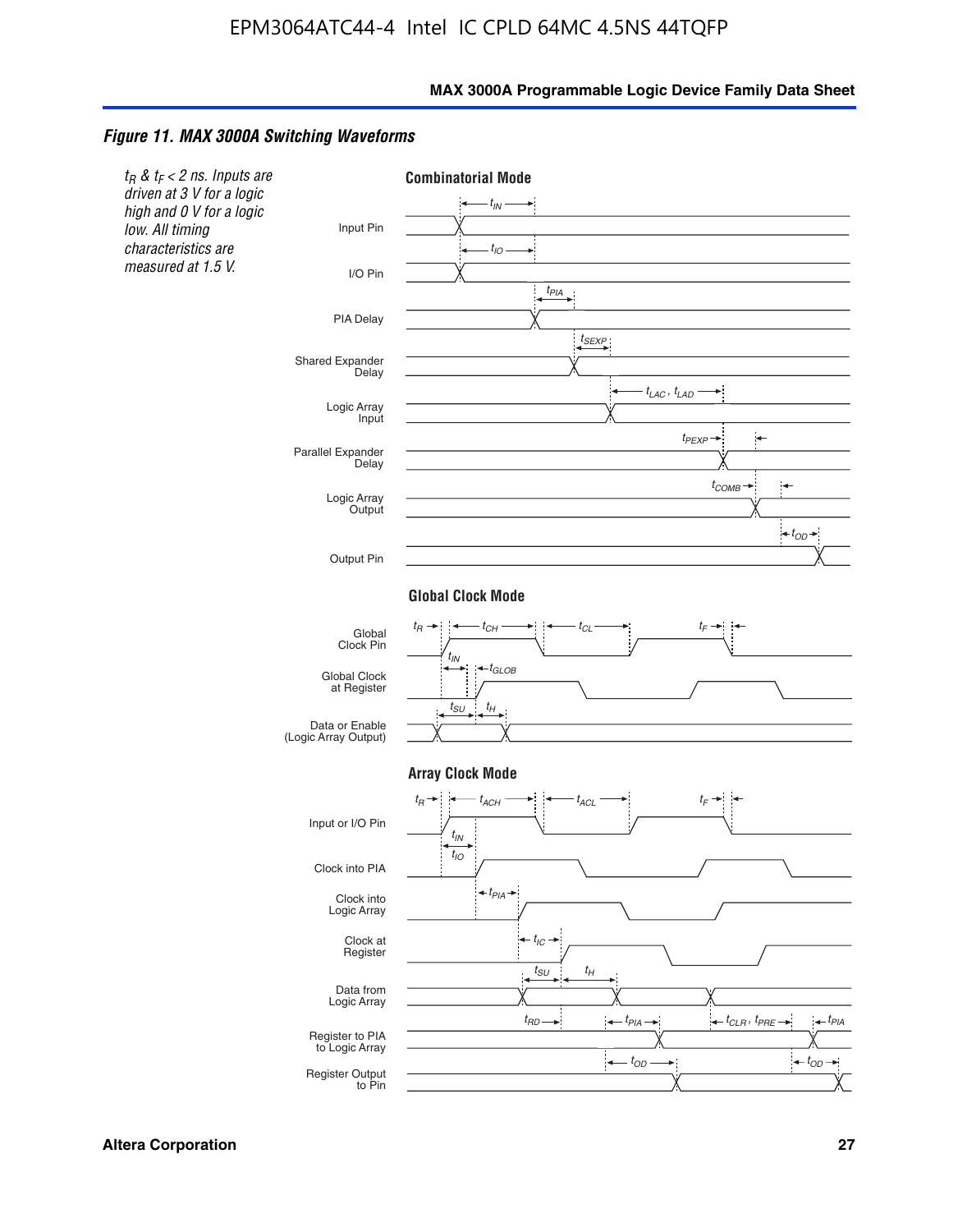### **MAX 3000A Programmable Logic Device Family Data Sheet**

|                   | Table 16. EPM3032A External Timing Parameters<br>Note $(1)$ |                     |                    |     |       |            |       |            |            |  |
|-------------------|-------------------------------------------------------------|---------------------|--------------------|-----|-------|------------|-------|------------|------------|--|
| Symbol            | <b>Parameter</b>                                            | <b>Conditions</b>   | <b>Speed Grade</b> |     |       |            |       |            |            |  |
|                   |                                                             |                     | $-4$               |     |       | $-7$       |       | $-10$      |            |  |
|                   |                                                             |                     | Min                | Max | Min   | <b>Max</b> | Min   | <b>Max</b> |            |  |
| t <sub>PD1</sub>  | Input to non-<br>registered output                          | $C1 = 35 pF$<br>(2) |                    | 4.5 |       | 7.5        |       | 10         | ns         |  |
| $t_{PD2}$         | I/O input to non-<br>registered output                      | $C1 = 35 pF$<br>(2) |                    | 4.5 |       | 7.5        |       | 10         | ns         |  |
| $t_{\text{SU}}$   | Global clock setup<br>time                                  | (2)                 | 2.9                |     | 4.7   |            | 6.3   |            | ns         |  |
| $t_H$             | Global clock hold time                                      | (2)                 | 0.0                |     | 0.0   |            | 0.0   |            | ns         |  |
| $t_{CO1}$         | Global clock to output<br>delay                             | $C1 = 35 pF$        | 1.0                | 3.0 | 1.0   | 5.0        | 1.0   | 6.7        | ns         |  |
| $t_{CH}$          | Global clock high time                                      |                     | 2.0                |     | 3.0   |            | 4.0   |            | ns         |  |
| $t_{CL}$          | Global clock low time                                       |                     | 2.0                |     | 3.0   |            | 4.0   |            | ns         |  |
| t <sub>ASU</sub>  | Array clock setup time                                      | (2)                 | 1.6                |     | 2.5   |            | 3.6   |            | ns         |  |
| t <sub>АН</sub>   | Array clock hold time                                       | (2)                 | 0.3                |     | 0.5   |            | 0.5   |            | ns         |  |
| t <sub>ACO1</sub> | Array clock to output<br>delay                              | $C1 = 35 pF$<br>(2) | 1.0                | 4.3 | 1.0   | 7.2        | 1.0   | 9.4        | ns         |  |
| t <sub>ACH</sub>  | Array clock high time                                       |                     | 2.0                |     | 3.0   |            | 4.0   |            | ns         |  |
| t <sub>ACL</sub>  | Array clock low time                                        |                     | 2.0                |     | 3.0   |            | 4.0   |            | ns         |  |
| t <sub>CPPW</sub> | Minimum pulse width<br>for clear and preset                 | (3)                 | 2.0                |     | 3.0   |            | 4.0   |            | ns         |  |
| $t_{\text{CNT}}$  | Minimum global clock<br>period                              | (2)                 |                    | 4.4 |       | 7.2        |       | 9.7        | ns         |  |
| $f_{\text{CNT}}$  | Maximum internal<br>global clock frequency                  | (2), (4)            | 227.3              |     | 138.9 |            | 103.1 |            | <b>MHz</b> |  |
| $t_{ACNT}$        | Minimum array clock<br>period                               | (2)                 |                    | 4.4 |       | 7.2        |       | 9.7        | ns         |  |
| <b>fACNT</b>      | Maximum internal<br>array clock frequency                   | (2), (4)            | 227.3              |     | 138.9 |            | 103.1 |            | <b>MHz</b> |  |

### Tables 16 through 23 show EPM3032A, EPM3064A, EPM3128A, EPM3256A, and EPM3512A timing information.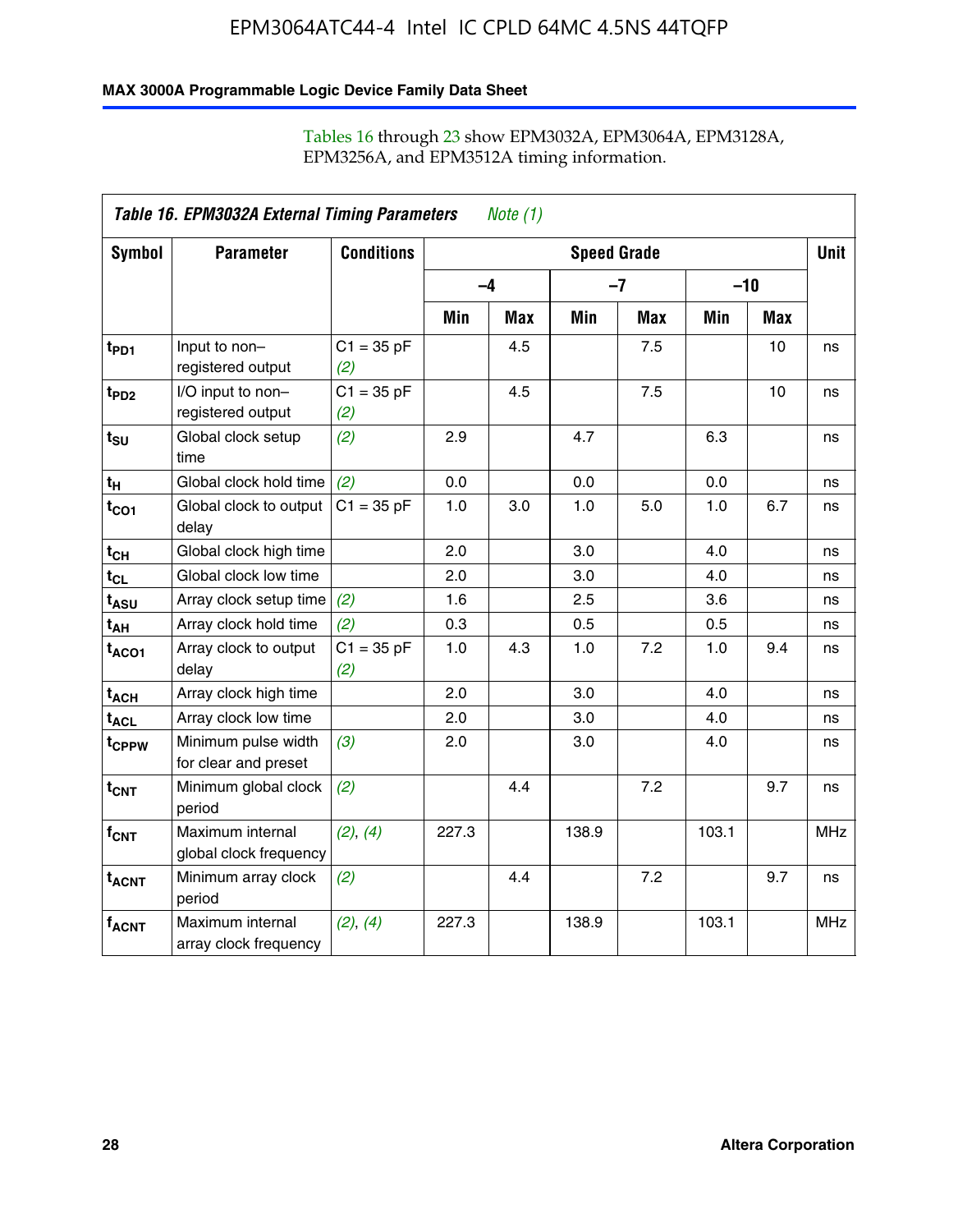| <b>Symbol</b>         | <b>Parameter</b>                                                                                             | <b>Conditions</b> | <b>Speed Grade</b> |      |     |     |     |      | <b>Unit</b> |
|-----------------------|--------------------------------------------------------------------------------------------------------------|-------------------|--------------------|------|-----|-----|-----|------|-------------|
|                       |                                                                                                              |                   |                    | $-4$ | -7  |     | -10 |      |             |
|                       |                                                                                                              |                   | Min                | Max  | Min | Max | Min | Max  |             |
| $t_{IN}$              | Input pad and buffer delay                                                                                   |                   |                    | 0.7  |     | 1.2 |     | 1.5  | ns          |
| $t_{IO}$              | I/O input pad and buffer<br>delay                                                                            |                   |                    | 0.7  |     | 1.2 |     | 1.5  | ns          |
| t <sub>SEXP</sub>     | Shared expander delay                                                                                        |                   |                    | 1.9  |     | 3.1 |     | 4.0  | ns          |
| t <sub>PEXP</sub>     | Parallel expander delay                                                                                      |                   |                    | 0.5  |     | 0.8 |     | 1.0  | ns          |
| t <sub>LAD</sub>      | Logic array delay                                                                                            |                   |                    | 1.5  |     | 2.5 |     | 3.3  | ns          |
| $t_{LAC}$             | Logic control array delay                                                                                    |                   |                    | 0.6  |     | 1.0 |     | 1.2  | ns          |
| $t_{IOE}$             | Internal output enable delay                                                                                 |                   |                    | 0.0  |     | 0.0 |     | 0.0  | ns          |
| t <sub>OD1</sub>      | Output buffer and pad<br>delay, slow slew rate $=$ off<br>$VCCIO = 3.3 V$                                    | $C1 = 35 pF$      |                    | 0.8  |     | 1.3 |     | 1.8  | ns          |
| $t_{OD2}$             | Output buffer and pad<br>delay, slow slew rate $=$ off<br>$V_{\text{CCIO}} = 2.5 V$                          | $C1 = 35 pF$      |                    | 1.3  |     | 1.8 |     | 2.3  | ns          |
| $t_{OD3}$             | Output buffer and pad<br>delay, slow slew rate $=$ on<br>$V_{\text{CCIO}} = 2.5 \text{ V or } 3.3 \text{ V}$ | $C1 = 35 pF$      |                    | 5.8  |     | 6.3 |     | 6.8  | ns          |
| $t_{ZX1}$             | Output buffer enable delay,<br>slow slew rate $=$ off<br>$V_{\text{CCIO}} = 3.3 V$                           | $C1 = 35 pF$      |                    | 4.0  |     | 4.0 |     | 5.0  | ns          |
| t <sub>ZX2</sub>      | Output buffer enable delay,<br>slow slew rate $=$ off<br>$V_{\text{CCIO}} = 2.5 V$                           | $C1 = 35 pF$      |                    | 4.5  |     | 4.5 |     | 5.5  | ns          |
| $t_{ZX3}$             | Output buffer enable delay,<br>slow slew rate $=$ on<br>$V_{\rm CClO}$ = 2.5 V or 3.3 V                      | $C1 = 35 pF$      |                    | 9.0  |     | 9.0 |     | 10.0 | ns          |
| $t_{XZ}$              | Output buffer disable delay                                                                                  | $C1 = 5$ pF       |                    | 4.0  |     | 4.0 |     | 5.0  | ns          |
| $t_{\scriptstyle SU}$ | Register setup time                                                                                          |                   | 1.3                |      | 2.0 |     | 2.8 |      | ns          |
| t <sub>Η</sub>        | Register hold time                                                                                           |                   | 0.6                |      | 1.0 |     | 1.3 |      | ns          |
| t <sub>RD</sub>       | Register delay                                                                                               |                   |                    | 0.7  |     | 1.2 |     | 1.5  | ns          |
| t <sub>COMB</sub>     | Combinatorial delay                                                                                          |                   |                    | 0.6  |     | 1.0 |     | 1.3  | ns          |
| $t_{IC}$              | Array clock delay                                                                                            |                   |                    | 1.2  |     | 2.0 |     | 2.5  | ns          |
| t <sub>EN</sub>       | Register enable time                                                                                         |                   |                    | 0.6  |     | 1.0 |     | 1.2  | ns          |
| t <sub>GLOB</sub>     | Global control delay                                                                                         |                   |                    | 0.8  |     | 1.3 |     | 1.9  | ns          |
| t <sub>PRE</sub>      | Register preset time                                                                                         |                   |                    | 1.2  |     | 1.9 |     | 2.6  | ns          |
| $t_{CLR}$             | Register clear time                                                                                          |                   |                    | 1.2  |     | 1.9 |     | 2.6  | ns          |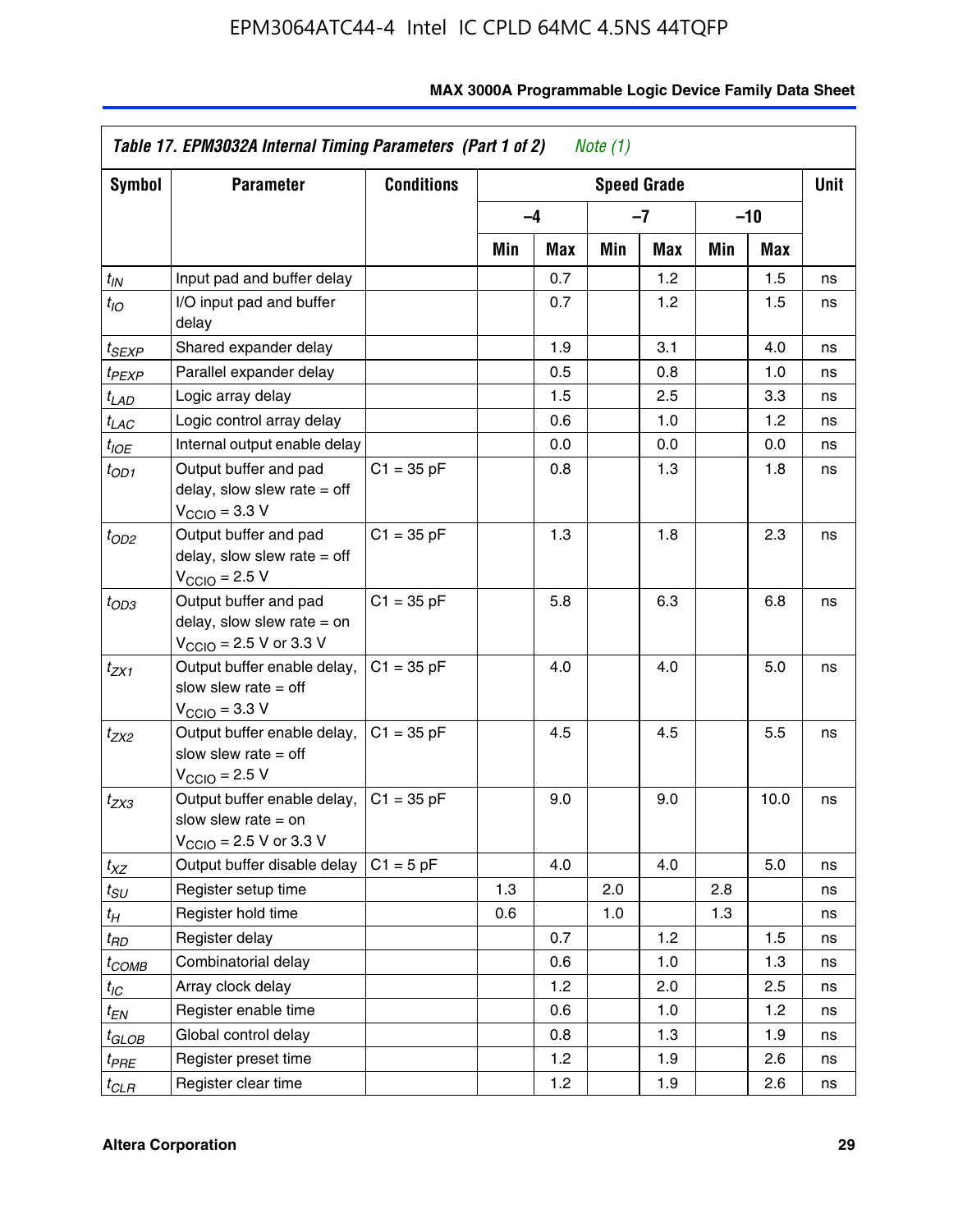| Table 17. EPM3032A Internal Timing Parameters (Part 2 of 2)<br>Note $(1)$ |                  |                   |     |                                   |     |            |     |       |    |  |  |
|---------------------------------------------------------------------------|------------------|-------------------|-----|-----------------------------------|-----|------------|-----|-------|----|--|--|
| Symbol                                                                    | <b>Parameter</b> | <b>Conditions</b> |     | <b>Unit</b><br><b>Speed Grade</b> |     |            |     |       |    |  |  |
|                                                                           |                  |                   |     | -4                                |     | -7         |     | $-10$ |    |  |  |
|                                                                           |                  |                   | Min | <b>Max</b>                        | Min | <b>Max</b> | Min | Max   |    |  |  |
| $t_{PIA}$                                                                 | PIA delay        | (2)               |     | 0.9                               |     | 1.5        |     | 2.1   | ns |  |  |
| $t_{LPA}$                                                                 | Low-power adder  | (5)               |     | 2.5                               |     | 4.0        |     | 5.0   | ns |  |  |

| Table 18. EPM3064A External Timing Parameters<br>Note (1) |                                             |                    |       |            |       |                    |       |       |             |  |
|-----------------------------------------------------------|---------------------------------------------|--------------------|-------|------------|-------|--------------------|-------|-------|-------------|--|
| Symbol                                                    | <b>Parameter</b>                            | <b>Conditions</b>  |       |            |       | <b>Speed Grade</b> |       |       | <b>Unit</b> |  |
|                                                           |                                             |                    |       | $-4$       |       | $-7$               |       | $-10$ |             |  |
|                                                           |                                             |                    | Min   | <b>Max</b> | Min   | <b>Max</b>         | Min   | Max   |             |  |
| t <sub>PD1</sub>                                          | Input to non-registered<br>output           | $C1 = 35$ pF $(2)$ |       | 4.5        |       | 7.5                |       | 10.0  | ns          |  |
| t <sub>PD2</sub>                                          | I/O input to non-registered<br>output       | $C1 = 35$ pF $(2)$ |       | 4.5        |       | 7.5                |       | 10.0  | ns          |  |
| $t_{\text{SU}}$                                           | Global clock setup time                     | (2)                | 2.8   |            | 4.7   |                    | 6.2   |       | ns          |  |
| t <sub>H</sub>                                            | Global clock hold time                      | (2)                | 0.0   |            | 0.0   |                    | 0.0   |       | ns          |  |
| $t_{CO1}$                                                 | Global clock to output delay                | $C1 = 35 pF$       | 1.0   | 3.1        | 1.0   | 5.1                | 1.0   | 7.0   | ns          |  |
| $t_{CH}$                                                  | Global clock high time                      |                    | 2.0   |            | 3.0   |                    | 4.0   |       | ns          |  |
| $t_{CL}$                                                  | Global clock low time                       |                    | 2.0   |            | 3.0   |                    | 4.0   |       | ns          |  |
| t <sub>ASU</sub>                                          | Array clock setup time                      | (2)                | 1.6   |            | 2.6   |                    | 3.6   |       | ns          |  |
| $t_{AH}$                                                  | Array clock hold time                       | (2)                | 0.3   |            | 0.4   |                    | 0.6   |       | ns          |  |
| $t_{ACO1}$                                                | Array clock to output delay                 | $C1 = 35$ pF $(2)$ | 1.0   | 4.3        | 1.0   | 7.2                | 1.0   | 9.6   | ns          |  |
| $t_{ACH}$                                                 | Array clock high time                       |                    | 2.0   |            | 3.0   |                    | 4.0   |       | ns          |  |
| $t_{\sf ACL}$                                             | Array clock low time                        |                    | 2.0   |            | 3.0   |                    | 4.0   |       | ns          |  |
| t <sub>CPPW</sub>                                         | Minimum pulse width for<br>clear and preset | (3)                | 2.0   |            | 3.0   |                    | 4.0   |       | ns          |  |
| $t_{\text{CNT}}$                                          | Minimum global clock<br>period              | (2)                |       | 4.5        |       | 7.4                |       | 10.0  | ns          |  |
| f <sub>CNT</sub>                                          | Maximum internal global<br>clock frequency  | (2), (4)           | 222.2 |            | 135.1 |                    | 100.0 |       | <b>MHz</b>  |  |
| <b>t<sub>ACNT</sub></b>                                   | Minimum array clock period                  | (2)                |       | 4.5        |       | 7.4                |       | 10.0  | ns          |  |
| <b>fACNT</b>                                              | Maximum internal array<br>clock frequency   | (2), (4)           | 222.2 |            | 135.1 |                    | 100.0 |       | <b>MHz</b>  |  |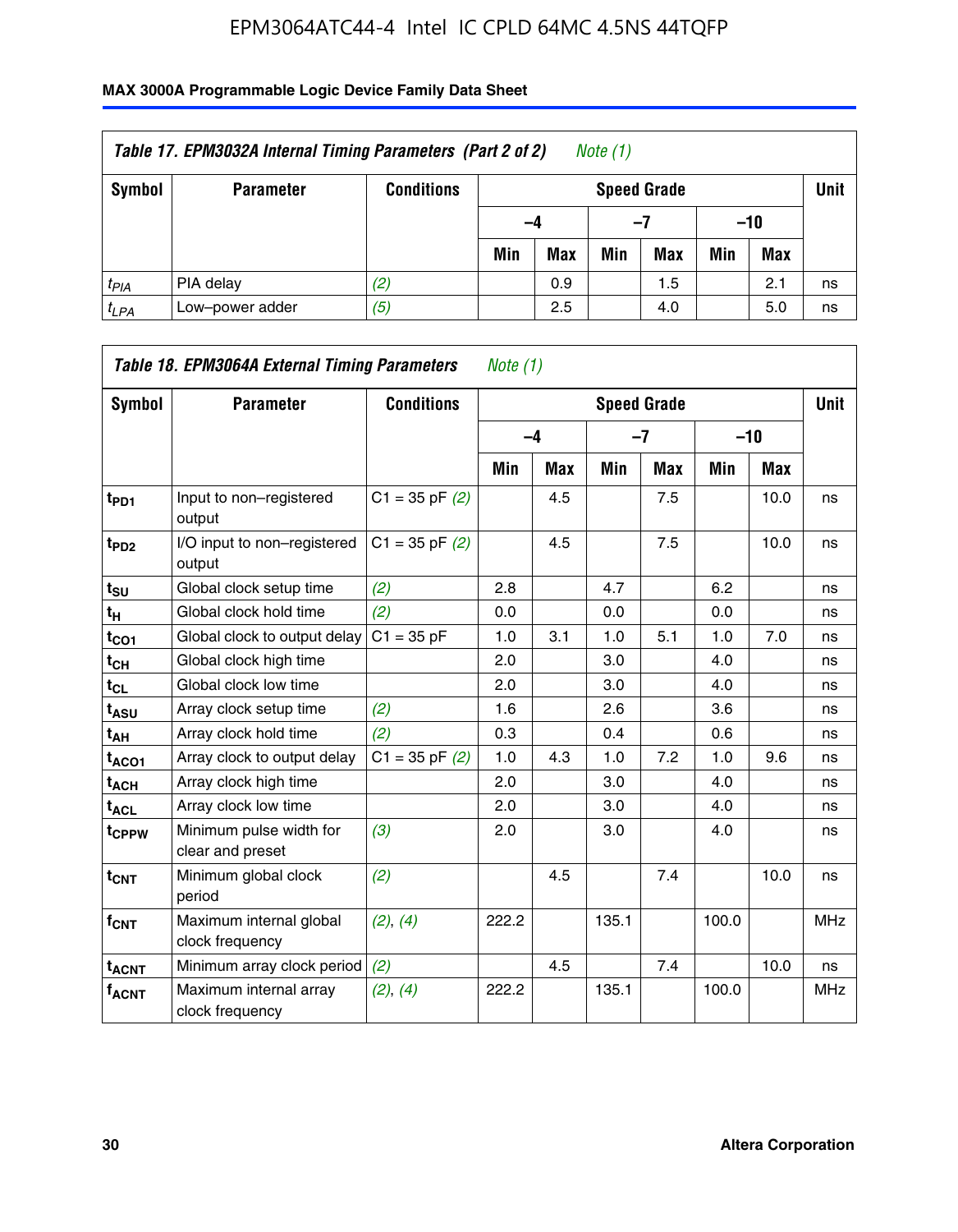| Symbol                | <b>Parameter</b>                                                                                             | <b>Conditions</b> |     |            |     | <b>Speed Grade</b> |     |            | <b>Unit</b> |
|-----------------------|--------------------------------------------------------------------------------------------------------------|-------------------|-----|------------|-----|--------------------|-----|------------|-------------|
|                       |                                                                                                              |                   |     | $-4$       |     | $-7$               |     | -10        |             |
|                       |                                                                                                              |                   | Min | <b>Max</b> | Min | Max                | Min | <b>Max</b> |             |
| $t_{\mathsf{IN}}$     | Input pad and buffer delay                                                                                   |                   |     | 0.6        |     | 1.1                |     | 1.4        | ns          |
| $t_{IO}$              | I/O input pad and buffer<br>delay                                                                            |                   |     | 0.6        |     | 1.1                |     | 1.4        | ns          |
| t <sub>SEXP</sub>     | Shared expander delay                                                                                        |                   |     | 1.8        |     | 3.0                |     | 3.9        | ns          |
| t <sub>PEXP</sub>     | Parallel expander delay                                                                                      |                   |     | 0.4        |     | 0.7                |     | 0.9        | ns          |
| $t_{LAD}$             | Logic array delay                                                                                            |                   |     | 1.5        |     | 2.5                |     | 3.2        | ns          |
| $t_{LAC}$             | Logic control array delay                                                                                    |                   |     | 0.6        |     | 1.0                |     | 1.2        | ns          |
| $t_{IOE}$             | Internal output enable delay                                                                                 |                   |     | 0.0        |     | 0.0                |     | 0.0        | ns          |
| $t_{OD1}$             | Output buffer and pad<br>delay, slow slew rate $=$ off<br>$V_{\text{CCIO}} = 3.3 \text{ V}$                  | $C1 = 35 pF$      |     | 0.8        |     | 1.3                |     | 1.8        | ns          |
| $t_{OD2}$             | Output buffer and pad<br>delay, slow slew rate $=$ off<br>$V_{\rm CClO}$ = 2.5 V                             | $C1 = 35 pF$      |     | 1.3        |     | 1.8                |     | 2.3        | ns          |
| $t_{OD3}$             | Output buffer and pad<br>delay, slow slew rate $=$ on<br>$V_{\text{CGIO}} = 2.5 \text{ V or } 3.3 \text{ V}$ | $C1 = 35 pF$      |     | 5.8        |     | 6.3                |     | 6.8        | ns          |
| $t_{ZX1}$             | Output buffer enable delay,<br>slow slew rate $=$ off<br>$V_{\text{CCIO}} = 3.3 V$                           | $C1 = 35 pF$      |     | 4.0        |     | 4.0                |     | 5.0        | ns          |
| t <sub>ZX2</sub>      | Output buffer enable delay,<br>slow slew rate $=$ off<br>$V_{\rm CClO}$ = 2.5 V                              | $C1 = 35 pF$      |     | 4.5        |     | 4.5                |     | 5.5        | ns          |
| t <sub>ZX3</sub>      | Output buffer enable delay,<br>slow slew rate $=$ on<br>$V_{\text{CCIO}} = 2.5 \text{ V or } 3.3 \text{ V}$  | $C1 = 35 pF$      |     | 9.0        |     | 9.0                |     | 10.0       | ns          |
| $t_{XZ}$              | Output buffer disable delay                                                                                  | $C1 = 5 pF$       |     | 4.0        |     | 4.0                |     | 5.0        | ns          |
| $t_{\scriptstyle SU}$ | Register setup time                                                                                          |                   | 1.3 |            | 2.0 |                    | 2.9 |            | ns          |
| $t_H$                 | Register hold time                                                                                           |                   | 0.6 |            | 1.0 |                    | 1.3 |            | ns          |
| t <sub>RD</sub>       | Register delay                                                                                               |                   |     | 0.7        |     | 1.2                |     | 1.6        | ns          |
| t <sub>COMB</sub>     | Combinatorial delay                                                                                          |                   |     | 0.6        |     | 0.9                |     | 1.3        | ns          |
| $t_{IC}$              | Array clock delay                                                                                            |                   |     | 1.2        |     | 1.9                |     | 2.5        | ns          |
| $t_{EN}$              | Register enable time                                                                                         |                   |     | 0.6        |     | 1.0                |     | 1.2        | ns          |
| t <sub>GLOB</sub>     | Global control delay                                                                                         |                   |     | 1.0        |     | 1.5                |     | 2.2        | ns          |
| $t_{PRE}$             | Register preset time                                                                                         |                   |     | 1.3        |     | 2.1                |     | 2.9        | ns          |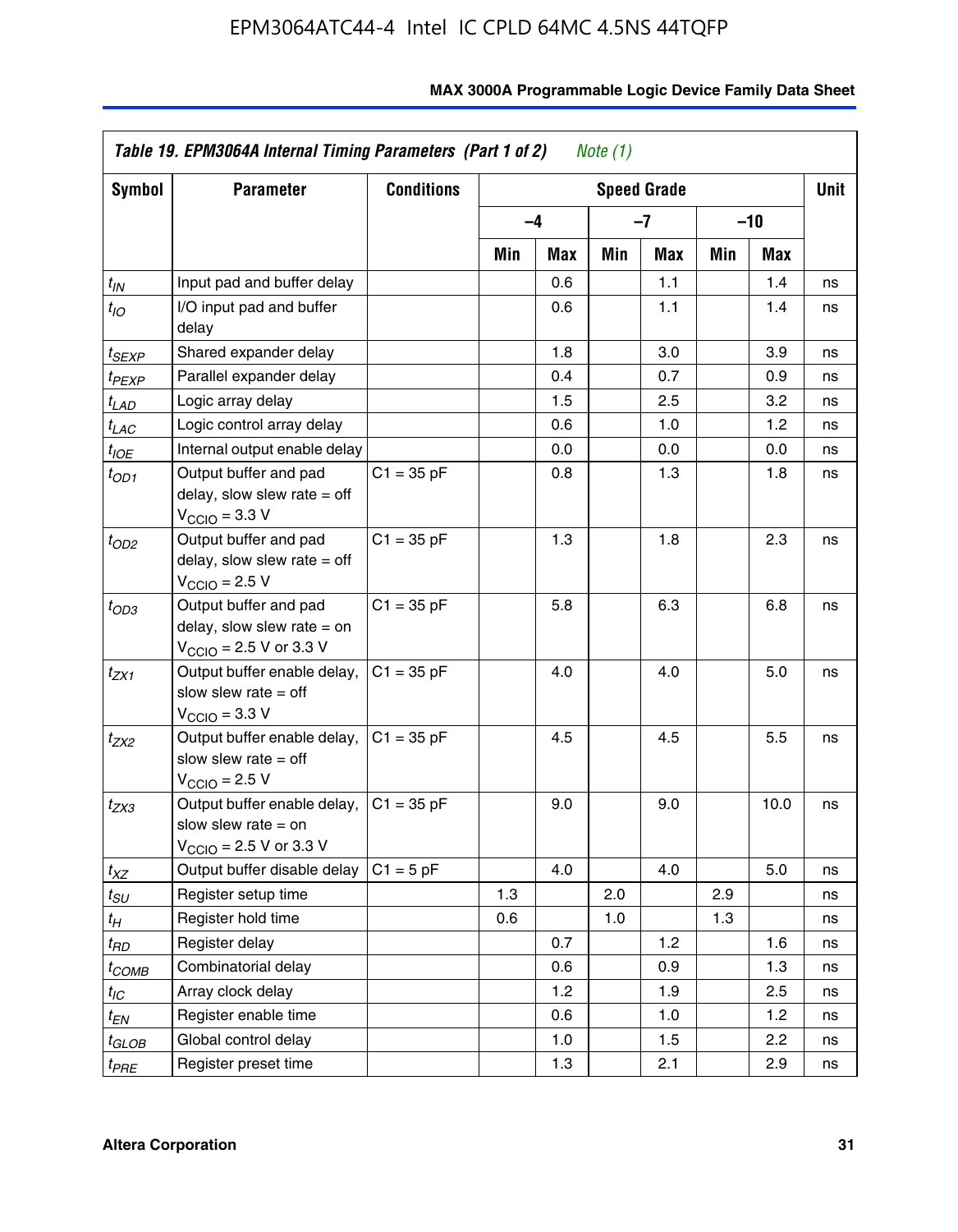| Table 19. EPM3064A Internal Timing Parameters (Part 2 of 2)<br>Note $(1)$ |                     |                   |     |                                   |     |            |     |            |    |  |  |
|---------------------------------------------------------------------------|---------------------|-------------------|-----|-----------------------------------|-----|------------|-----|------------|----|--|--|
| Symbol                                                                    | <b>Parameter</b>    | <b>Conditions</b> |     | <b>Unit</b><br><b>Speed Grade</b> |     |            |     |            |    |  |  |
|                                                                           |                     |                   |     | $-10$<br>-4<br>-7                 |     |            |     |            |    |  |  |
|                                                                           |                     |                   | Min | <b>Max</b>                        | Min | <b>Max</b> | Min | <b>Max</b> |    |  |  |
| $t_{CLR}$                                                                 | Register clear time |                   |     | 1.3                               |     | 2.1        |     | 2.9        | ns |  |  |
| $t_{PIA}$                                                                 | PIA delay           | (2)               |     | 1.0                               |     | 1.7        |     | 2.3        | ns |  |  |
| $t_{LPA}$                                                                 | Low-power adder     | (5)               |     | 3.5                               |     | 4.0        |     | 5.0        | ns |  |  |

| <b>Symbol</b>               | Table 20. EPM3128A External Timing Parameters<br><b>Parameter</b> | <b>Conditions</b>   |       | Note $(1)$ | <b>Speed Grade</b> |            |      |            | <b>Unit</b> |
|-----------------------------|-------------------------------------------------------------------|---------------------|-------|------------|--------------------|------------|------|------------|-------------|
|                             |                                                                   |                     | $-5$  |            | $-7$               |            |      | $-10$      |             |
|                             |                                                                   |                     | Min   | <b>Max</b> | Min                | <b>Max</b> | Min  | <b>Max</b> |             |
| t <sub>PD1</sub>            | Input to non-<br>registered output                                | $C1 = 35 pF$<br>(2) |       | 5.0        |                    | 7.5        |      | 10         | ns          |
| $t_{PD2}$                   | I/O input to non-<br>registered output                            | $C1 = 35 pF$<br>(2) |       | 5.0        |                    | 7.5        |      | 10         | ns          |
| $t_{\scriptstyle\text{SU}}$ | Global clock setup<br>time                                        | (2)                 | 3.3   |            | 4.9                |            | 6.6  |            | ns          |
| $t_H$                       | Global clock hold time                                            | (2)                 | 0.0   |            | 0.0                |            | 0.0  |            | ns          |
| $t_{CO1}$                   | Global clock to output<br>delay                                   | $C1 = 35 pF$        | 1.0   | 3.4        | 1.0                | 5.0        | 1.0  | 6.6        | ns          |
| $t_{CH}$                    | Global clock high time                                            |                     | 2.0   |            | 3.0                |            | 4.0  |            | ns          |
| $t_{CL}$                    | Global clock low time                                             |                     | 2.0   |            | 3.0                |            | 4.0  |            | ns          |
| t <sub>ASU</sub>            | Array clock setup time                                            | (2)                 | 1.8   |            | 2.8                |            | 3.8  |            | ns          |
| t <sub>AH</sub>             | Array clock hold time                                             | (2)                 | 0.2   |            | 0.3                |            | 0.4  |            | ns          |
| $t_{ACO1}$                  | Array clock to output<br>delay                                    | $C1 = 35 pF$<br>(2) | 1.0   | 4.9        | 1.0                | 7.1        | 1.0  | 9.4        | ns          |
| $t_{ACH}$                   | Array clock high time                                             |                     | 2.0   |            | 3.0                |            | 4.0  |            | ns          |
| $t_{\sf ACL}$               | Array clock low time                                              |                     | 2.0   |            | 3.0                |            | 4.0  |            | ns          |
| t <sub>CPPW</sub>           | Minimum pulse width<br>for clear and preset                       | (3)                 | 2.0   |            | 3.0                |            | 4.0  |            | ns          |
| $t_{\text{CNT}}$            | Minimum global clock<br>period                                    | (2)                 |       | 5.2        |                    | 7.7        |      | 10.2       | ns          |
| f <sub>CNT</sub>            | Maximum internal<br>global clock frequency                        | (2), (4)            | 192.3 |            | 129.9              |            | 98.0 |            | <b>MHz</b>  |
| <b>t<sub>ACNT</sub></b>     | Minimum array clock<br>period                                     | (2)                 |       | 5.2        |                    | 7.7        |      | 10.2       | ns          |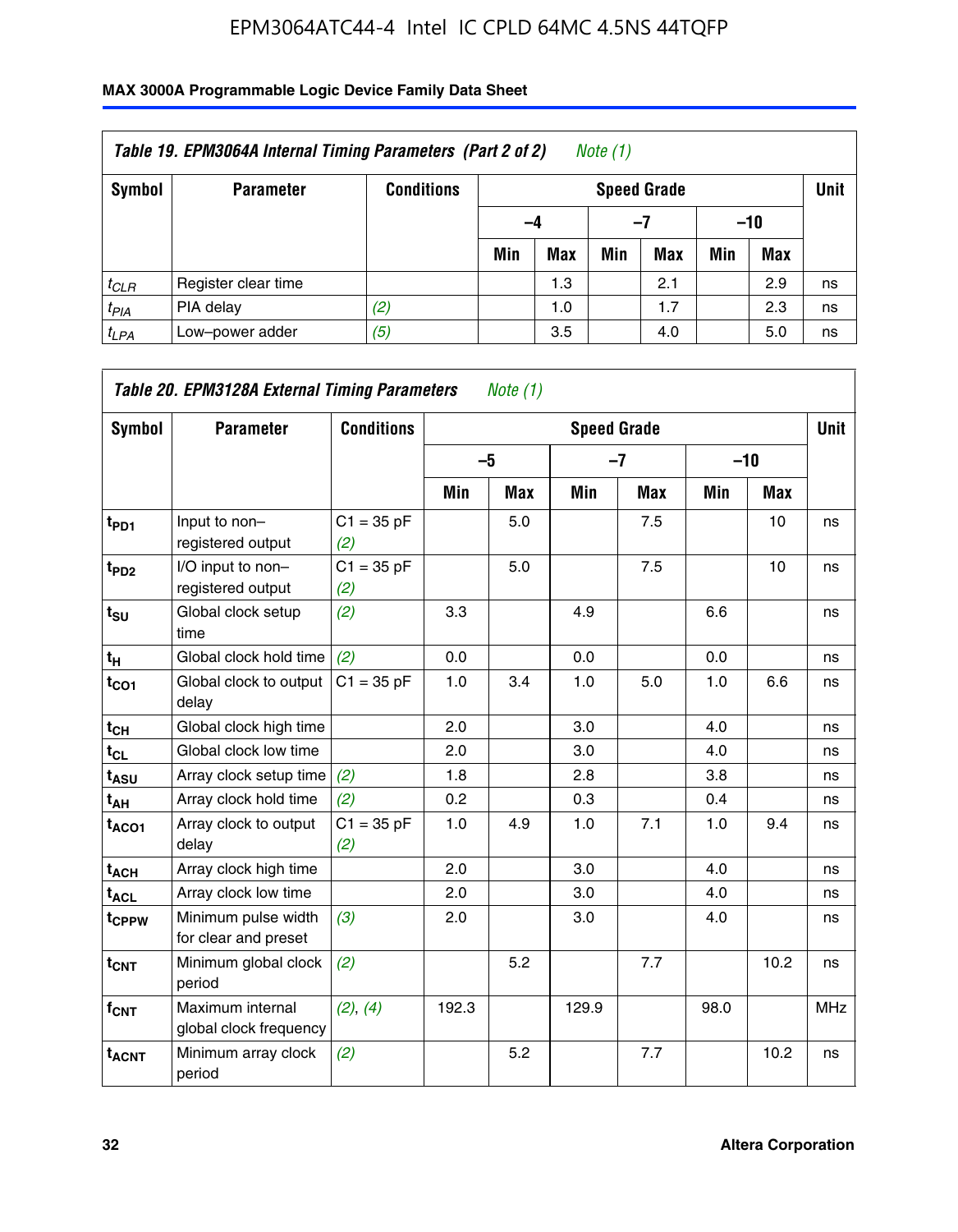| Table 20. EPM3128A External Timing Parameters<br>Note (1) |                                           |                   |                                   |            |       |     |       |     |            |  |  |
|-----------------------------------------------------------|-------------------------------------------|-------------------|-----------------------------------|------------|-------|-----|-------|-----|------------|--|--|
| Symbol                                                    | <b>Parameter</b>                          | <b>Conditions</b> | <b>Unit</b><br><b>Speed Grade</b> |            |       |     |       |     |            |  |  |
|                                                           |                                           |                   | -5                                |            | -7    |     | $-10$ |     |            |  |  |
|                                                           |                                           |                   | Min                               | <b>Max</b> | Min   | Max | Min   | Max |            |  |  |
| <b>f<sub>ACNT</sub></b>                                   | Maximum internal<br>array clock frequency | (2), (4)          | 192.3                             |            | 129.9 |     | 98.0  |     | <b>MHz</b> |  |  |

| Symbol            | <b>Parameter</b>                                                                                             | <b>Conditions</b> |     |      |     | <b>Speed Grade</b> |       |            | <b>Unit</b> |
|-------------------|--------------------------------------------------------------------------------------------------------------|-------------------|-----|------|-----|--------------------|-------|------------|-------------|
|                   |                                                                                                              |                   |     | $-5$ |     | $-7$               | $-10$ |            |             |
|                   |                                                                                                              |                   | Min | Max  | Min | <b>Max</b>         | Min   | <b>Max</b> |             |
| $t_{IN}$          | Input pad and buffer delay                                                                                   |                   |     | 0.7  |     | 1.0                |       | 1.4        | ns          |
| $t_{IO}$          | I/O input pad and buffer<br>delay                                                                            |                   |     | 0.7  |     | 1.0                |       | 1.4        | ns          |
| $t_{SEXP}$        | Shared expander delay                                                                                        |                   |     | 2.0  |     | 2.9                |       | 3.8        | ns          |
| t <sub>PEXP</sub> | Parallel expander delay                                                                                      |                   |     | 0.4  |     | 0.7                |       | 0.9        | ns          |
| $t_{LAD}$         | Logic array delay                                                                                            |                   |     | 1.6  |     | 2.4                |       | 3.1        | ns          |
| $t_{LAC}$         | Logic control array delay                                                                                    |                   |     | 0.7  |     | 1.0                |       | 1.3        | ns          |
| $t_{IOE}$         | Internal output enable delay                                                                                 |                   |     | 0.0  |     | 0.0                |       | 0.0        | ns          |
| $t_{OD1}$         | Output buffer and pad<br>delay, slow slew rate $=$ off<br>$V_{\text{CCIO}} = 3.3 V$                          | $C1 = 35 pF$      |     | 0.8  |     | 1.2                |       | 1.6        | ns          |
| $t_{OD2}$         | Output buffer and pad<br>delay, slow slew rate $=$ off<br>$V_{\text{CCIO}} = 2.5 V$                          | $C1 = 35 pF$      |     | 1.3  |     | 1.7                |       | 2.1        | ns          |
| $t_{OD3}$         | Output buffer and pad<br>delay, slow slew rate $=$ on<br>$V_{\text{CCIO}} = 2.5 \text{ V or } 3.3 \text{ V}$ | $C1 = 35 pF$      |     | 5.8  |     | 6.2                |       | 6.6        | ns          |
| $t_{ZX1}$         | Output buffer enable delay,<br>slow slew rate $=$ off<br>$V_{\text{CCIO}} = 3.3 V$                           | $C1 = 35 pF$      |     | 4.0  |     | 4.0                |       | 5.0        | ns          |
| $t_{ZX2}$         | Output buffer enable delay,<br>slow slew rate $=$ off<br>$V_{\text{CCIO}} = 2.5 V$                           | $C1 = 35 pF$      |     | 4.5  |     | 4.5                |       | 5.5        | ns          |
| $t_{ZX3}$         | Output buffer enable delay,<br>slow slew rate $=$ on<br>$V_{\text{CCIO}} = 2.5 \text{ V or } 3.3 \text{ V}$  | $C1 = 35 pF$      |     | 9.0  |     | 9.0                |       | 10.0       | ns          |
| $t_{XZ}$          | Output buffer disable delay                                                                                  | $C1 = 5pF$        |     | 4.0  |     | 4.0                |       | 5.0        | ns          |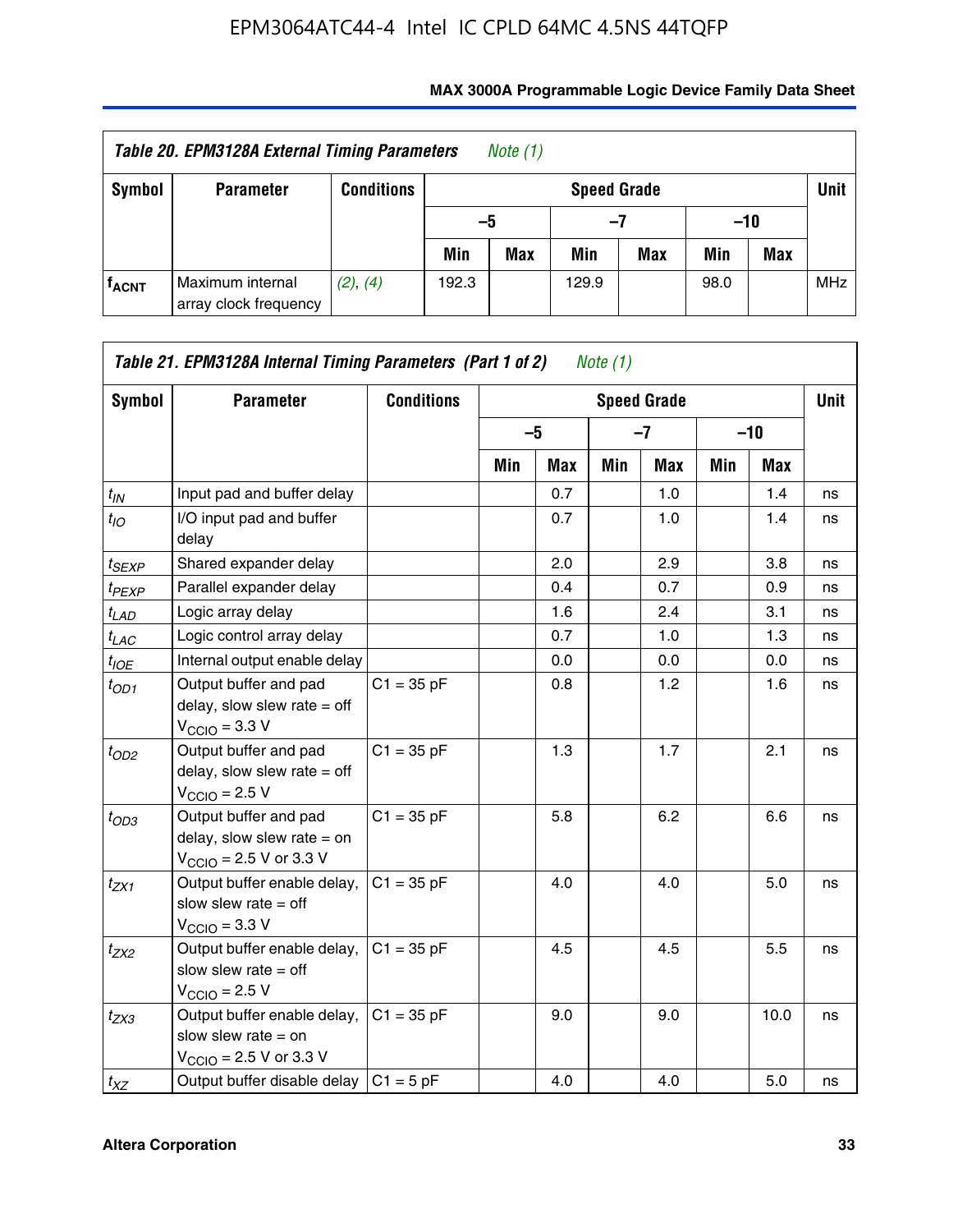|                   | Table 21. EPM3128A Internal Timing Parameters (Part 2 of 2)<br>Note (1) |                   |                    |            |     |     |     |       |    |  |  |
|-------------------|-------------------------------------------------------------------------|-------------------|--------------------|------------|-----|-----|-----|-------|----|--|--|
| Symbol            | <b>Parameter</b>                                                        | <b>Conditions</b> | <b>Speed Grade</b> |            |     |     |     |       |    |  |  |
|                   |                                                                         |                   |                    | -5         |     | -7  |     | $-10$ |    |  |  |
|                   |                                                                         |                   | Min                | <b>Max</b> | Min | Max | Min | Max   |    |  |  |
| $t_{SU}$          | Register setup time                                                     |                   | 1.4                |            | 2.1 |     | 2.9 |       | ns |  |  |
| $t_H$             | Register hold time                                                      |                   | 0.6                |            | 1.0 |     | 1.3 |       | ns |  |  |
| $t_{RD}$          | Register delay                                                          |                   |                    | 0.8        |     | 1.2 |     | 1.6   | ns |  |  |
| t <sub>COMB</sub> | Combinatorial delay                                                     |                   |                    | 0.5        |     | 0.9 |     | 1.3   | ns |  |  |
| $t_{IC}$          | Array clock delay                                                       |                   |                    | 1.2        |     | 1.7 |     | 2.2   | ns |  |  |
| t <sub>EN</sub>   | Register enable time                                                    |                   |                    | 0.7        |     | 1.0 |     | 1.3   | ns |  |  |
| $t_{GLOB}$        | Global control delay                                                    |                   |                    | 1.1        |     | 1.6 |     | 2.0   | ns |  |  |
| $t_{PRE}$         | Register preset time                                                    |                   |                    | 1.4        |     | 2.0 |     | 2.7   | ns |  |  |
| $t_{CLR}$         | Register clear time                                                     |                   |                    | 1.4        |     | 2.0 |     | 2.7   | ns |  |  |
| t <sub>PIA</sub>  | PIA delay                                                               | (2)               |                    | 1.4        |     | 2.0 |     | 2.6   | ns |  |  |
| $t_{LPA}$         | Low-power adder                                                         | (5)               |                    | 4.0        |     | 4.0 |     | 5.0   | ns |  |  |

| Table 22. EPM3256A External Timing Parameters<br>Note $(1)$ |                                             |                    |     |                    |       |     |             |  |  |  |
|-------------------------------------------------------------|---------------------------------------------|--------------------|-----|--------------------|-------|-----|-------------|--|--|--|
| Symbol                                                      | <b>Parameter</b>                            | <b>Conditions</b>  |     | <b>Speed Grade</b> |       |     | <b>Unit</b> |  |  |  |
|                                                             |                                             |                    |     | $-7$               | $-10$ |     |             |  |  |  |
|                                                             |                                             |                    | Min | Max                | Min   | Max |             |  |  |  |
| $t_{PD1}$                                                   | Input to non-registered<br>output           | $C1 = 35$ pF $(2)$ |     | 7.5                |       | 10  | ns          |  |  |  |
| t <sub>PD2</sub>                                            | I/O input to non-registered<br>output       | $C1 = 35$ pF $(2)$ |     | 7.5                |       | 10  | ns          |  |  |  |
| $t_{s\underline{u}}$                                        | Global clock setup time                     | (2)                | 5.2 |                    | 6.9   |     | ns          |  |  |  |
| $t_H$                                                       | Global clock hold time                      | (2)                | 0.0 |                    | 0.0   |     | ns          |  |  |  |
| $t_{CO1}$                                                   | Global clock to output<br>delay             | $C1 = 35 pF$       | 1.0 | 4.8                | 1.0   | 6.4 | ns          |  |  |  |
| $t_{CH}$                                                    | Global clock high time                      |                    | 3.0 |                    | 4.0   |     | ns          |  |  |  |
| $t_{CL}$                                                    | Global clock low time                       |                    | 3.0 |                    | 4.0   |     | ns          |  |  |  |
| t <sub>ASU</sub>                                            | Array clock setup time                      | (2)                | 2.7 |                    | 3.6   |     | ns          |  |  |  |
| $t_{AH}$                                                    | Array clock hold time                       | (2)                | 0.3 |                    | 0.5   |     | ns          |  |  |  |
| t <sub>ACO1</sub>                                           | Array clock to output delay                 | $C1 = 35$ pF $(2)$ | 1.0 | 7.3                | 1.0   | 9.7 | ns          |  |  |  |
| $t_{\sf ACH}$                                               | Array clock high time                       |                    | 3.0 |                    | 4.0   |     | ns          |  |  |  |
| $t_{\text{ACL}}$                                            | Array clock low time                        |                    | 3.0 |                    | 4.0   |     | ns          |  |  |  |
| t <sub>CPPW</sub>                                           | Minimum pulse width for<br>clear and preset | (3)                | 3.0 |                    | 4.0   |     | ns          |  |  |  |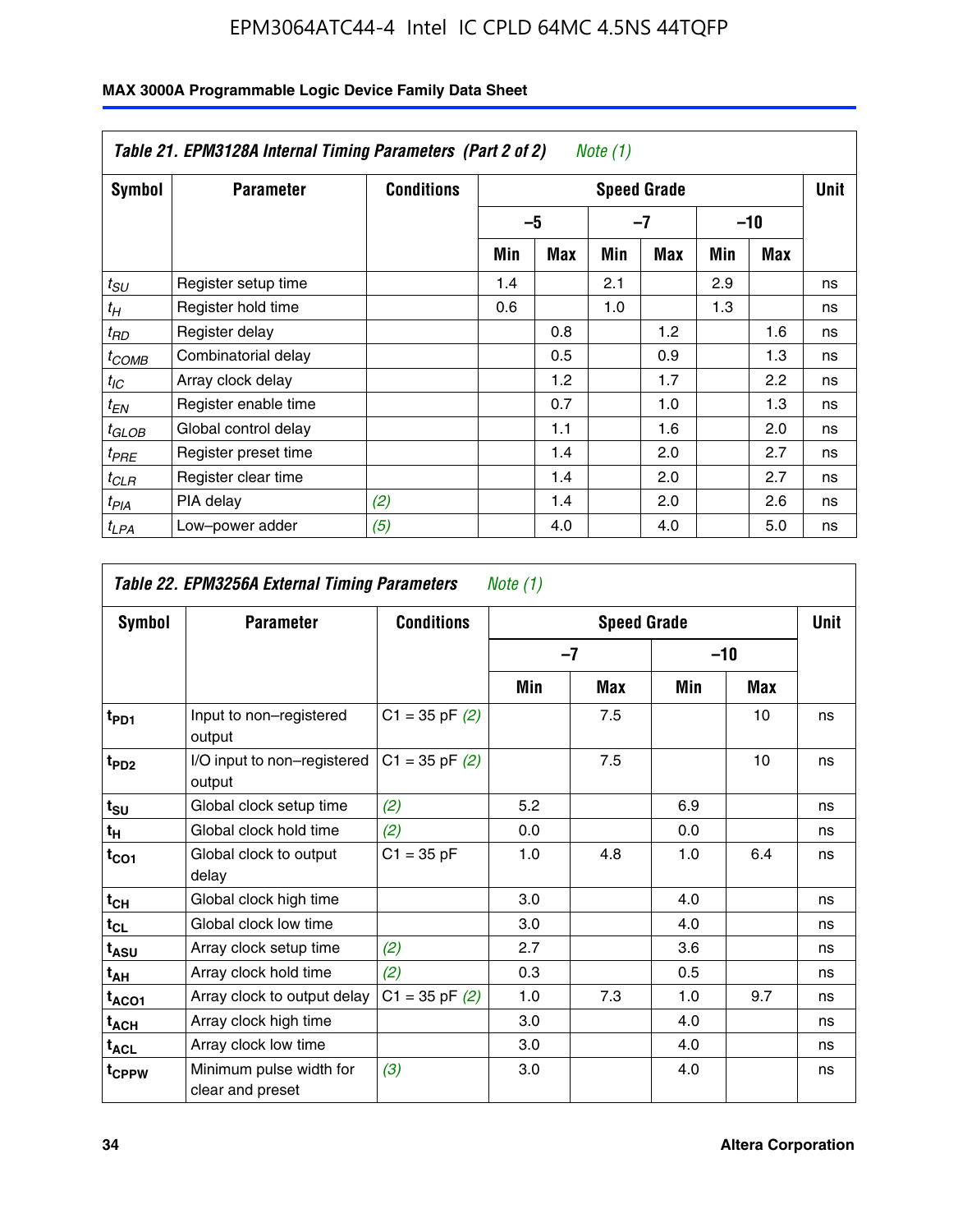| Table 22. EPM3256A External Timing Parameters<br>Note (1) |                                            |                   |       |             |             |      |            |  |  |  |
|-----------------------------------------------------------|--------------------------------------------|-------------------|-------|-------------|-------------|------|------------|--|--|--|
| <b>Symbol</b>                                             | <b>Parameter</b>                           | <b>Conditions</b> |       |             | <b>Unit</b> |      |            |  |  |  |
|                                                           |                                            |                   |       | -7<br>$-10$ |             |      |            |  |  |  |
|                                                           |                                            |                   | Min   | <b>Max</b>  | Min         | Max  |            |  |  |  |
| $t_{CNT}$                                                 | Minimum global clock<br>period             | (2)               |       | 7.9         |             | 10.5 | ns         |  |  |  |
| $f_{CNT}$                                                 | Maximum internal global<br>clock frequency | (2), (4)          | 126.6 |             | 95.2        |      | <b>MHz</b> |  |  |  |
| <b>t<sub>ACNT</sub></b>                                   | Minimum array clock<br>period              | (2)               |       | 7.9         |             | 10.5 | ns         |  |  |  |
| <b>f<sub>ACNT</sub></b>                                   | Maximum internal array<br>clock frequency  | (2), (4)          | 126.6 |             | 95.2        |      | <b>MHz</b> |  |  |  |

| Table 23. EPM3256A Internal Timing Parameters (Part 1 of 2)<br>Note $(1)$ |                                                                                                              |                   |     |            |                    |       |             |  |  |
|---------------------------------------------------------------------------|--------------------------------------------------------------------------------------------------------------|-------------------|-----|------------|--------------------|-------|-------------|--|--|
| Symbol                                                                    | <b>Parameter</b>                                                                                             | <b>Conditions</b> |     |            | <b>Speed Grade</b> |       | <b>Unit</b> |  |  |
|                                                                           |                                                                                                              |                   |     | $-7$       |                    | $-10$ |             |  |  |
|                                                                           |                                                                                                              |                   | Min | <b>Max</b> | Min                | Max   |             |  |  |
| $t_{IN}$                                                                  | Input pad and buffer delay                                                                                   |                   |     | 0.9        |                    | 1.2   | ns          |  |  |
| $t_{IO}$                                                                  | I/O input pad and buffer delay                                                                               |                   |     | 0.9        |                    | 1.2   | ns          |  |  |
| $t_{SEXP}$                                                                | Shared expander delay                                                                                        |                   |     | 2.8        |                    | 3.7   | ns          |  |  |
| $t_{PEXP}$                                                                | Parallel expander delay                                                                                      |                   |     | 0.5        |                    | 0.6   | ns          |  |  |
| $t_{LAD}$                                                                 | Logic array delay                                                                                            |                   |     | 2.2        |                    | 2.8   | ns          |  |  |
| $t_{LAC}$                                                                 | Logic control array delay                                                                                    |                   |     | 1.0        |                    | 1.3   | ns          |  |  |
| $t_{IOE}$                                                                 | Internal output enable delay                                                                                 |                   |     | 0.0        |                    | 0.0   | ns          |  |  |
| $t_{OD1}$                                                                 | Output buffer and pad delay,<br>slow slew rate $=$ off<br>$V_{\text{CCIO}} = 3.3 V$                          | $C1 = 35 pF$      |     | 1.2        |                    | 1.6   | ns          |  |  |
| $t_{OD2}$                                                                 | Output buffer and pad delay,<br>slow slew rate $=$ off<br>$V_{\text{CCIO}} = 2.5 V$                          | $C1 = 35 pF$      |     | 1.7        |                    | 2.1   | ns          |  |  |
| $t_{OD3}$                                                                 | Output buffer and pad delay,<br>slow slew rate $=$ on<br>$V_{\text{CCIO}} = 2.5 \text{ V or } 3.3 \text{ V}$ | $C1 = 35 pF$      |     | 6.2        |                    | 6.6   | ns          |  |  |
| $t_{ZX1}$                                                                 | Output buffer enable delay, slow<br>slew rate = off $V_{\text{CCIO}} = 3.3 V$                                | $C1 = 35 pF$      |     | 4.0        |                    | 5.0   | ns          |  |  |
| $t_{ZX2}$                                                                 | Output buffer enable delay, slow<br>slew rate = off $V_{\text{CCIO}} = 2.5 V$                                | $C1 = 35 pF$      |     | 4.5        |                    | 5.5   | ns          |  |  |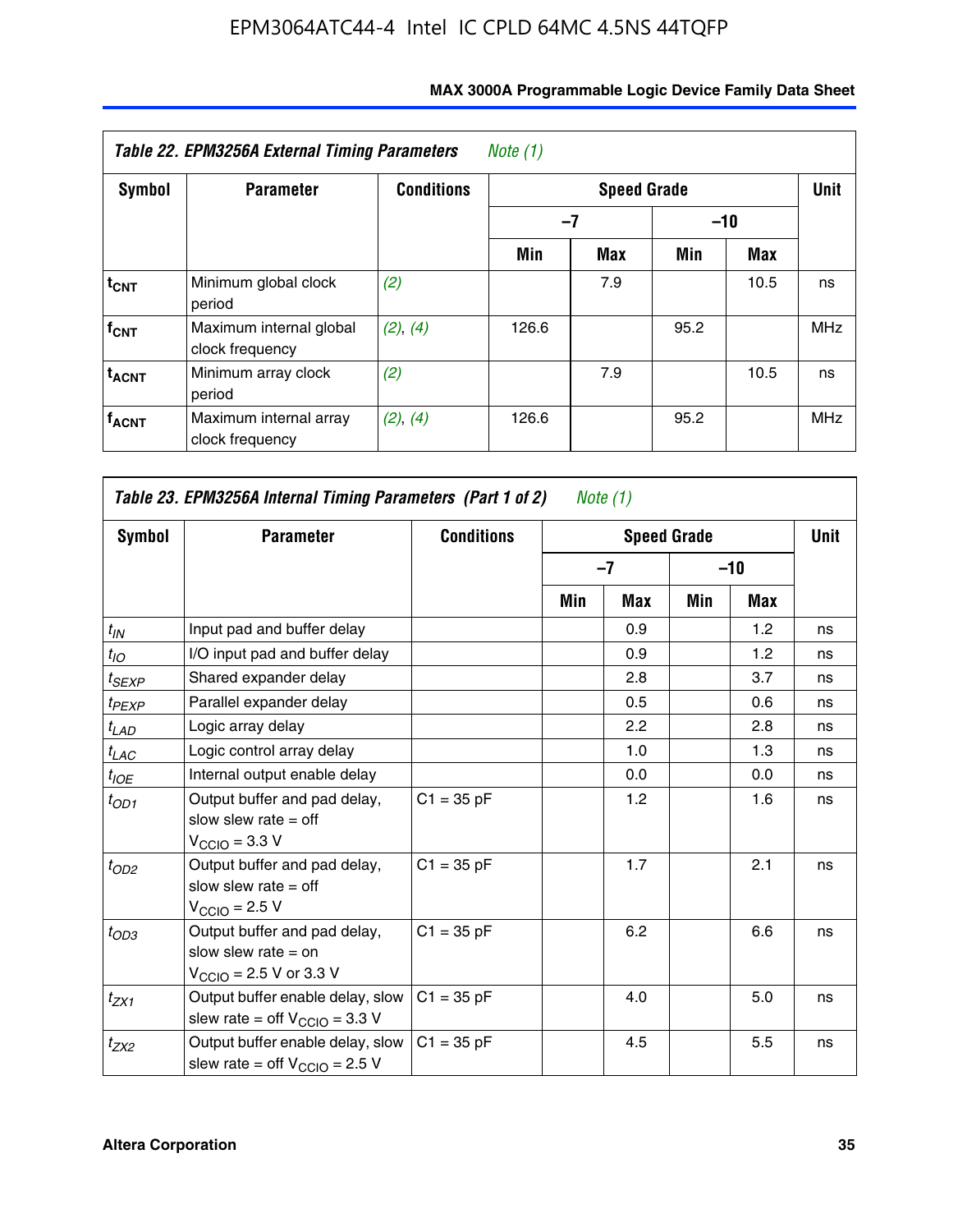| Table 23. EPM3256A Internal Timing Parameters (Part 2 of 2)<br>Note (1) |                                                                                                             |                   |     |      |     |            |    |  |  |  |
|-------------------------------------------------------------------------|-------------------------------------------------------------------------------------------------------------|-------------------|-----|------|-----|------------|----|--|--|--|
| Symbol                                                                  | <b>Parameter</b>                                                                                            | <b>Conditions</b> |     | Unit |     |            |    |  |  |  |
|                                                                         |                                                                                                             |                   |     | $-7$ |     | $-10$      |    |  |  |  |
|                                                                         |                                                                                                             |                   | Min | Max  | Min | <b>Max</b> |    |  |  |  |
| $t_{ZX3}$                                                               | Output buffer enable delay, slow<br>slew rate $=$ on<br>$V_{\text{CCIO}} = 2.5 \text{ V or } 3.3 \text{ V}$ | $C1 = 35 pF$      |     | 9.0  |     | 10.0       | ns |  |  |  |
| $t_{XZ}$                                                                | Output buffer disable delay                                                                                 | $C1 = 5$ pF       |     | 4.0  |     | 5.0        | ns |  |  |  |
| $t_{SU}$                                                                | Register setup time                                                                                         |                   | 2.1 |      | 2.9 |            | ns |  |  |  |
| $t_H$                                                                   | Register hold time                                                                                          |                   | 0.9 |      | 1.2 |            | ns |  |  |  |
| $t_{RD}$                                                                | Register delay                                                                                              |                   |     | 1.2  |     | 1.6        | ns |  |  |  |
| $t_{COMB}$                                                              | Combinatorial delay                                                                                         |                   |     | 0.8  |     | 1.2        | ns |  |  |  |
| $t_{IC}$                                                                | Array clock delay                                                                                           |                   |     | 1.6  |     | 2.1        | ns |  |  |  |
| $t_{EN}$                                                                | Register enable time                                                                                        |                   |     | 1.0  |     | 1.3        | ns |  |  |  |
| $t_{GLOB}$                                                              | Global control delay                                                                                        |                   |     | 1.5  |     | 2.0        | ns |  |  |  |
| $t_{PRE}$                                                               | Register preset time                                                                                        |                   |     | 2.3  |     | 3.0        | ns |  |  |  |
| $t_{CLR}$                                                               | Register clear time                                                                                         |                   |     | 2.3  |     | 3.0        | ns |  |  |  |
| $t_{PIA}$                                                               | PIA delay                                                                                                   | (2)               |     | 2.4  |     | 3.2        | ns |  |  |  |
| $t_{LPA}$                                                               | Low-power adder                                                                                             | (5)               |     | 4.0  |     | 5.0        | ns |  |  |  |

| Table 24. EPM3512A External Timing Parameters<br>Note (1) |                                          |                    |                    |     |       |      |    |
|-----------------------------------------------------------|------------------------------------------|--------------------|--------------------|-----|-------|------|----|
| Symbol                                                    | <b>Parameter</b>                         | <b>Conditions</b>  | <b>Speed Grade</b> |     |       | Unit |    |
|                                                           |                                          |                    | -7                 |     | $-10$ |      |    |
|                                                           |                                          |                    | Min                | Max | Min   | Max  |    |
| t <sub>PD1</sub>                                          | Input to non-registered output           | $C1 = 35$ pF $(2)$ |                    | 7.5 |       | 10.0 | ns |
| $t_{PD2}$                                                 | I/O input to non-registered<br>output    | $C1 = 35 pF(2)$    |                    | 7.5 |       | 10.0 | ns |
| $t_{\text{SU}}$                                           | Global clock setup time                  | (2)                | 5.6                |     | 7.6   |      | ns |
| $t_H$                                                     | Global clock hold time                   | (2)                | 0.0                |     | 0.0   |      | ns |
| t <sub>FSU</sub>                                          | Global clock setup time of fast<br>input |                    | 3.0                |     | 3.0   |      | ns |
| t <sub>FH</sub>                                           | Global clock hold time of fast<br>input  |                    | 0.0                |     | 0.0   |      | ns |
| $t_{CO1}$                                                 | Global clock to output delay             | $C1 = 35 pF$       | 1.0                | 4.7 | 1.0   | 6.3  | ns |
| $t_{CH}$                                                  | Global clock high time                   |                    | 3.0                |     | 4.0   |      | ns |
| $t_{CL}$                                                  | Global clock low time                    |                    | 3.0                |     | 4.0   |      | ns |
| t <sub>ASU</sub>                                          | Array clock setup time                   | (2)                | 2.5                |     | 3.5   |      | ns |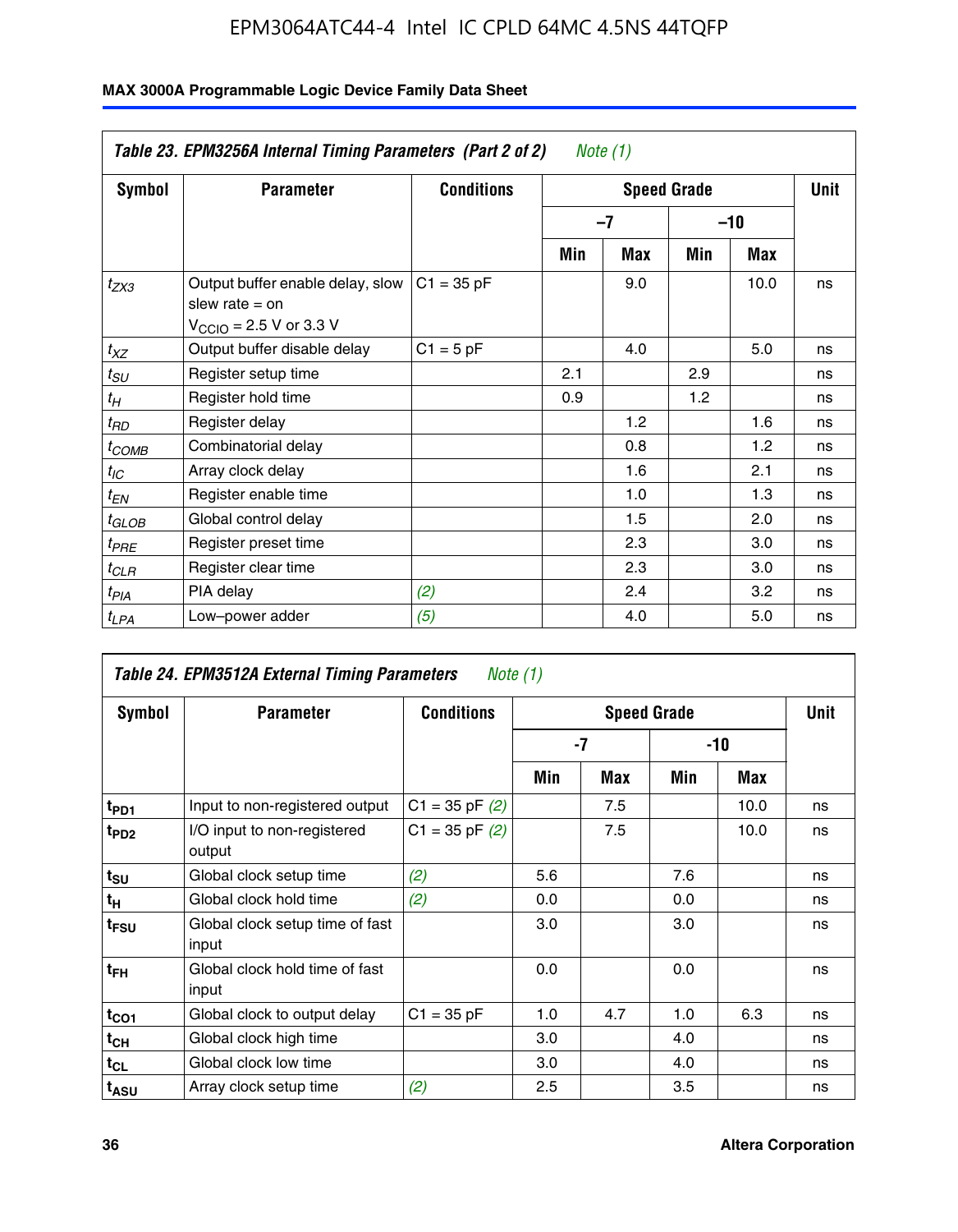| Table 24. EPM3512A External Timing Parameters<br>Note $(1)$ |                                             |                    |       |      |       |      |            |
|-------------------------------------------------------------|---------------------------------------------|--------------------|-------|------|-------|------|------------|
| <b>Symbol</b>                                               | <b>Parameter</b>                            | <b>Conditions</b>  |       | Unit |       |      |            |
|                                                             |                                             |                    | -7    |      | $-10$ |      |            |
|                                                             |                                             |                    | Min   | Max  | Min   | Max  |            |
| t <sub>АН</sub>                                             | Array clock hold time                       | (2)                | 0.2   |      | 0.3   |      | ns         |
| t <sub>ACO1</sub>                                           | Array clock to output delay                 | $C1 = 35$ pF $(2)$ | 1.0   | 7.8  | 1.0   | 10.4 | ns         |
| t <sub>АСН</sub>                                            | Array clock high time                       |                    | 3.0   |      | 4.0   |      | ns         |
| t <sub>ACL</sub>                                            | Array clock low time                        |                    | 3.0   |      | 4.0   |      | ns         |
| <sup>t</sup> CPPW                                           | Minimum pulse width for clear<br>and preset | (3)                | 3.0   |      | 4.0   |      | ns         |
| $t_{\text{CNT}}$                                            | Minimum global clock period                 | (2)                |       | 8.6  |       | 11.5 | ns         |
| $f_{CNT}$                                                   | Maximum internal global clock<br>frequency  | (2), (4)           | 116.3 |      | 87.0  |      | <b>MHz</b> |
| $t_{ACNT}$                                                  | Minimum array clock period                  | (2)                |       | 8.6  |       | 11.5 | ns         |
| <sup>f</sup> acnt                                           | Maximum internal array clock<br>frequency   | (2), (4)           | 116.3 |      | 87.0  |      | <b>MHz</b> |

| Table 25. EPM3512A Internal Timing Parameters (Part 1 of 2) Note $(1)$ |                                                                                     |                   |     |      |       |     |    |
|------------------------------------------------------------------------|-------------------------------------------------------------------------------------|-------------------|-----|------|-------|-----|----|
| Symbol                                                                 | <b>Parameter</b>                                                                    | <b>Conditions</b> |     | Unit |       |     |    |
|                                                                        |                                                                                     |                   | -7  |      | $-10$ |     |    |
|                                                                        |                                                                                     |                   | Min | Max  | Min   | Max |    |
| $t_{IN}$                                                               | Input pad and buffer delay                                                          |                   |     | 0.7  |       | 0.9 | ns |
| $t_{IO}$                                                               | I/O input pad and buffer delay                                                      |                   |     | 0.7  |       | 0.9 | ns |
| $t_{FIN}$                                                              | Fast input delay                                                                    |                   |     | 3.1  |       | 3.6 | ns |
| $t_{SEXP}$                                                             | Shared expander delay                                                               |                   |     | 2.7  |       | 3.5 | ns |
| $t_{PEXP}$                                                             | Parallel expander delay                                                             |                   |     | 0.4  |       | 0.5 | ns |
| $t_{LAD}$                                                              | Logic array delay                                                                   |                   |     | 2.2  |       | 2.8 | ns |
| $t_{LAC}$                                                              | Logic control array delay                                                           |                   |     | 1.0  |       | 1.3 | ns |
| $t_{IOE}$                                                              | Internal output enable delay                                                        |                   |     | 0.0  |       | 0.0 | ns |
| $t_{OD1}$                                                              | Output buffer and pad delay,<br>slow slew rate $=$ off<br>$V_{\rm CClO}$ = 3.3 V    | $C1 = 35 pF$      |     | 1.0  |       | 1.5 | ns |
| $t_{OD2}$                                                              | Output buffer and pad delay,<br>slow slew rate $=$ off<br>$V_{\text{CCIO}} = 2.5 V$ | $C1 = 35 pF$      |     | 1.5  |       | 2.0 | ns |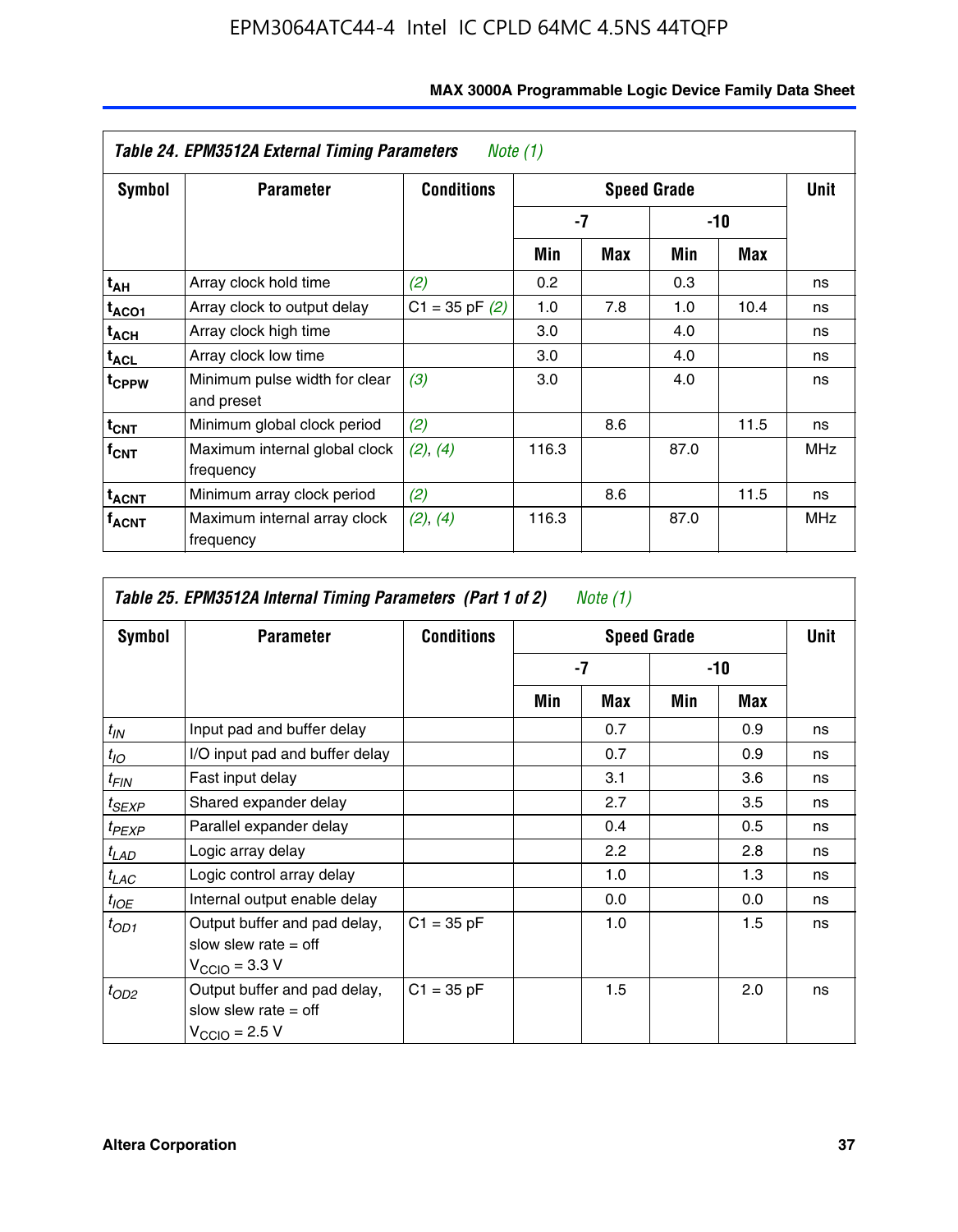### **MAX 3000A Programmable Logic Device Family Data Sheet**

| Table 25. EPM3512A Internal Timing Parameters (Part 2 of 2)<br>Note $(1)$ |                                                                                                              |                   |      |             |       |      |    |
|---------------------------------------------------------------------------|--------------------------------------------------------------------------------------------------------------|-------------------|------|-------------|-------|------|----|
| <b>Symbol</b>                                                             | <b>Parameter</b>                                                                                             | <b>Conditions</b> |      | <b>Unit</b> |       |      |    |
|                                                                           |                                                                                                              |                   | $-7$ |             | $-10$ |      |    |
|                                                                           |                                                                                                              |                   | Min  | Max         | Min   | Max  |    |
| $t_{OD3}$                                                                 | Output buffer and pad delay,<br>slow slew rate $=$ on<br>$V_{\text{CCIO}} = 2.5 \text{ V or } 3.3 \text{ V}$ | $C1 = 35 pF$      |      | 6.0         |       | 6.5  | ns |
| $t_{ZX1}$                                                                 | Output buffer enable delay,<br>slow slew rate $=$ off<br>$V_{\text{CCIO}} = 3.3 \text{ V}$                   | $C1 = 35 pF$      |      | 4.0         |       | 5.0  | ns |
| t <sub>ZX2</sub>                                                          | Output buffer enable delay,<br>slow slew rate $=$ off<br>$V_{\text{CCIO}} = 2.5 V$                           | $C1 = 35 pF$      |      | 4.5         |       | 5.5  | ns |
| t <sub>ZX3</sub>                                                          | Output buffer enable delay,<br>slow slew rate $=$ on<br>$V_{\text{CCIO}} = 3.3 V$                            | $C1 = 35 pF$      |      | 9.0         |       | 10.0 | ns |
| $t_{XZ}$                                                                  | Output buffer disable delay                                                                                  | $C1 = 5pF$        |      | 4.0         |       | 5.0  | ns |
| $t_{\scriptstyle SU}$                                                     | Register setup time                                                                                          |                   | 2.1  |             | 3.0   |      | ns |
| $t_H$                                                                     | Register hold time                                                                                           |                   | 0.6  |             | 0.8   |      | ns |
| $t_{\it FSU}$                                                             | Register setup time of fast input                                                                            |                   | 1.6  |             | 1.6   |      | ns |
| t <sub>FH</sub>                                                           | Register hold time of fast input                                                                             |                   | 1.4  |             | 1.4   |      | ns |
| t <sub>RD</sub>                                                           | Register delay                                                                                               |                   |      | 1.3         |       | 1.7  | ns |
| t <sub>COMB</sub>                                                         | Combinatorial delay                                                                                          |                   |      | 0.6         |       | 0.8  | ns |
| $t_{IC}$                                                                  | Array clock delay                                                                                            |                   |      | 1.8         |       | 2.3  | ns |
| $t_{EN}$                                                                  | Register enable time                                                                                         |                   |      | 1.0         |       | 1.3  | ns |
| $t_{\scriptstyle\rm GLOB}$                                                | Global control delay                                                                                         |                   |      | 1.7         |       | 2.2  | ns |
| $t_{PRE}$                                                                 | Register preset time                                                                                         |                   |      | 1.0         |       | 1.4  | ns |
| $t_{\mathcal{C}\mathcal{L}\mathcal{B}}$                                   | Register clear time                                                                                          |                   |      | 1.0         |       | 1.4  | ns |
| $t_{PIA}$                                                                 | PIA delay                                                                                                    | (2)               |      | 3.0         |       | 4.0  | ns |
| $t_{LPA}$                                                                 | Low-power adder                                                                                              | (5)               |      | 4.5         |       | 5.0  | ns |

*Notes to tables:*

(1) These values are specified under the recommended operating conditions, as shown in Table 13 on page 23. See Figure 11 on page 27 for more information on switching waveforms.

(2) These values are specified for a PIA fan–out of one LAB (16 macrocells). For each additional LAB fan–out in these devices, add an additional 0.1 ns to the PIA timing value.

(3) This minimum pulse width for preset and clear applies for both global clear and array controls. The *tLPA* parameter must be added to this minimum width if the clear or reset signal incorporates the *tLAD* parameter into the signal path.

(4) These parameters are measured with a 16–bit loadable, enabled, up/down counter programmed into each LAB.

(5) The  $t_{LPA}$  parameter must be added to the  $t_{LAD}$ ,  $t_{LAC}$ ,  $t_{IC}$ ,  $t_{EN}$ ,  $t_{SEXP}$ ,  $t_{ACL}$ , and  $t_{CPPW}$  parameters for macrocells running in low–power mode.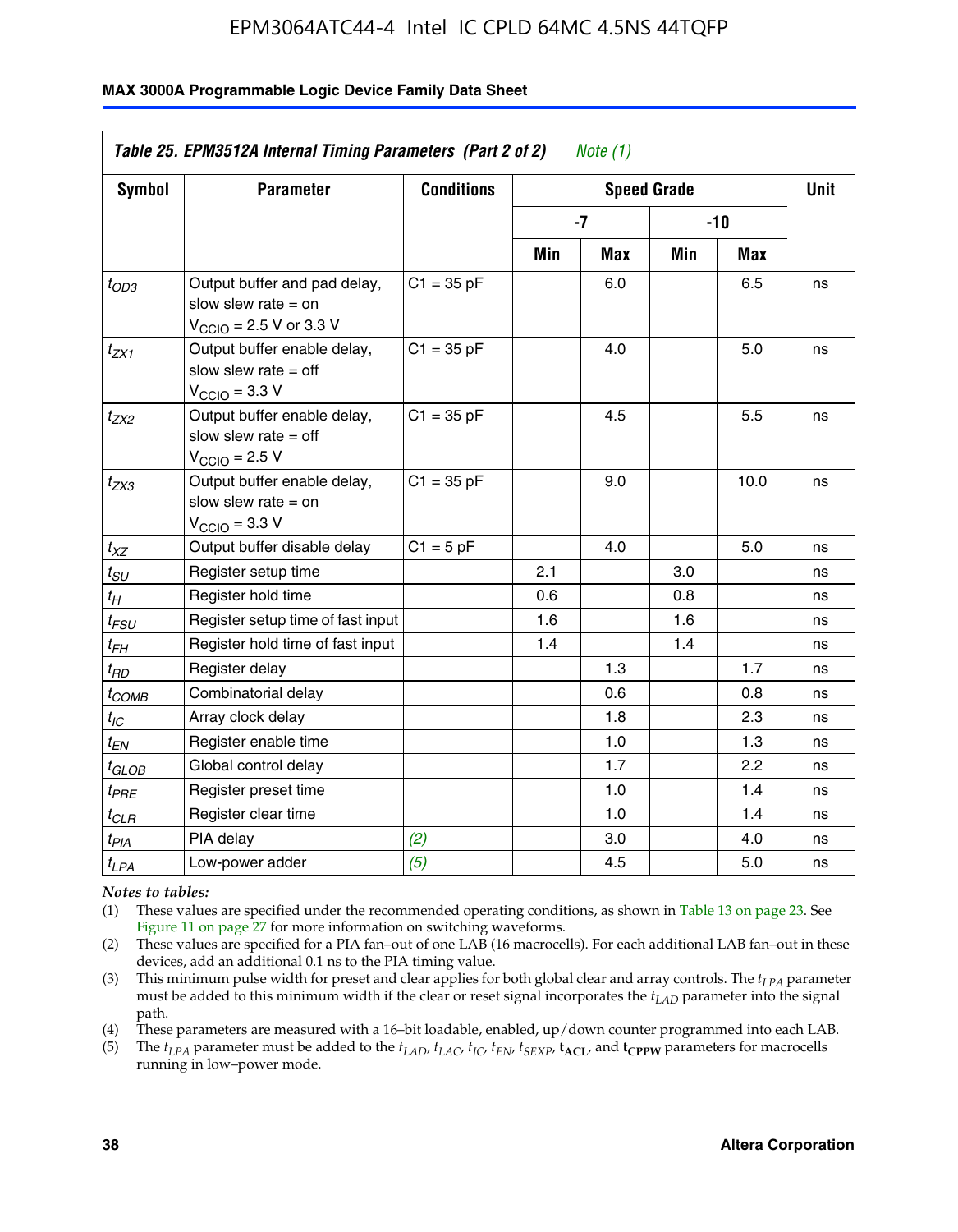|                      |                                                           |                                                                                                                                                                                                                       |      |      | MAX 3000A Programmable Logic Device Family Data Sheet |  |  |  |
|----------------------|-----------------------------------------------------------|-----------------------------------------------------------------------------------------------------------------------------------------------------------------------------------------------------------------------|------|------|-------------------------------------------------------|--|--|--|
| Power<br>Consumption |                                                           | Supply power (P) versus frequency ( $f_{MAX}$ , in MHz) for MAX 3000A<br>devices is calculated with the following equation:                                                                                           |      |      |                                                       |  |  |  |
|                      |                                                           | $P = P_{INT} + P_{IO} = I_{CCINT} \times V_{CC} + P_{IO}$                                                                                                                                                             |      |      |                                                       |  |  |  |
|                      |                                                           | The $P_{IO}$ value, which depends on the device output load characteristics<br>and switching frequency, can be calculated using the guidelines given in<br>Application Note 74 (Evaluating Power for Altera Devices). |      |      |                                                       |  |  |  |
|                      |                                                           | The $I_{\text{CCINT}}$ value depends on the switching frequency and the application<br>logic. The $I_{\text{CCINT}}$ value is calculated with the following equation:                                                 |      |      |                                                       |  |  |  |
|                      | $I_{\text{CCINT}}$ =                                      |                                                                                                                                                                                                                       |      |      |                                                       |  |  |  |
|                      |                                                           | $(A \times MC_{TON}) + [B \times (MC_{DEV} - MC_{TON})] + (C \times MC_{USED} \times f_{MAX} \times tog_{LC})$                                                                                                        |      |      |                                                       |  |  |  |
|                      |                                                           | The parameters in the $I_{\text{CCINT}}$ equation are:                                                                                                                                                                |      |      |                                                       |  |  |  |
|                      | MC <sub>TON</sub>                                         | $=$ Number of macrocells with the Turbo Bit <sup>TM</sup> option turned<br>on, as reported in the Quartus II or MAX+PLUS II Report<br>File (.rpt)                                                                     |      |      |                                                       |  |  |  |
|                      | = Number of macrocells in the device<br>MC <sub>DEV</sub> |                                                                                                                                                                                                                       |      |      |                                                       |  |  |  |
|                      | $MC_{\rm{USED}}$                                          | = Total number of macrocells in the design, as reported in<br>the RPT File<br>Highest clock frequency to the device<br>$=$<br>= Average percentage of logic cells toggling at each clock<br>(typically 12.5%)         |      |      |                                                       |  |  |  |
|                      | $f_{MAX}$                                                 |                                                                                                                                                                                                                       |      |      |                                                       |  |  |  |
|                      | $\log_{LC}$                                               |                                                                                                                                                                                                                       |      |      |                                                       |  |  |  |
|                      | A, B, C                                                   | $=$ Constants (shown in Table 26)                                                                                                                                                                                     |      |      |                                                       |  |  |  |
|                      |                                                           | Table 26. MAX 3000A I <sub>CC</sub> Equation Constants                                                                                                                                                                |      |      |                                                       |  |  |  |
|                      | A<br>B<br><b>Device</b>                                   |                                                                                                                                                                                                                       |      |      | C                                                     |  |  |  |
|                      |                                                           | EPM3032A<br>0.71<br>0.014<br>0.30                                                                                                                                                                                     |      |      |                                                       |  |  |  |
|                      | EPM3064A<br>0.71<br>0.30                                  |                                                                                                                                                                                                                       |      |      | 0.014                                                 |  |  |  |
|                      |                                                           | EPM3128A                                                                                                                                                                                                              | 0.71 | 0.30 | 0.014                                                 |  |  |  |

The  $I_{\text{CCINT}}$  calculation provides an  $I_{\text{CC}}$  estimate based on typical conditions using a pattern of a 16–bit, loadable, enabled, up/down counter in each LAB with no output load. Actual  $I_{CC}$  should be verified during operation because this measurement is sensitive to the actual pattern in the device and the environmental operating conditions.

EPM3256A 0.71 0.30 0.014 EPM3512A 0.71 0.30 0.014

Figures 12 and 13 show the typical supply current versus frequency for MAX 3000A devices.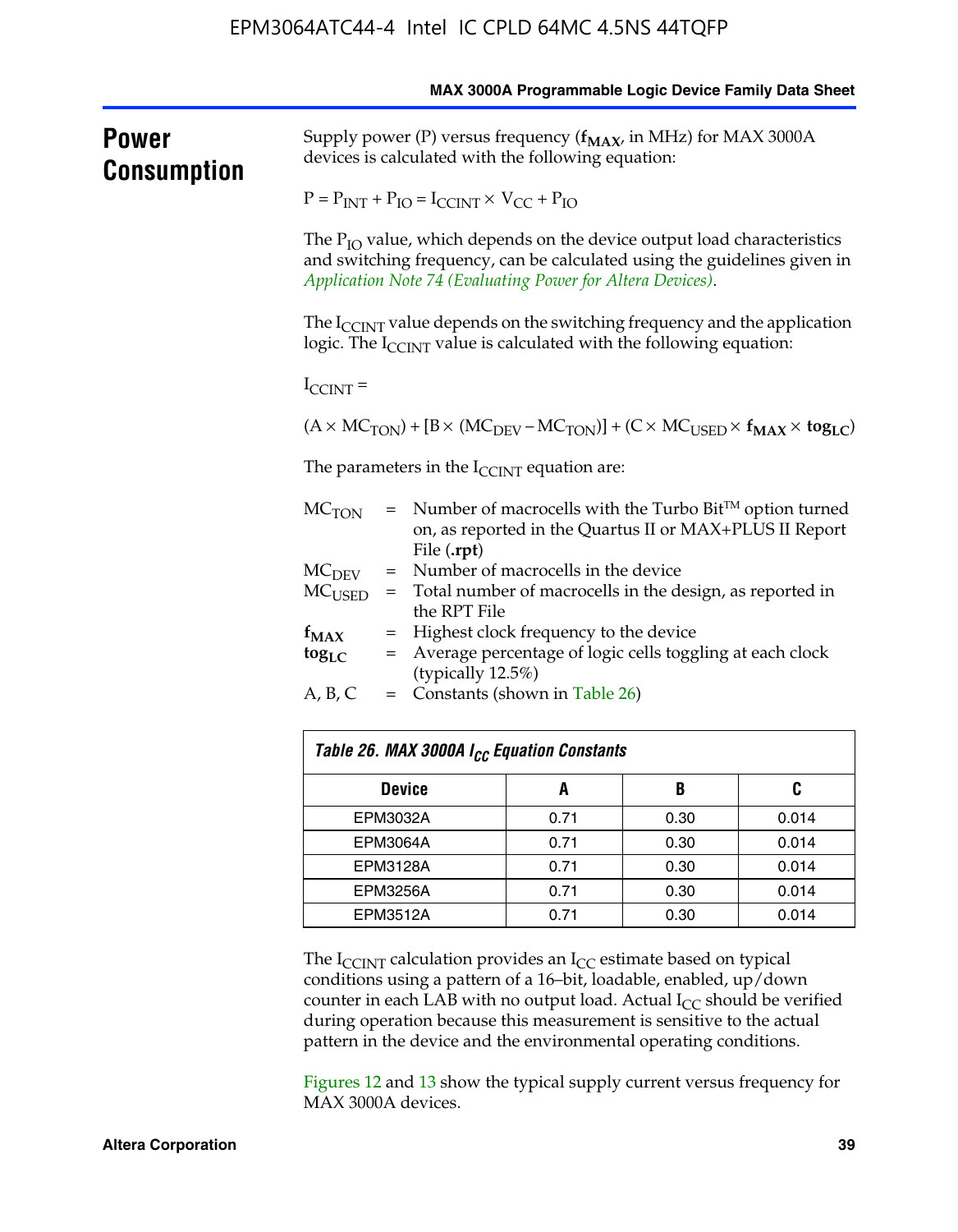



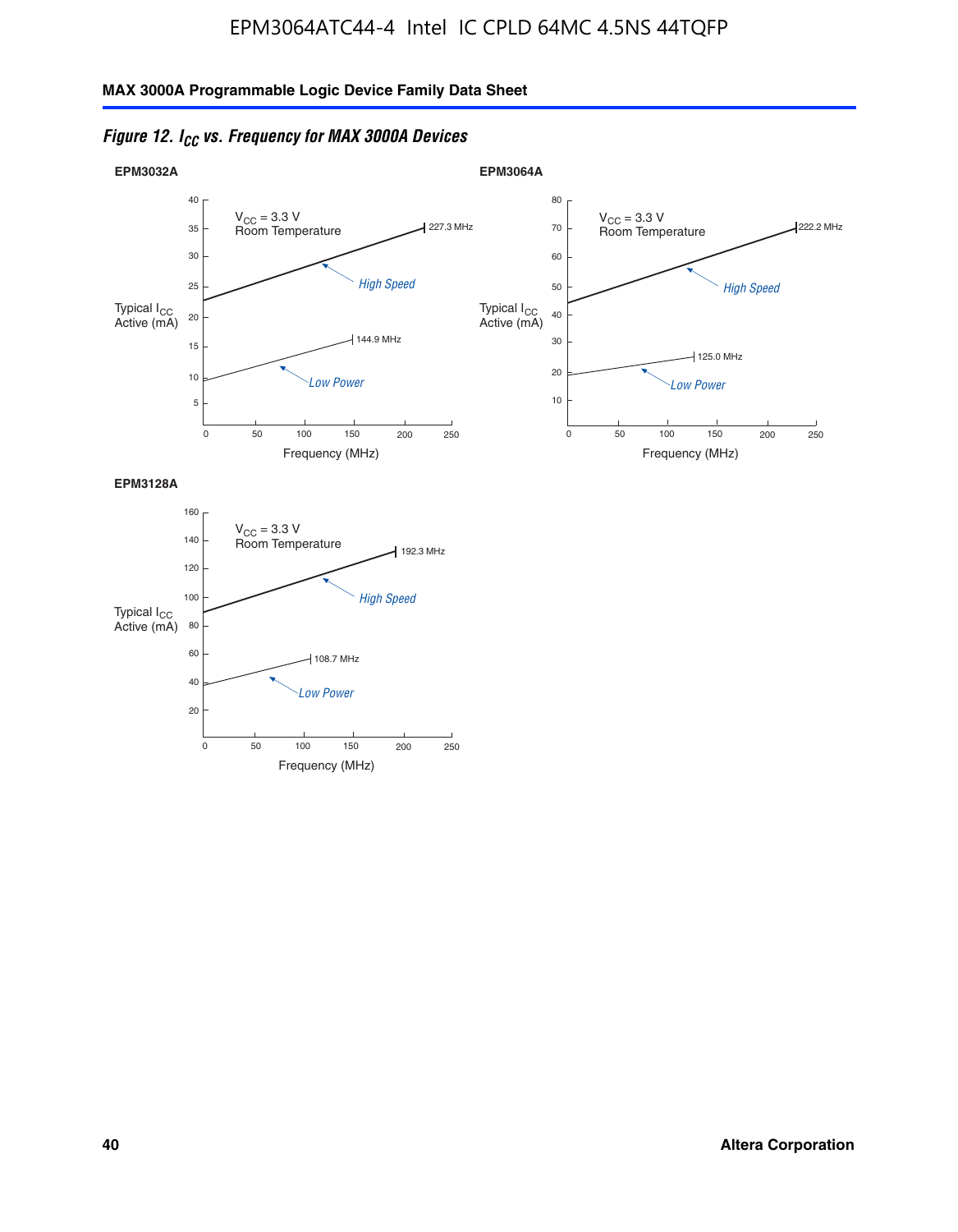

*Figure 13. ICC vs. Frequency for MAX 3000A Devices*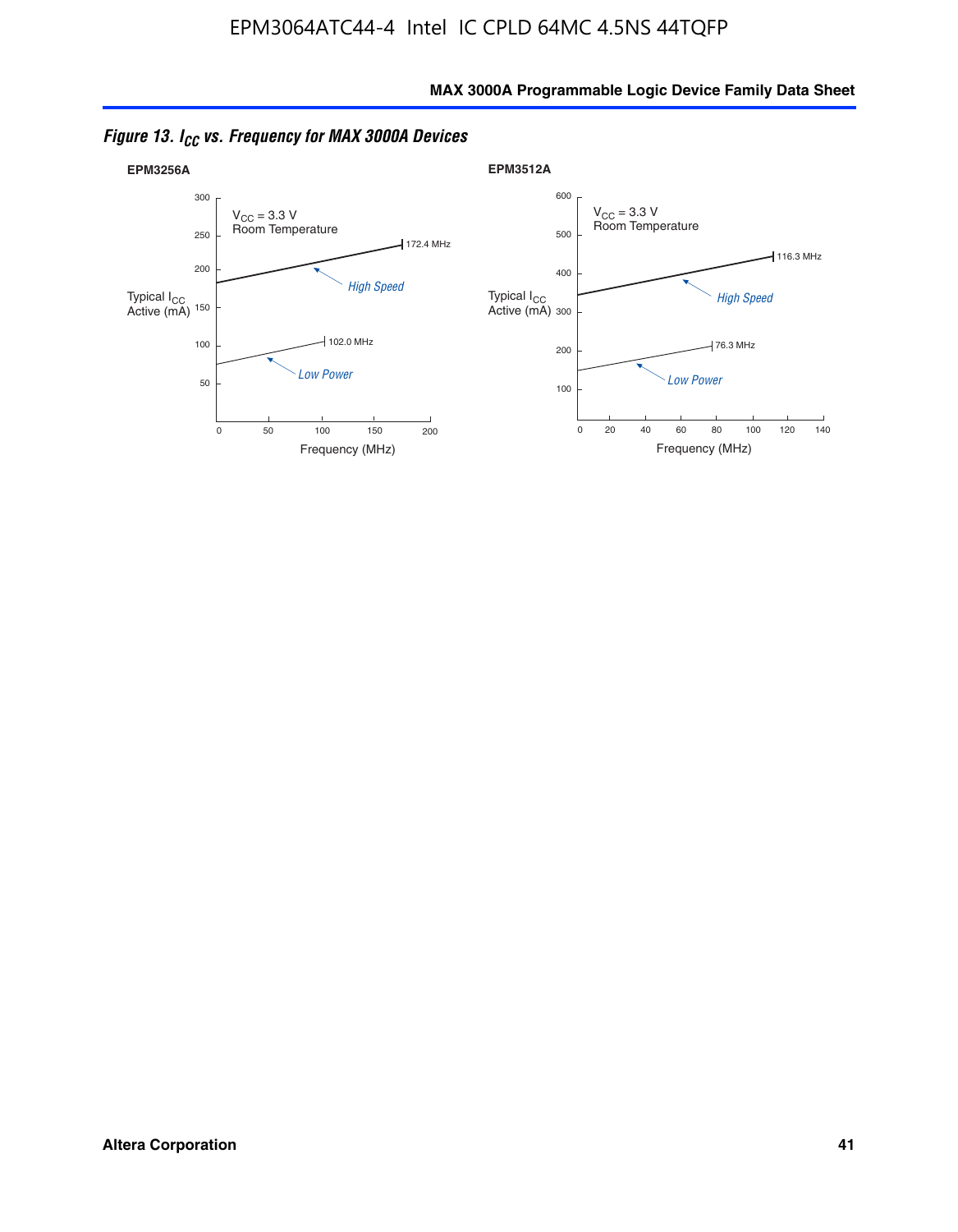### **MAX 3000A Programmable Logic Device Family Data Sheet**

### **Device Pin–Outs**

See the Altera web site (**http://www.altera.com**) or the *Altera Digital Library* for pin–out information.

Figures 14 through 18 show the package pin–out diagrams for MAX 3000A devices.

#### *Figure 14. 44–Pin PLCC/TQFP Package Pin–Out Diagram*



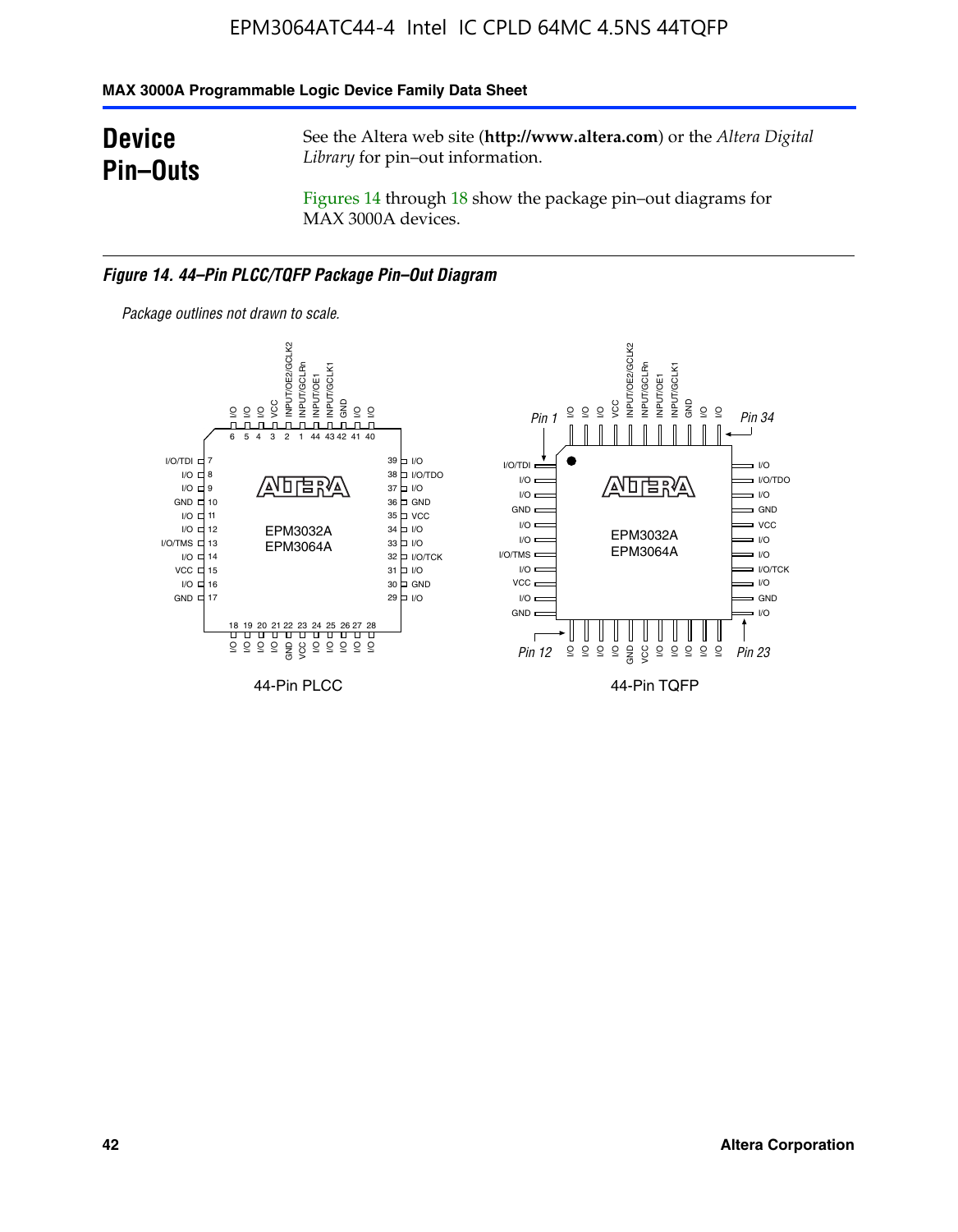### *Figure 15. 100–Pin TQFP Package Pin–Out Diagram*

*Package outline not drawn to scale.*



*Figure 16. 144–Pin TQFP Package Pin–Out Diagram*

*Package outline not drawn to scale*.

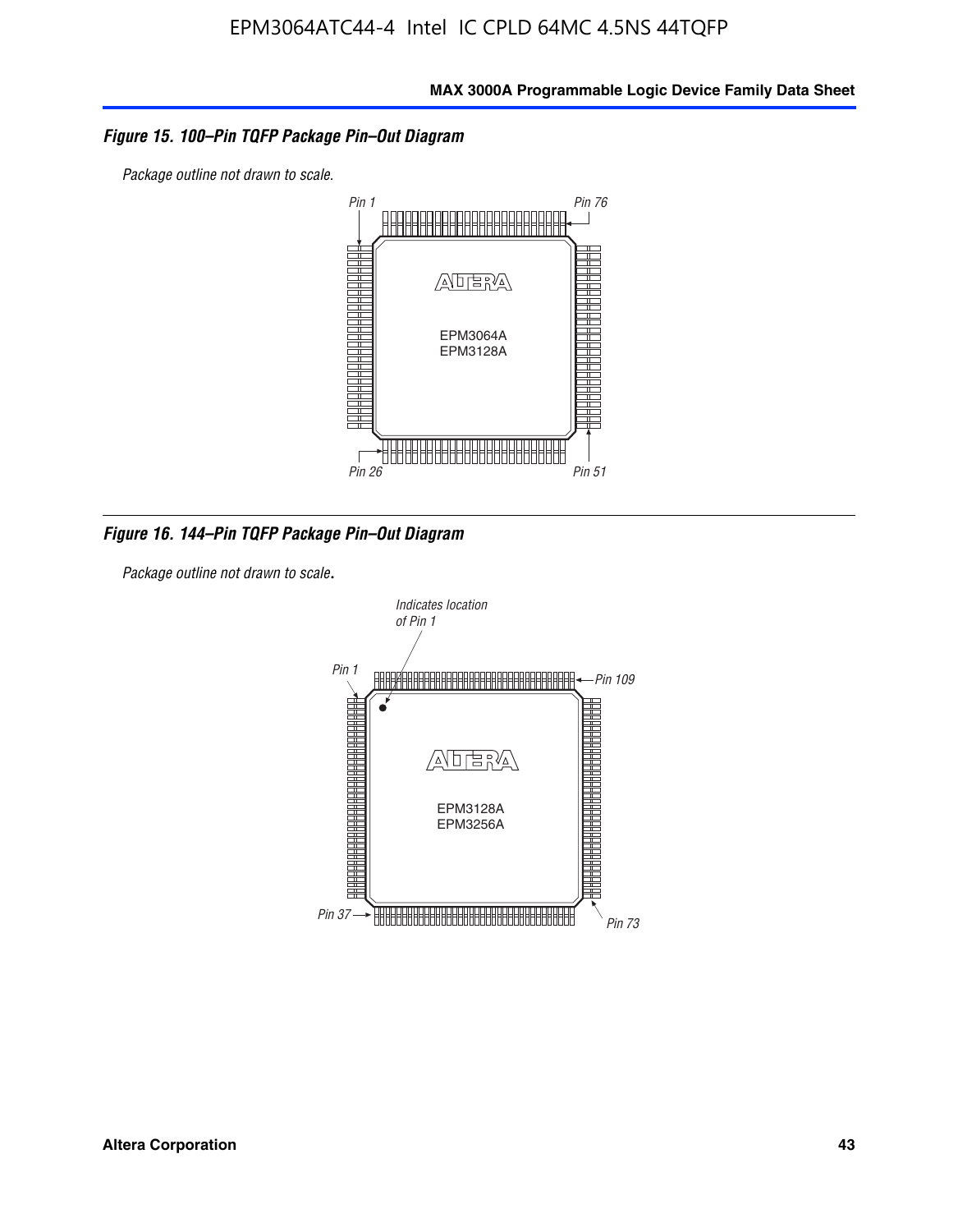### *Figure 17. 208–Pin PQFP Package Pin–Out Diagram*

*Package outline not drawn to scale*.

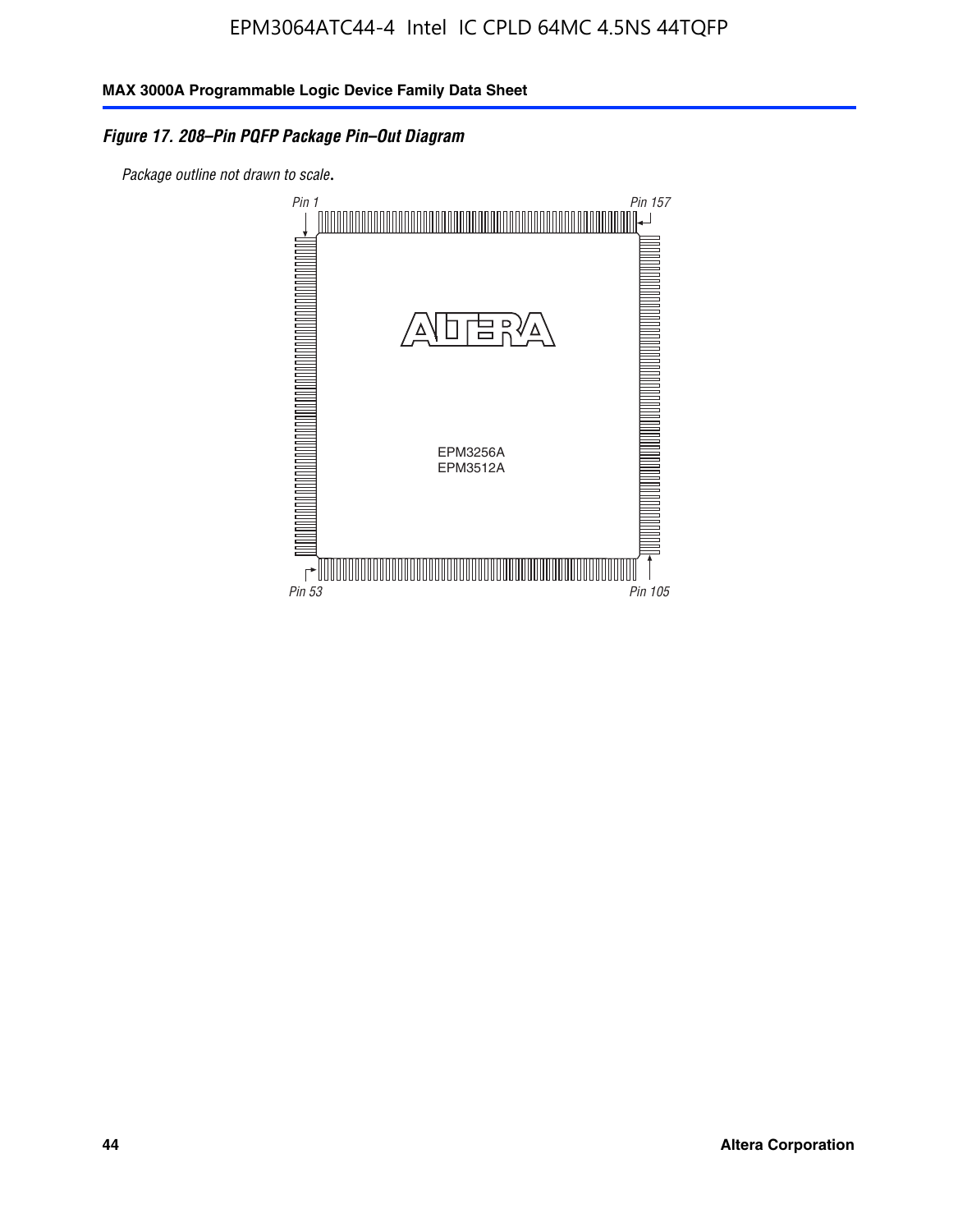#### **MAX 3000A Programmable Logic Device Family Data Sheet**

#### *Figure 18. 256-Pin FineLine BGA Package Pin-Out Diagram*

*Package outline not drawn to scale*.



### **Revision History**

The information contained in the *MAX 3000A Programmable Logic Device Data Sheet* version 3.5 supersedes information published in previous versions. The following changes were made in the *MAX 3000A Programmable Logic Device Data Sheet* version 3.5:

### **Version 3.5**

The following changes were made in the *MAX 3000A Programmable Logic Device Data Sheet* version 3.5:

New paragraph added before "Expander Product Terms".

### **Version 3.4**

The following changes were made in the *MAX 3000A Programmable Logic Device Data Sheet* version 3.4:

Updated Table 1.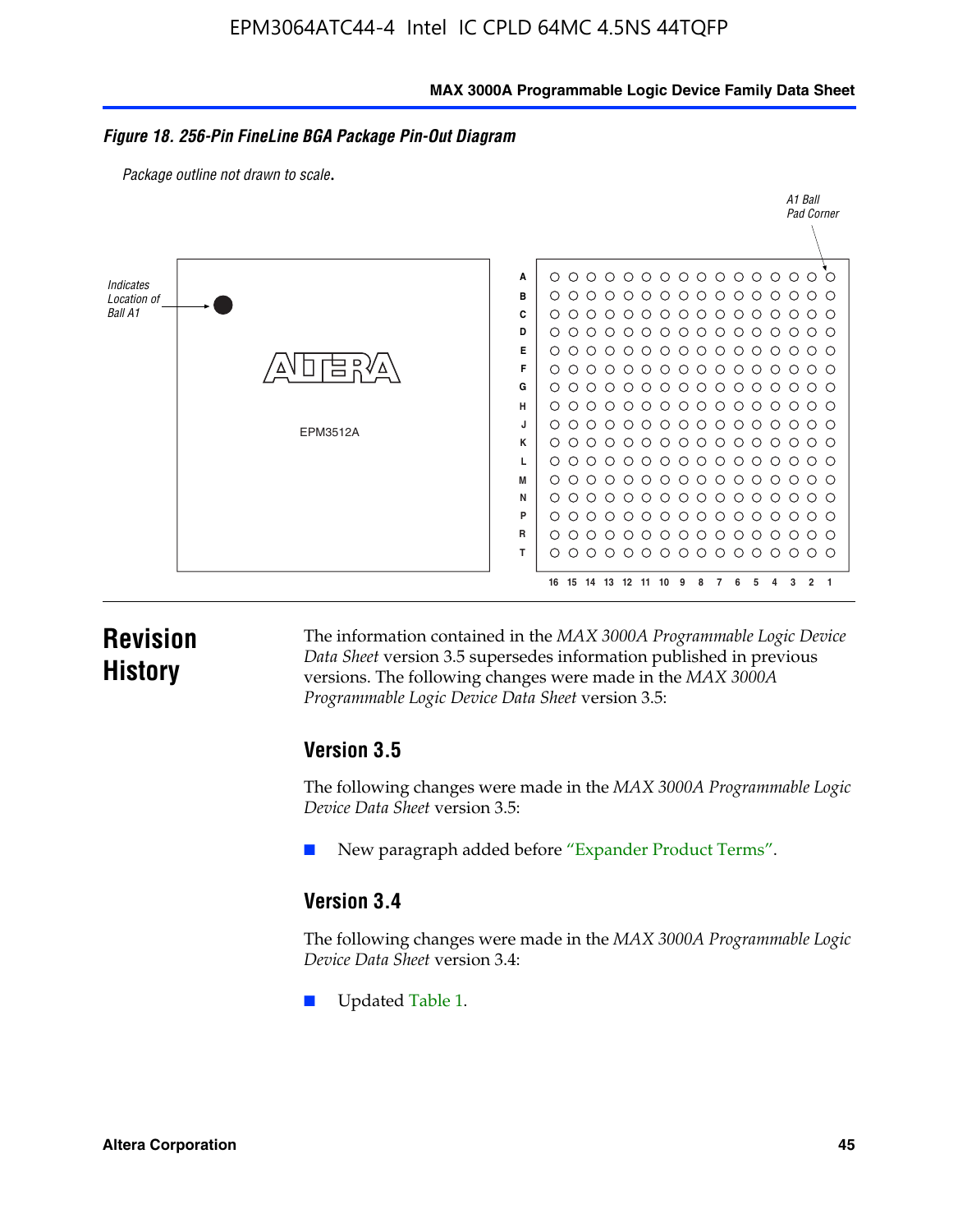#### **MAX 3000A Programmable Logic Device Family Data Sheet**

### **Version 3.3**

The following changes were made in the *MAX 3000A Programmable Logic Device Data Sheet* version 3.3:

- Updated Tables 3, 13, and 26.
- Added Tables 4 through 6.
- Updated Figures 12 and 13.
- Added "Programming Sequence" on page 14 and "Programming Times" on page 14

### **Version 3.2**

The following change were made in the *MAX 3000A Programmable Logic Device Data Sheet* version 3.2:

Updated the EPM3512 I<sub>CC</sub> versus frequency graph in Figure 13.

### **Version 3.1**

The following changes were made in the *MAX 3000A Programmable Logic Device Data Sheet* version 3.1:

- Updated timing information in Table 1 for the EPM3256A device.
- Updated *Note* (10) of Table 15.

### **Version 3.0**

The following changes were made in the *MAX 3000A Programmable Logic Device Data Sheet* version 3.0:

- Added EPM3512A device.
- Updated Tables 2 and 3.



101 Innovation Drive San Jose, CA 95134 (408) 544-7000 http://www.altera.com Applications Hotline: (800) 800-EPLD Customer Marketing: (408) 544-7104 Literature Services: lit\_req@altera.com

Copyright © 2006 Altera Corporation. All rights reserved. Altera, The Programmable Solutions Company, the stylized Altera logo, specific device designations, and all other words and logos that are identified as trademarks and/or service marks are, unless noted otherwise, the trademarks and service marks of Altera Corporation in the U.S. and other countries. All other product or service names are the property of their respective holders. Altera products are protected under numerous U.S. and foreign patents and pending applications, maskwork rights, and copyrights. Altera warrants performance of its semiconductor products to current specifications in accordance with Altera's standard warranty, but reserves the right **NSAI** to make changes to any products and services at any time without notice. Altera assumes no responsibility or liability arising out of the application or use of any information, product, or

service described herein except as expressly agreed to in writing by Altera Corporation. Altera customers are advised to obtain the latest version of device specifications before relying on any published information and before placing orders for products or services